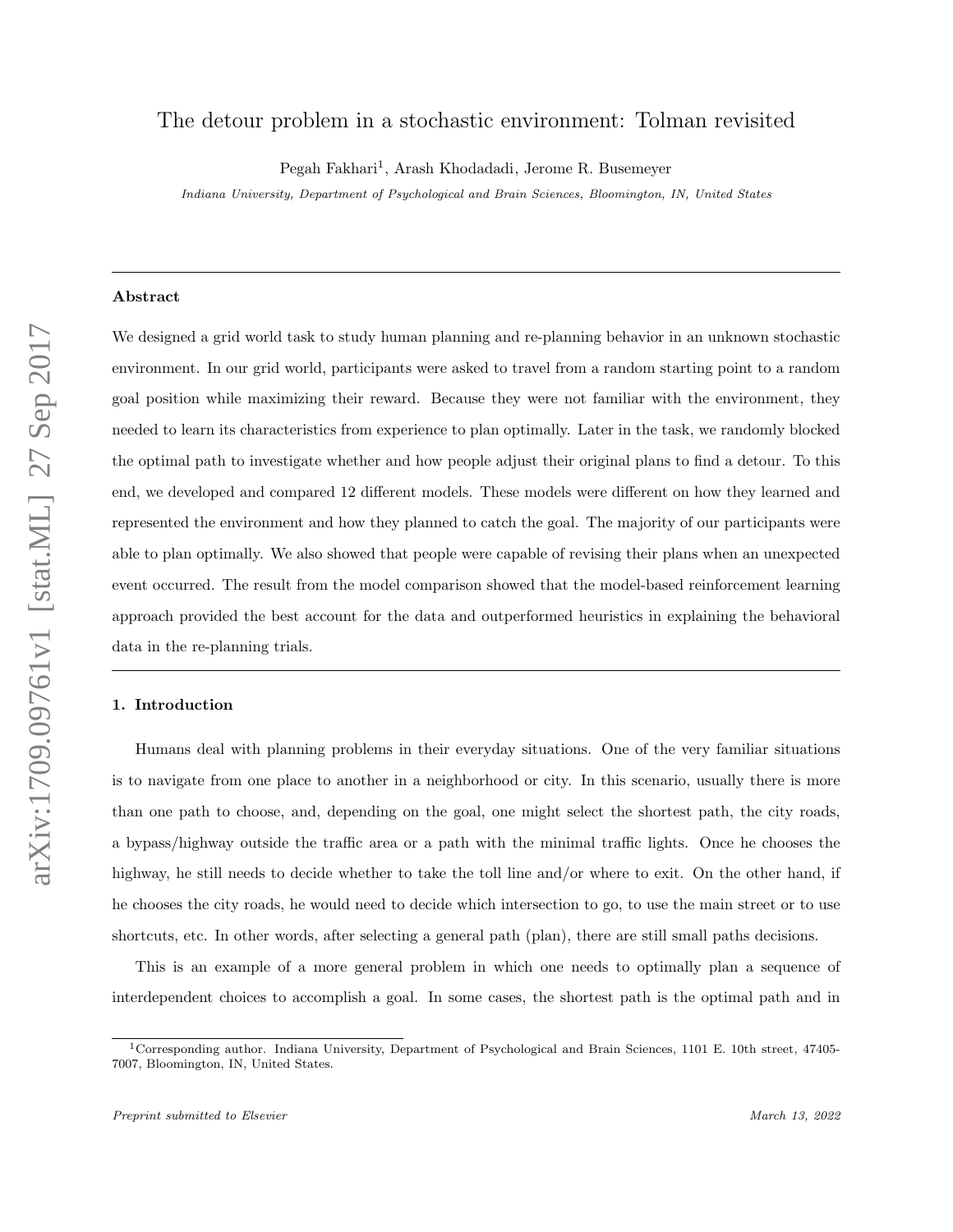others his goal might be to avoid the traffic at all costs.

In multistage decision making, unlike isolated choices, the focus is on how people analyze the interrelated choices to make an *optimal* sequence of choices, [Hotaling et al.](#page-40-0)  $(2015)$ , [Gonzalez et al.](#page-40-1)  $(2017)$ <sup>[2](#page-1-0)</sup>. Usually, sequential decisions are represented in a decision tree in which the result of an action at one stage (e.g. a decision node) will be fed into the next stage, which might be another decision node or possibly an output node. Consider a decision tree with two decision nodes (yellow circles) and five possible (green) paths that is represented in the upper panel of Fig. [1.](#page-2-0) Given the starting position, S and the goal, G, the paths are Path B, Path A1A2, Path A1C2, Path C1C2 and Path C1A2. The black dashed line in the grid separates path B and path A1A2.

In order to make optimal choices, one should know the actual output of each decision node and the uncertainty of each transition. For instance, although the number of steps (or actions) between the starting position and the next decision node (or the goal) is not depicted in Fig. [1,](#page-2-0) based on the expected losses (El), we know that path B is the best path to go to the goal position. In an experience-based decision tree, this knowledge is established from (an individual's) experience, [Daw et al.](#page-38-0) [\(2011\)](#page-38-0), [Momennejad et al.](#page-41-0) [\(2016\)](#page-41-0), [Huys et al.](#page-40-2) [\(2012\)](#page-40-2), [Dezfouli & Balleine](#page-39-0) [\(2012\)](#page-39-0) and [Keramati et al.](#page-41-1) [\(2016\)](#page-41-1) while in a description-based version, it is provided by the experimenter (available during the task), [Hotaling & Busemeyer](#page-40-3) [\(2012\)](#page-40-3), Hey  $\&$ [Knoll](#page-40-4) [\(2011\)](#page-40-4), [Drner & Schaub](#page-39-1) [\(1994\)](#page-39-1), [Johnson & Busemeyer](#page-40-5) [\(2001\)](#page-40-5), [Johnson & Busemeyer](#page-40-6) [\(2005\)](#page-40-6). However, having this knowledge cannot guarantee the optimal behavior, [Hey](#page-40-7) [\(2005\)](#page-40-7), [Sims et al.](#page-42-0) [\(2013\)](#page-42-0), [Yechiam et al.](#page-43-0) [\(2003\)](#page-43-0), [Hotaling & Busemeyer](#page-40-3) [\(2012\)](#page-40-3), [Huys et al.](#page-40-8) [\(2015\)](#page-40-8), [Momennejad et al.](#page-41-0) [\(2016\)](#page-41-0), [Huys et al.](#page-40-8) [\(2015\)](#page-40-8), [Botvinick et al.](#page-38-1) [\(2009\)](#page-38-1), [Keramati et al.](#page-41-2) [\(2011\)](#page-41-2).

# 1.1. Examining the Optimality of re-planning in sequential decision making tasks

In many of the previous studies on planning in decision trees, the environment is not dynamically changing. Once the participant learns about the risky sequential decision environment, she can *optimally* plan her actions and does not need to update her knowledge later. But in real life, our environment is always changing and unexpected events happen. Usually, we have two strategies to deal with these situations: reevaluate our plans with the new information (which is also known as re-planning) or ignore the new information and stick to our original plan.

In this article, we extend previous planning experimental designs to situations in which the participants

<span id="page-1-0"></span><sup>&</sup>lt;sup>2</sup>Reference style was generated by the latex template (i.e. APA format). Due to our previous experience, it will be fixed before publication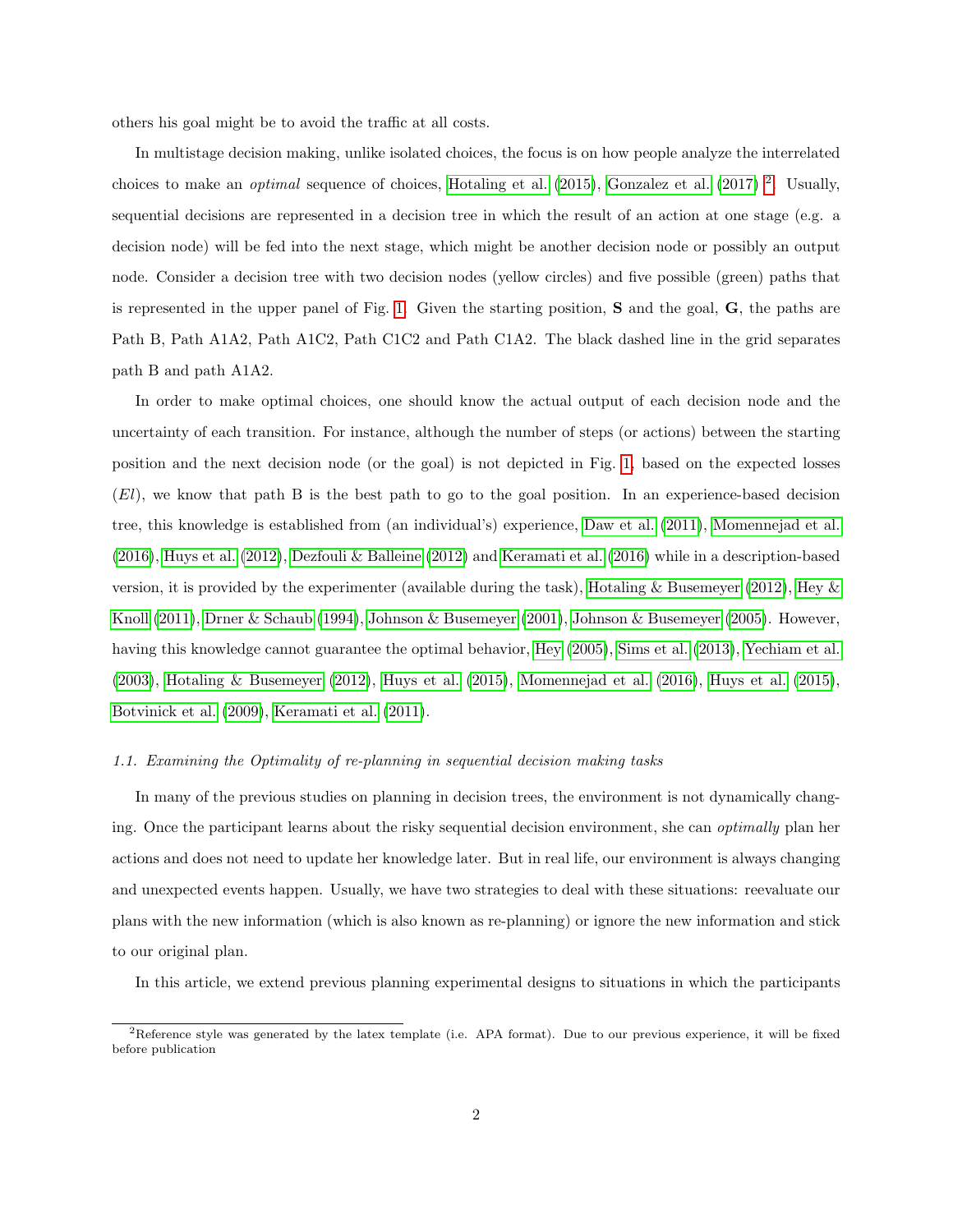<span id="page-2-0"></span>

Figure 1: General grid world used in our experiments. The decision nodes are represented by yellow circles and the goal is depicted by red circle. The green paths are available to participants. Note that participants can not see the obstacles depicted by shadow areas. The black dashed line in the grid separates path B and path A1A2. Top: In the planning trials, for this current start and goal positions, 5 paths are available to participants and they need to find the optimal path. Down: In the re-planning trials, the optimal path, path B is blocked and participants need to find the detour.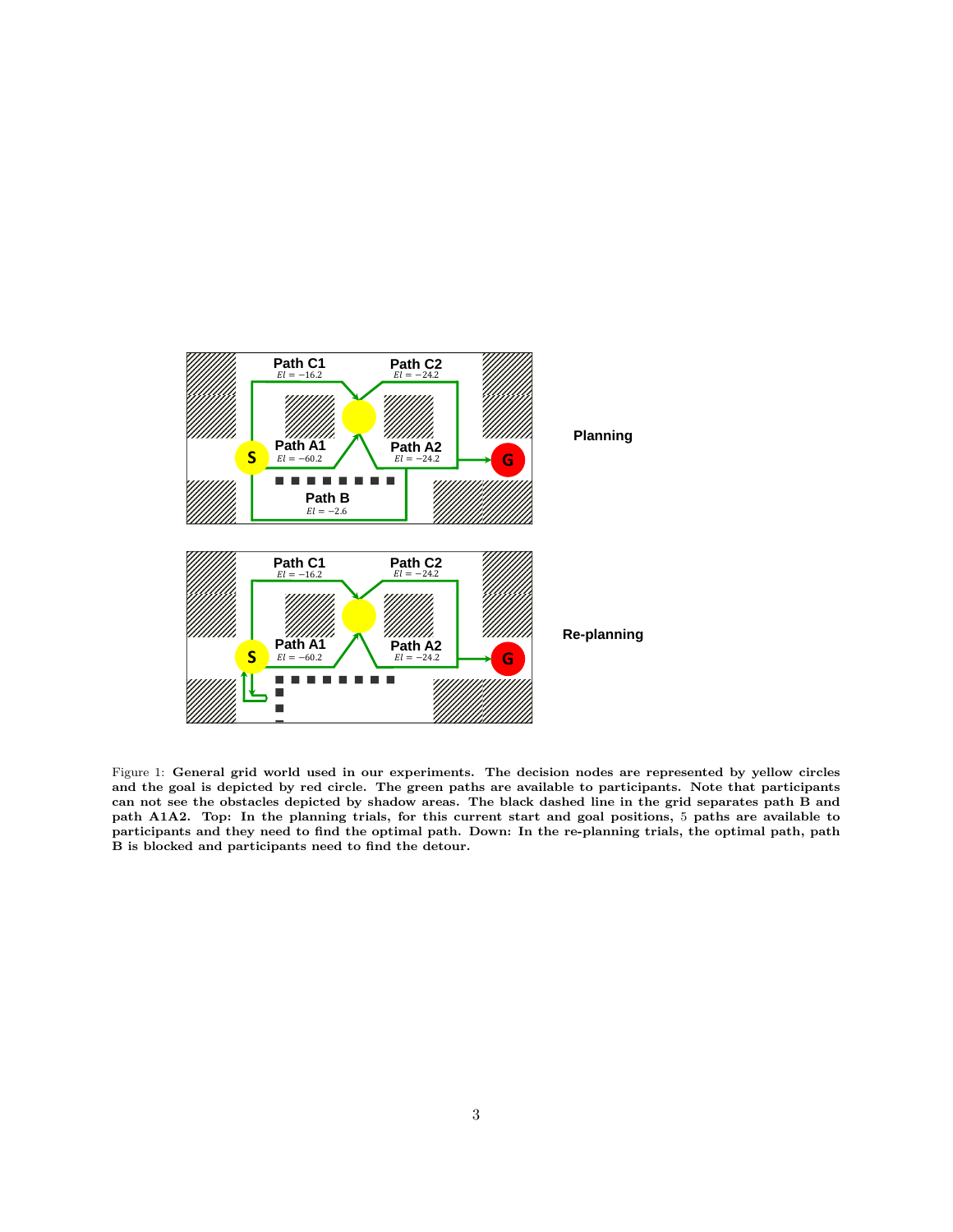experience random changes in the environment and need to modify their original plans to get to the goal position. We test learning to plan and re-planning in one unique framework: a 4 by 7 grid world with stochastic losses. In the learning phase of our experiments, we look into the planning behavior and how participants can learn to find the optimal sequence of choices. Then, in the test phase, we block the optimal path randomly and ask our participants to find a detour path (re-planning behavior) based on what they have learned during the learning phase as illustrated in the bottom panel of Fig. [1.](#page-2-0) On 30% of the trials, path B (the *optimal* path) is randomly blocked and becomes unavailable <sup>[3](#page-3-0)</sup>. The vertical black dashed line that is added to the grid shows the wall that makes path B unavailable. In this situation, path C1A2 is the best path to choose (optimal re-planning behavior).

It is important to emphasize that the starting and goal positions are not fixed in our design. We randomize these pairs for three reasons: 1) To make sure that our participants have a fair exposure to different aspects of the grid world environment; 2) A random starting point and goal makes it more challenging to discriminate different models and their predictions; 3) To examine human planning behavior from different arbitrary decision nodes located in different layers of a decision tree.

In section [4.1,](#page-27-0) we discuss how we fit different models and compare the results in detail. However, it is important to highlight that our design includes a generalization test that fits model parameters to the planning phase (with no blocks in the optimal path), and then subsequently uses these same parameters to predict re-planning in a generalization test when blocks are introduced, [Busemeyer & Wang](#page-38-2) [\(2000\)](#page-38-2). This provides a very strong test of the competing models that vary in number of parameter and model complexity. In other words, our model comparison is not restricted to how different models can learn the model of the environment and whether or not they can predict planning (which they have been trained for), but involves a more rigorous test on how they can perform in an unexperienced environment.

# 1.2. Computational models for learning sequential decision making from experience

In most everyday situations, it is almost impossible to have access to all of the information required to make sequential decisions from the start, and much of this information must be learned from experience. While it is necessary to take advantage of previous experiences to make better choices in the future, it is also essential to evaluate actions and assign (proper) credit to the earlier choices as well as to the later actions in a sequence (temporal credit assignment). These two criteria are the heart of many reinforcement learning

<span id="page-3-0"></span><sup>&</sup>lt;sup>3</sup>Participants do not experience the blockage unless they check the optimal path.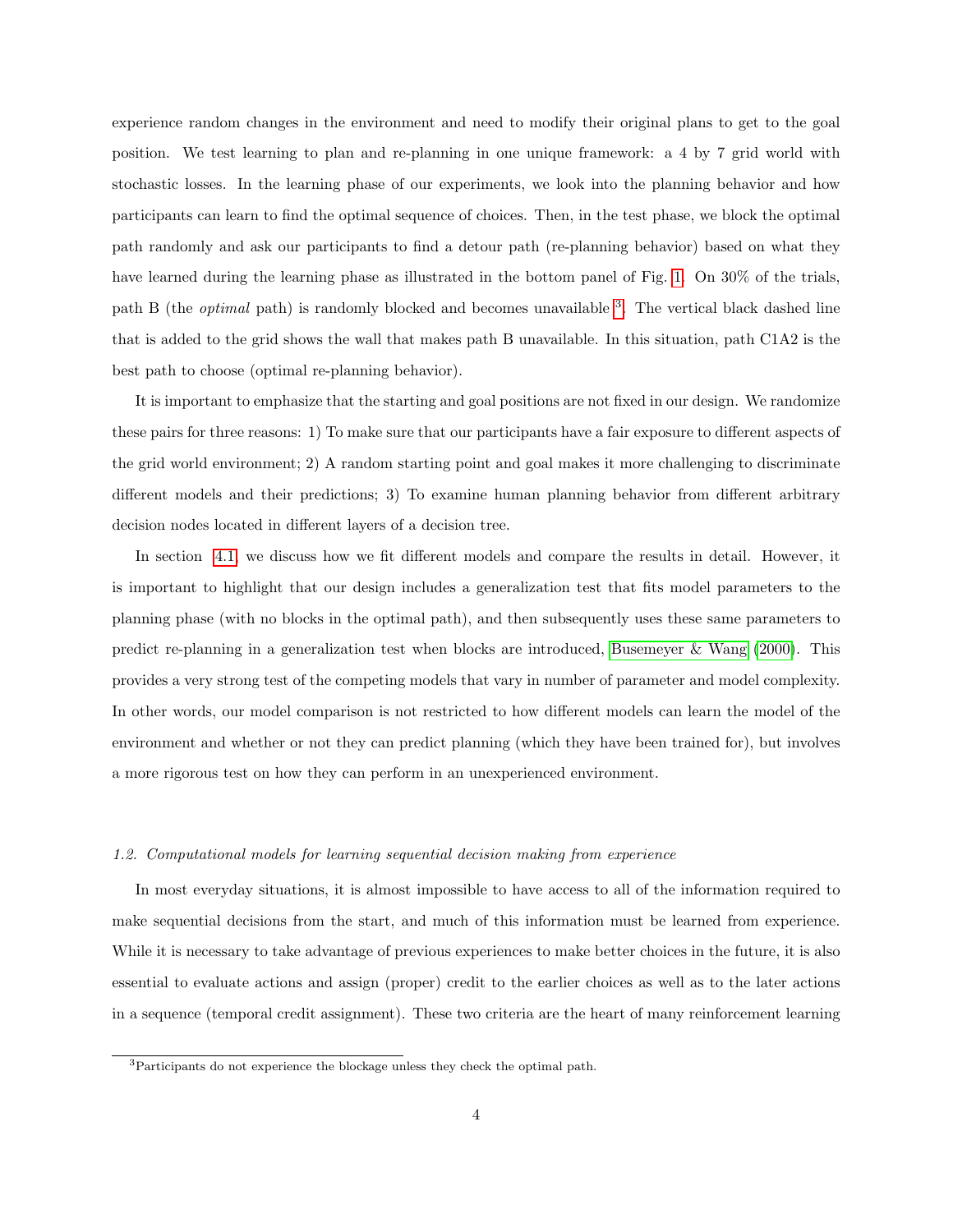(RL) and unsupervised learning algorithms in computer science [Walsh & Anderson](#page-43-1) [\(2014\)](#page-43-1), [Sutton & Barto](#page-42-1) [\(1998\)](#page-42-1), [Bertsekas & Tsitsiklis](#page-38-3) [\(1996\)](#page-38-3).

In RL, the goal is to choose appropriate action(s) which maximize the expected sum of future rewards. In this set of problems, the agent initially does not know the correct correspondence between states and actions and receives feedback following an action or a sequence of actions. This framework can address learning mechanisms, ranging from the very basic stimulus response (habitual behavior) to the more complicated goal-directed behavior (including, but not limited to, planning). Whether people conduct themselves in accordance with the RL predictions in sequential choices is still under investigation and debate (for a detailed review, see [Walsh & Anderson](#page-43-1)  $(2014)$ ). For instance, [Huys et al.](#page-40-2)  $(2012)$ , asked their participants to plan a sequence of 2-8 choices by traveling through 6 states (represented as boxes on the screen) to maximize their score. Different RL models were fitted to explain the underlying mechanism. They found that people extensively pruned sub-trees with large losses in order to reduce the size of the decision problem into a computationally manageable problem [Huys et al.](#page-40-2)  $(2012)^4$  $(2012)^4$  $(2012)^4$ .

In general, there are two classes of RL models that can provide a solution to our sequential decision problem. The first class finds the optimal policy by learning the model of the environment and is called the model-based approach. The second class, the model-free approach, is able to maximize the expected sum of future rewards without knowing the characteristics of the environment, [Sutton & Barto](#page-42-1) [\(1998\)](#page-42-1), [Daw et al.](#page-38-4) [\(2005\)](#page-38-4). Therefore, the second approach is computationally efficient. But as we explain later, since it only incorporates one-step rewards (plus the expected future reward from the next step) from a particular state into planning which limits its ability to plan when the start and goal positions change.

There is a third RL algorithm, called successor representation, that learns a rough representation of the environment by storing the expected future visits of each state, [Gershman et al.](#page-40-9) [\(2012\)](#page-40-9), [Dayan](#page-38-5) [\(1993\)](#page-38-5). It is computationally less expensive than the model-based RL and can easily explain the planning behavior in our experiments it has limited ability to re-plan in a changing environment.

Last but not least, we investigate how heuristics and simple strategies perform in our risky sequential choice environment. In section [3.2,](#page-22-0) we show the predictions of 3 different heuristic based models. Our design was able to show that these heuristic models fail, both quantitatively and qualitatively.

<span id="page-4-0"></span><sup>4</sup>They used two different discounting parameters to differentiate the greatest loss from the other losses.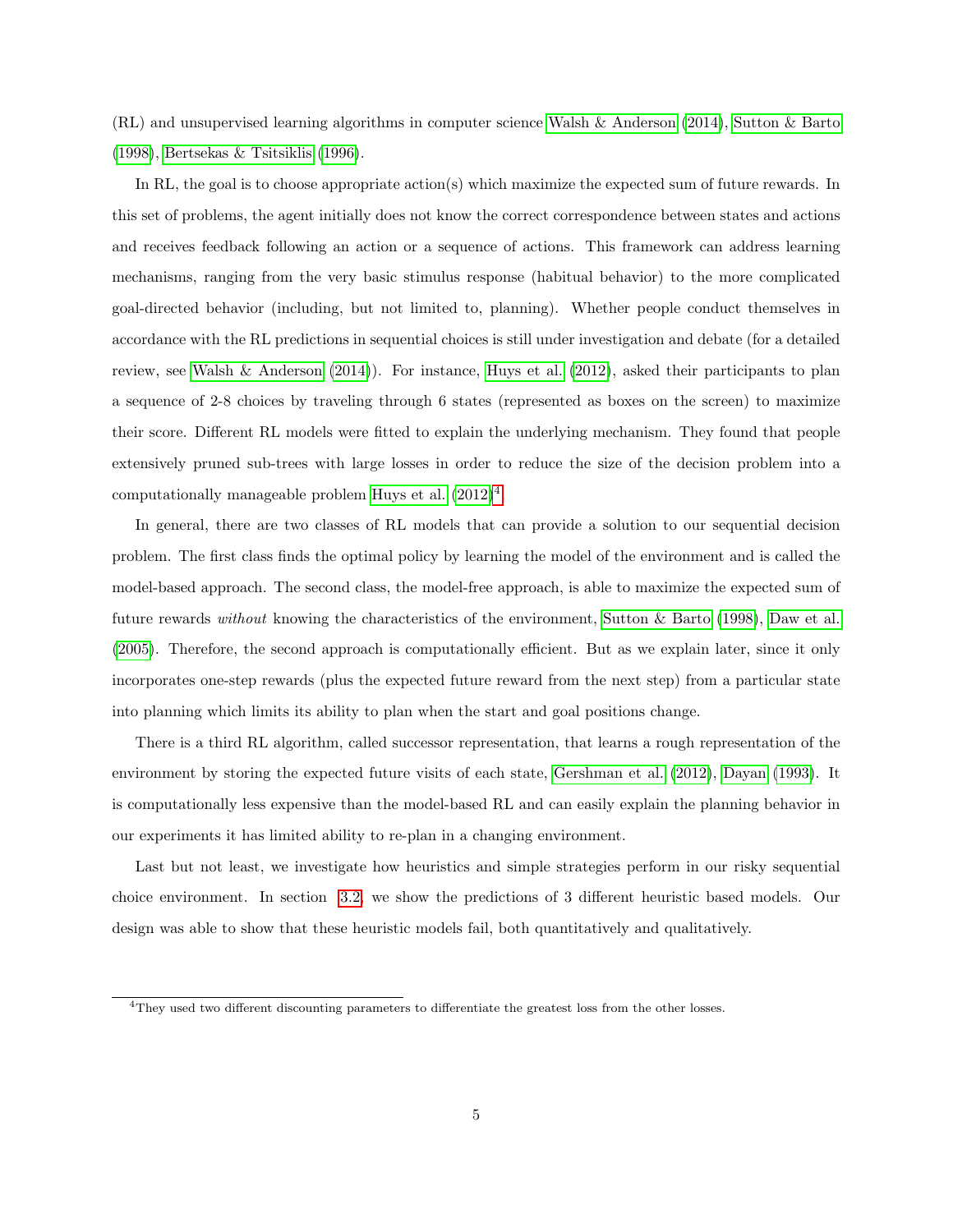#### 2. Material and Methods

#### 2.1. Overview

Learning the characteristics of the environment to plan optimally (and possibly re-plan in case of the unexpected changes) was first examined by Tolman and Honzik with rats, [Tolman](#page-42-2) [\(1948\)](#page-42-2), [Tolman & Honzik](#page-43-2) [\(1930\)](#page-43-2). In this task, which is known as the detour experiment, first, rats were exposed to three different paths with different lengths to a goal/food location similar to Fig. [2,](#page-8-0) a. Then in the test phase, they blocked the shortest path and checked the rats' choice in finding the second shortest path [Voicu & Schmajuk](#page-43-3) [\(2002\)](#page-43-3). [Tolman](#page-42-2) [\(1948\)](#page-42-2) and [Tolman & Honzik](#page-43-2) [\(1930\)](#page-43-2) summarized that acquiring skills like turning right at specific positions to do a particular task (e.g. reaching a goal/food) could be explained by a stimulus-response learning system. However, only goal directed behavior could explain the rapid learning curve and fewer errors in rats' behavioral data in finding the detour paths, [Tolman et al.](#page-43-4) [\(1946\)](#page-43-4).

Inspired by these findings, one of our very basic questions in this study is whether people can plan in a stochastic environment and if so how far they can modify their plans in order to maximize their earnings. There are two phases in our experiment: a training phase which allows participants to explore and learn about the grid world (without monetary reward) and a test phase that goes beyond optimal planning and requires finding the second best path to maximize their money. One of the main differences between our design and Tolman's detour problem is that in [Tolman](#page-42-2) [\(1948\)](#page-42-2), the environment is deterministic but in our grid world experiment, there are multiple cells with stochastic rewards (2 cells in experiment 1 and 5 cells in experiments 2 and 3). Therefore, the best path is not simply the shortest path but is the optimal path which requires planning. Recognizing the difference between the shortest and optimal paths plays a key role on the (amount of) money that participants can earn.

We should also note that in our design, we used random pairs in each trial to make sure that participants explore the entire grid world. However, in the original detour problem, Tolman [Tolman](#page-42-2) [\(1948\)](#page-42-2) exposed rats to different paths using fixed starting and goal positions.

Table [1](#page-6-0) highlights the differences and similarities among the three experiments. It is important to emphasize that participants can only see a plain grid on the screen along with their current position (yellow circle) and their destination (red circle, Fig. [2\)](#page-8-0) with no sign/cue of the obstacles or the stochastic losses. They do not have access to papers nor calculators/cellphones to do any computations or to take notes. In the instruction, they are told to consider a scenario that they move to a new city (a 4 by 7 grid) and need to get from one place to another (determined by the yellow and red circles). In the test phase, participants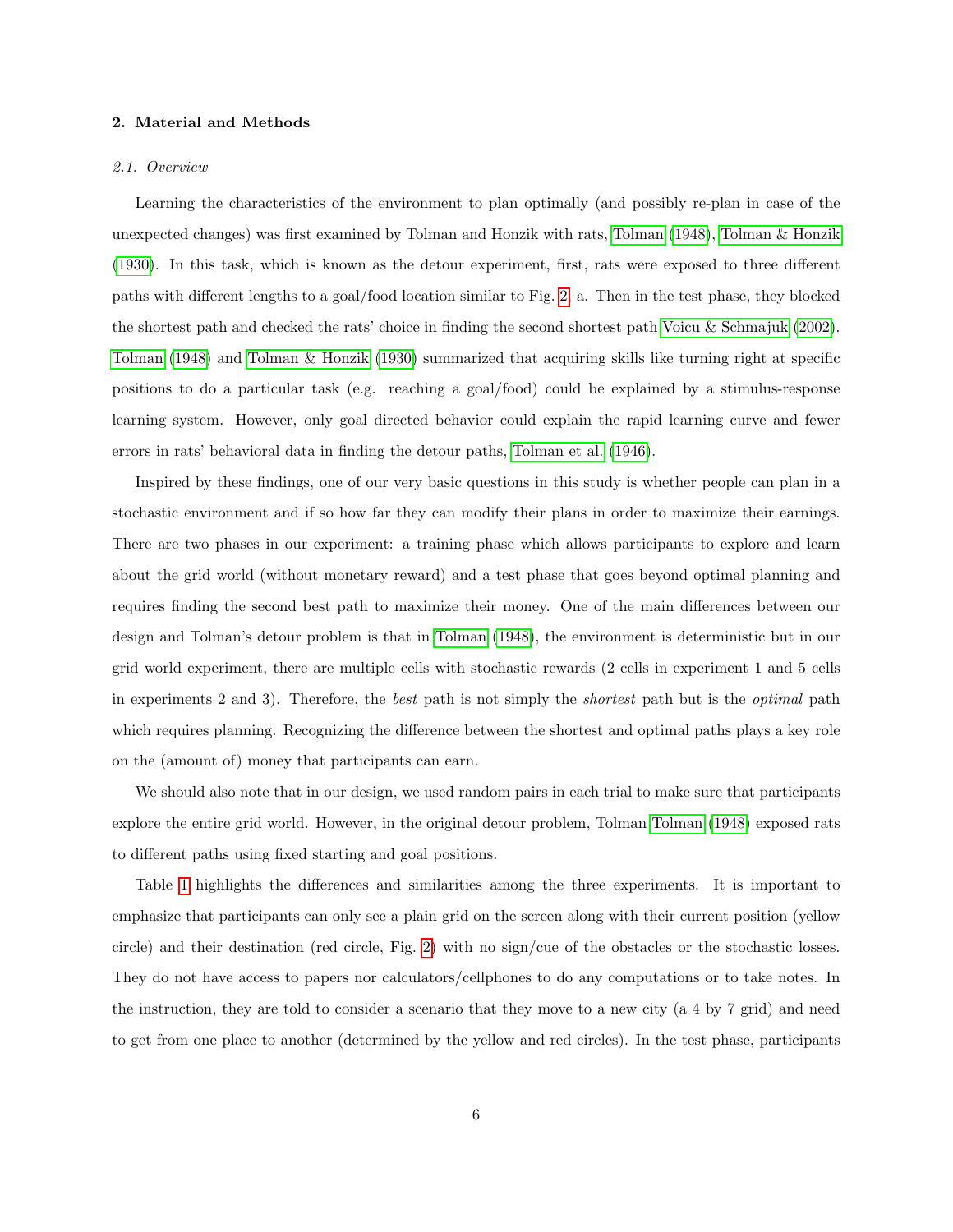are told that a random accident might happen in one of the possible routes and block that path. If they see the accident they need to find a detour path.

<span id="page-6-0"></span>

| Design                                          | Experiment 1   | Experiment 2      | Experiment 3      |
|-------------------------------------------------|----------------|-------------------|-------------------|
| Number of learning blocks                       | 6              | 6                 | 6                 |
| Number of test blocks                           |                | 2                 | 3                 |
| Number of pretest blocks                        |                |                   |                   |
| Number of probabilistic losses                  | 2              | 5                 | $\frac{5}{2}$     |
| Fixed G and S in the test blocks                | Yes            | Yes               | No                |
| Fixed G and S in the learning blocks            | N <sub>0</sub> | No                | N <sub>0</sub>    |
| Fixed G and S in the pretest block              | N <sub>0</sub> | N <sub>0</sub>    | N <sub>0</sub>    |
| Cells with stochastic losses                    | 15, 16         | 9, 11, 16, 19, 17 | 9, 11, 16, 19, 17 |
| Number of re-planning trials in the test trials | 13 out of 40   | 13 out of 40      | $20$ out of 60    |

Table 1: Summary Of Experiments

Experiment 1 has two stochastic losses with one sure loss at cell 21 with the loss of −45. In experiment 2 and 3, there are 5 stochastic losses (similar environment). The rate of re-planning trials in the test blocks is fixed in all three experiments (33%). Unlike experiments 1 and 2, the pairs in the test blocks of the experiment 3 are random. In all three experiments, there is one pretest block and six learning blocks. G and S stand for Goal and Starting positions.

In the following section, first we summarize the behavioral results for these three experiments and then we try to characterize participants' strategies in planning and re-planning in the pretest and the test blocks respectively. Presumably any candidate model must incorporate environmental changes in its planning approach in order to make sure that a new information is propagated to the action selection module promptly.

### 2.2. Experiment 1

#### 2.2.1. Participants

Twenty healthy (11 females) participants performed experiment 1 for payment. Minimum payment was \$9 and participants could earn up to \$16 based on their performance during the task. Informed consent was collected from all participants and the study was approved by Indiana University Institutional Review Boards.

### 2.2.2. Task

Participants learned to *correctly* travel through a grid world in as few moves as possible while maximizing their reward. In experiment 1, there were 9 blocks and each has 20 trials. In each trial participants viewed a typical 4 by 7 grid world example and were asked to start from a random starting point, represented by a yellow circle, and reach to a random goal position (in red circle) using arrow keys (up, right, down and left), as shown Fig. [2,](#page-8-0) a. For instance in Fig. [2,](#page-8-0) the start and goal points are arbitrarily located at cell 5 (start) and cell 27 (goal).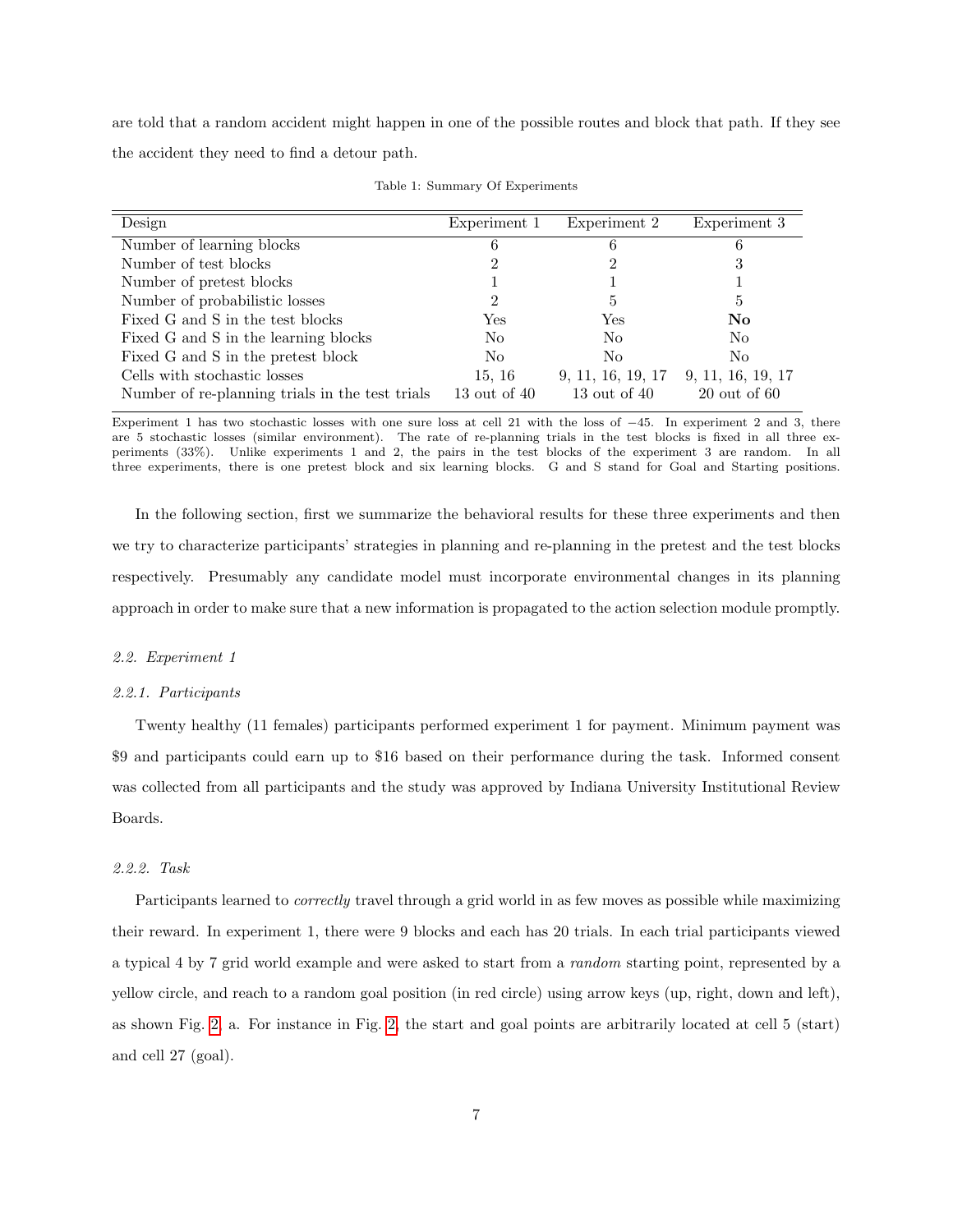Except for the goal point, participants received either a fixed or stochastic punishment for any movement in the grid world. If they caught the goal, they earned +100 points (later exchanged for money at an exchange rate equal to 0.01). The fixed *regular* punishment was delivered in transition to most of the cells and it was equal to −1. At cell 21, there was another deterministic (but not regular) punishment. If participants entered this cell, they received −45. Finally, cells 15 and 16 had stochastic punishments. If transmitted to these cells, participants received a different punishment  $(-75, -3$  respectively) with probability of 0.8 and a regular punishment (−1) with probability of 0.2. It has been suggested by [Hertwig et al.](#page-40-10) [\(2004\)](#page-40-10) that the existence of rare events, specially outcomes that occur with probability less than 0.15, can lead to non-optimal behavior. Using this current settings for the loss structure, we have one optimal, one sub-optimal and one non-optimal path (three distinct paths). For instance, starting at cell 3, path A through 3, 7, 11, 15, 19, 23, 27 is the non-optimal path. Path B through 3, 7, 8, 12, 16, 20, 19, 23, 27 and path C through 3, 7, 6, 5, 9, 13, 17, 21, 22, 23, 27 are the optimal and sub-optimal paths. Note that the probabilities, the amount and the positions of the punishments were not known to participants.

In each attempt to catch the goal, a participant had 15 moves. There were ten hidden fixed obstacles which prevented participants to go to the selected direction while traveling in the grid world (e.g. selecting up at cell 11 was blocked). Hidden obstacles are shown with upward diagonal texture in Fig. [2,](#page-8-0) a. Each time a participant hit an obstacle, she received a punishment of −1 and used up one of her 15 moves. The first six blocks were designed to help participants learn about the obstacles, punishments and the details of the grid world (learning phase). During this phase participants were not getting paid.

The 7th block was designed to check optimal planning. Similar to previous blocks, it consisted of 20 random pairs of starting and goal points but the difference was that participants got paid based on their score (we called it the pretest block). Finally in the last two blocks (8th and 9th), optimal path, Path B, was blocked in one-third of the trials. The random blockage was to further examine optimal planning and also re-planning (finding the second optimal path) in our dynamic environment. The starting and goal positions were fixed at cell 3 and cell 27 in 8th and 9th blocks (the test blocks).

In Fig. [2,](#page-8-0) bottom panel, we present two decision trees. One on the left, all three paths are available (planning phase) and their expected values were calculated based on the current positions of the start (cell 5) and goal (cell 27). For instance if one chooses path A (through cell 6, 7, 11, 15, 19, 23, 27), the expected value is 34.2, if he chooses path B (through 6, 7, 8, 12, 16, 20, 19, 23, 27), the expected value is 90.4 and finally for path C (through 9, 13, 17, 21, 22, 23, 27), the exact value is 50 since all punishments are deterministic. The decision tree on the right is related to re-planning phase where path B is not available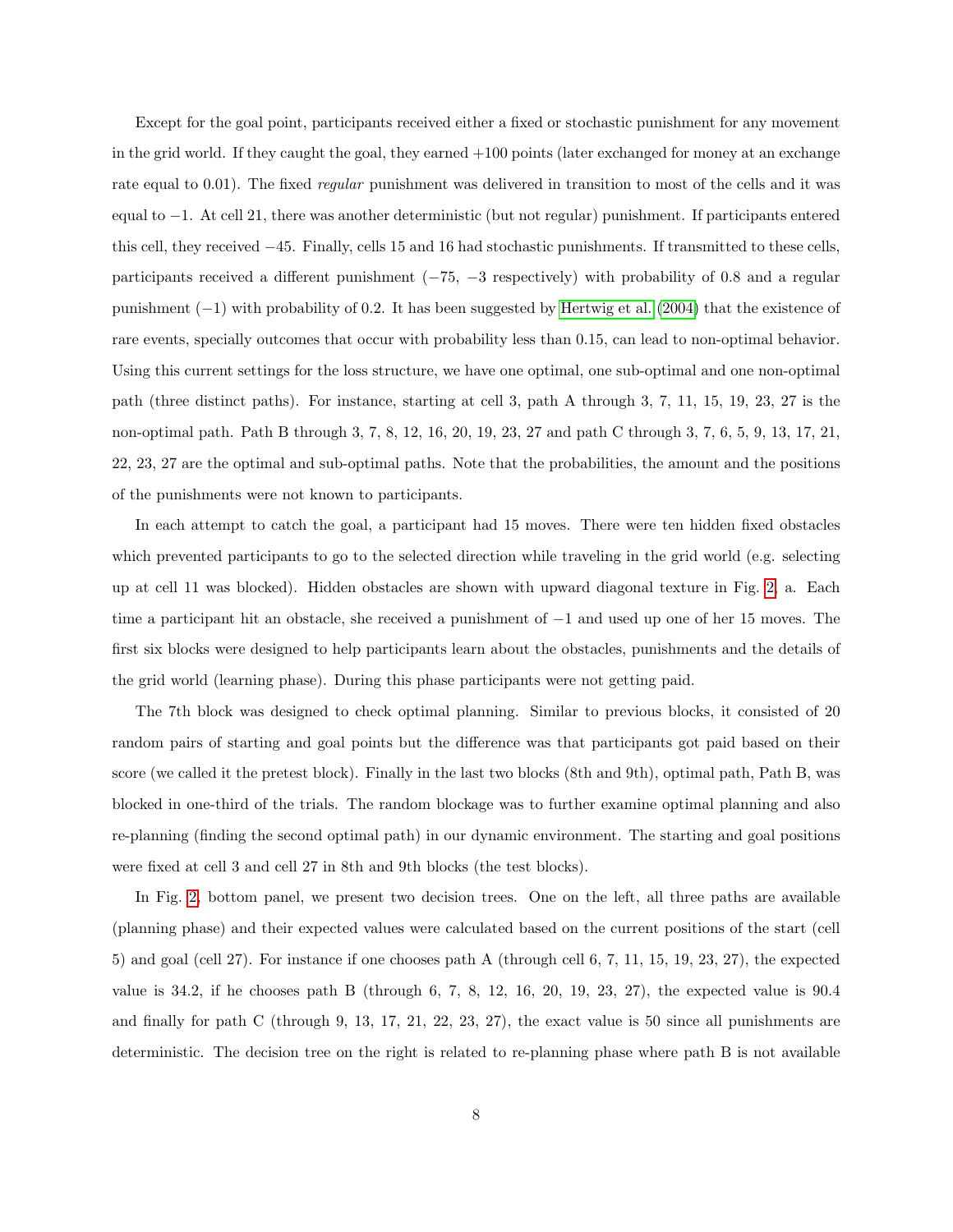<span id="page-8-0"></span>

Figure 2: Experiment 1. Up: A 4 by 7 grid world experiment. Green footsteps indicate one possible path from starting point to the goal (path C). Expected values  $(Ev)$  are calculated based on the current starting point. Down: Corresponding decision tree for planning (left) and re-planning (right). There are 3 possible paths between the starting position and the goal. Expected value in the re-planning phase is different from planning phase and is calculated from cell 7. Cell 7 is the position that participants choose their detour path in the re-planning trials.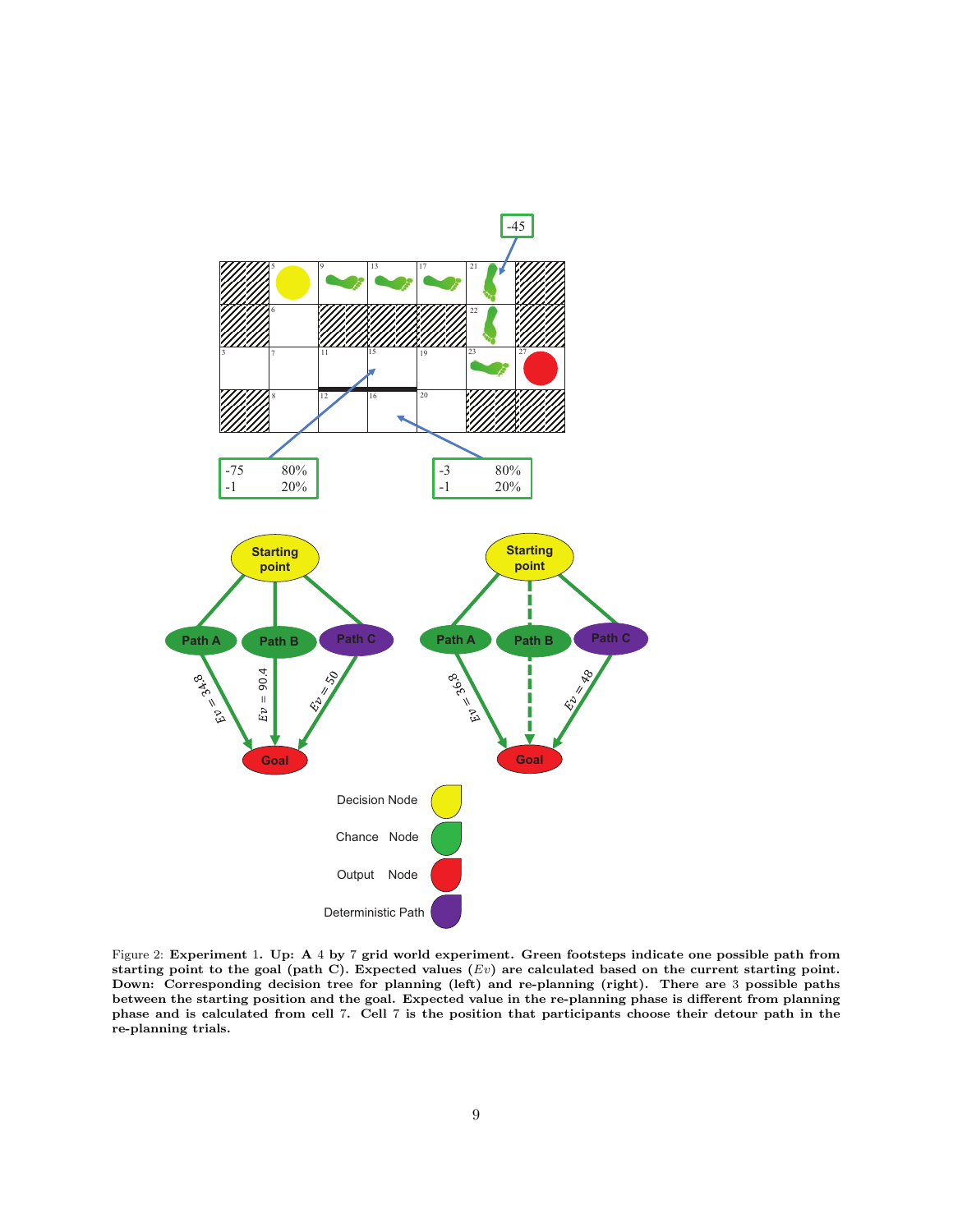(dashed line). The expected values are calculated from cell 7 because this cell is the starting point to find the detour path after the participant experiences the random blockage in the optimal path (path B) at cell 8. Then he goes up to cell 7 to choose one of the available paths (path A and path C). If he chooses path A, then the expected value is 38.8 while choosing path C leads to the value of 48.

Note that in experiment 1, the corresponding decision trees in planning are directly related to the grid world on the top panel of Fig. [2](#page-8-0) and where the starting point and goal are located. For another pair, the expected values of the paths are different. In the test blocks, though, the starting and goal positions are fixed and the corresponding decision tree (in re-planning) is the same.

The hallmark of our design was that the grid environment was not deterministic. Thus optimal planning was not *necessarily* reduced to finding the shortest path but to select the path with the maximum expected value through experience. For instance, in Fig. [2,](#page-8-0) top panel, if the starting point was at cell 3 and the goal was at cell 27, the shortest path, path A, had the lowest expected value compared to path B and path C. In the re-planning trials when path B was blocked, the second optimal path was path C which was longer than path A.

### 2.2.3. Results

All three experiments that we designed had 6 blocks of learning without payment (training phase). This allowed participants to explore the grid world without any concerns about their score. So if their scores became negative - as long as they were in the first 6 blocks - they were not punished. At the beginning of these blocks, participants did more exploring and less planning but as they moved forward, they should be acquainted with the environment and able to find the optimal path. In order to examine this, we fixed the starting position at cell 3 and the goal at cell 27 for the last five trials of the 6th block. With this design, we were able to recognize preliminary evidence of learning in the final blocks of the learning phase, specifically in block 6. A participant who learned the grid world correctly, should be able to select path B (the optimal path) in these final trials otherwise we excluded his data. With this criterion, one of the participants' data was not included in our analysis.

Analyzing the pretest block's data (seventh block), all 19 participants learned to choose the optimal path to reach the goal, Fig. [3,](#page-11-0) up left. We used the binomial distribution to compute the minimum number of trials in which the participant must plan optimally to be able to reject the null hypothesis that the optimal path was selected randomly,  $(\alpha = 0.05)$ . Participants who chose the optimal path in only 14 trials or less (out of 20 trials) did not pass this test and failed to perform optimally. The red dashed line in top left panel of Fig. [3](#page-11-0) shows this minimum.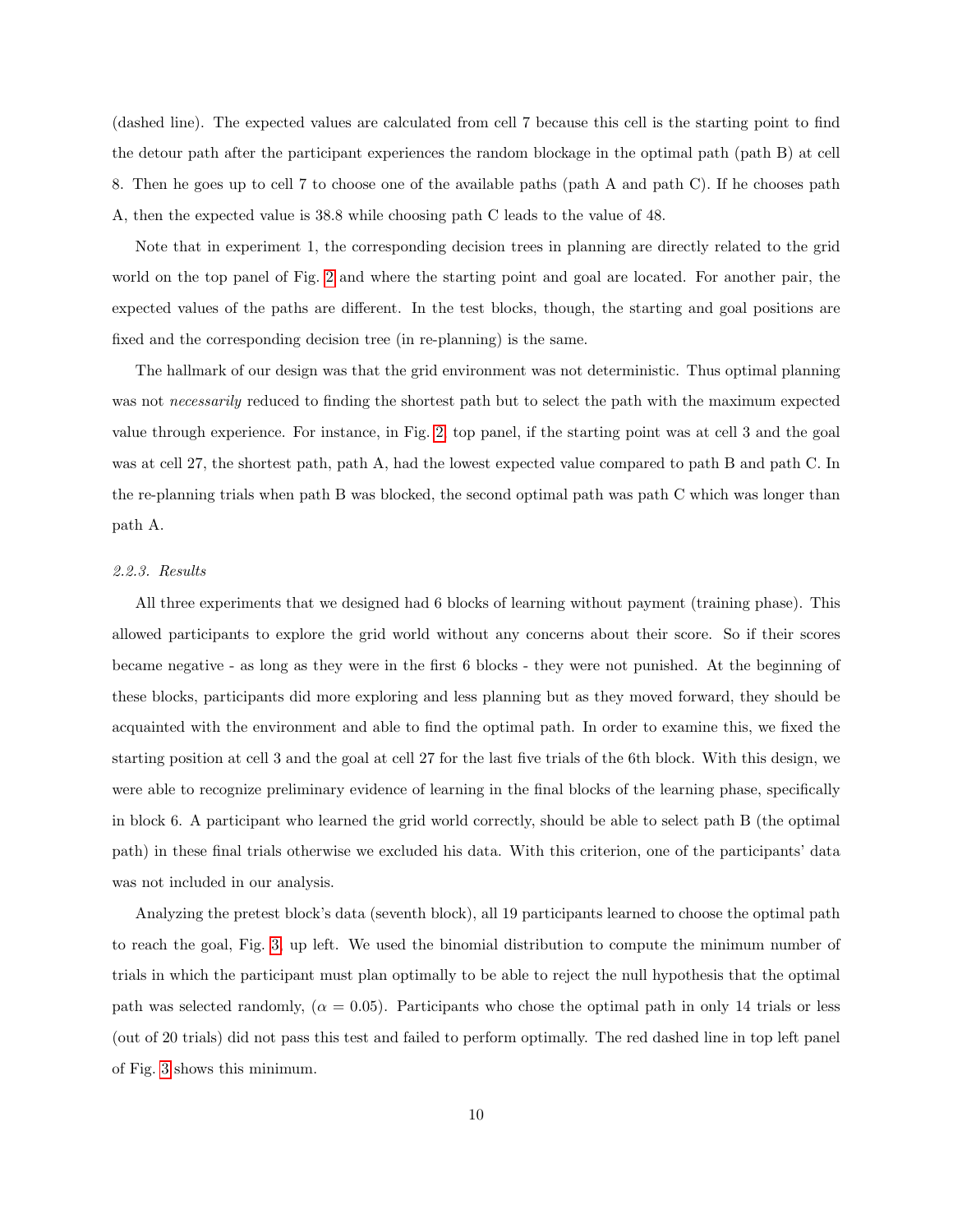In the test phase, path B was blocked in 13 trials (out of 40 trials). The minimum number of trials required for an optimal performance which could reject the null hypothesis was 10. The red line showed this threshold. Participants who selected the (optimal) detour path less than or equal to 9 trials out of 13 trials were not optimal in re-planning trials. Only two of the participants failed to re-plan correctly to the second optimal path (path C), Fig. [3,](#page-11-0) down left. Mixed-effect regression analysis with block number as regressor and participants as the random effect, showed that the average reward learning curve (as a function of block) was significant  $(t(113) = 12.138, p < 0.0001)$ . Fig. [3,](#page-11-0) right, shows that participants (on average) took path B, the optimal path, in planning from cell 3 to cell 27 more frequently than path A or path C. Note that path C was the second optimal path if path B was blocked. In the heatmap, the red color shows the more frequent directions or state occupancies. For each cell, the number of times participants visited a cell and the direction they took are counted. In the test blocks of experiment 1, there are 27 trials that re-planning did not occur and the starting and goal positions are fixed at 3 and 27. Ideally, if all participants choose the optimal path (path B) in all trials, cell 7, 8, 12, 16, 20, 19 and 23 should be visited  $19 \times 27 = 513$  times while path A and path C should not be selected. As the heatmap shows, there are few trials (less than 50 trials in total) that path B is not selected (indicated by dark blue cells in path A and path C).

#### 2.3. Experiment 2

#### 2.3.1. Participants

Thirty six healthy participants (18 males), performed experiment 2 for payment of \$9 to \$16 based on their performance in the task. All participants signed the informed consent forms. Indiana University Institutional Review Boards has approved the study.

### 2.3.2. Task

In the first experiment the best and worst paths (path B and path A) included a cell with a stochastic reward. In order to select the second optimal path in the re-planning trials, participants needed to compare a deterministic path (path C) with a stochastic path (path A). This might raise this question that our findings in the previous section only reflected participants' preference for a sure thing over a gamble. Therefore, we changed the environment in experiment 2 and designed a more complicated environment as depicted in Fig. [4.](#page-13-0) Similar to the previous experiment most cells had a regular punishment of −1, but there were 5 cells with stochastic reward. These cells were 9, 11, 16, 17, 19 and with probability of 0.8 subjects received  $-20$ . −75, −3, −30 and −5 respectively. The number of available paths was increased from 3 to 5 and they were: (e.g. starting at cell 7) Path A1A2 through 7, 11, 15, 19, 23, 27; Path A1C2 through 7, 11, 15, 14, 13, 17,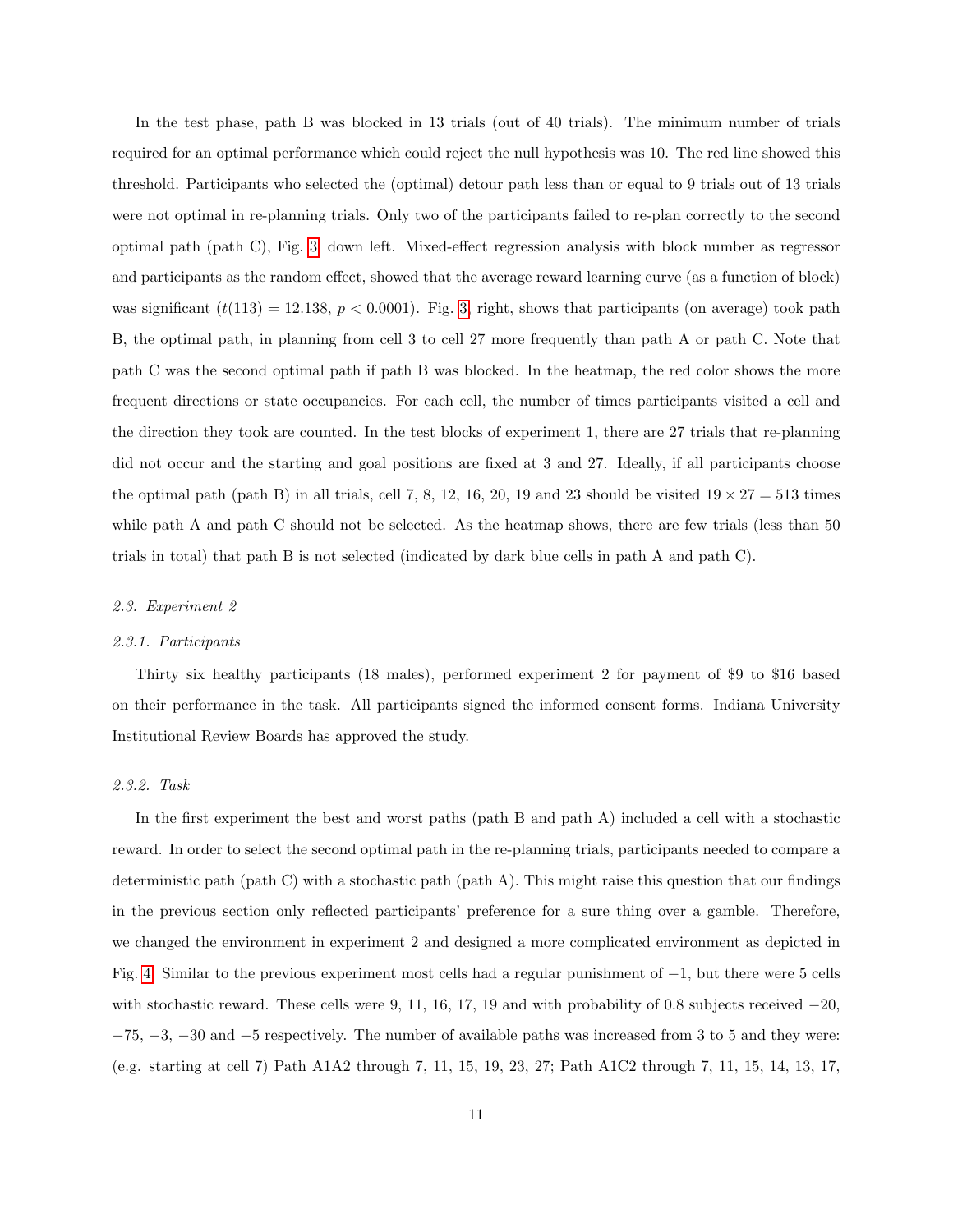<span id="page-11-0"></span>

Figure 3: Experiment 1. Up left: All participants (total 19), chose the optimal path ( $\alpha = 0.05$ ) in the pretest block with 20 different pairs of goal and starting points. Down left: 17 participants re-planned to path C (the second optimal path) when they encountered with the blocked path B ( $\alpha = 0.05$ ). The optimal path was blocked in 13 trials (out of 40 trials) in the test blocks. Right: Participants' choice in planning trials in the test blocks in experiment 1. The heatmap shows the frequency of choices in the planning trials when path B was not blocked. Path B was the optimal path and selected frequently (depicted in red). The related cells were 8, , 16, 20, 19 and 23. The white cells with no cell number are obstacles.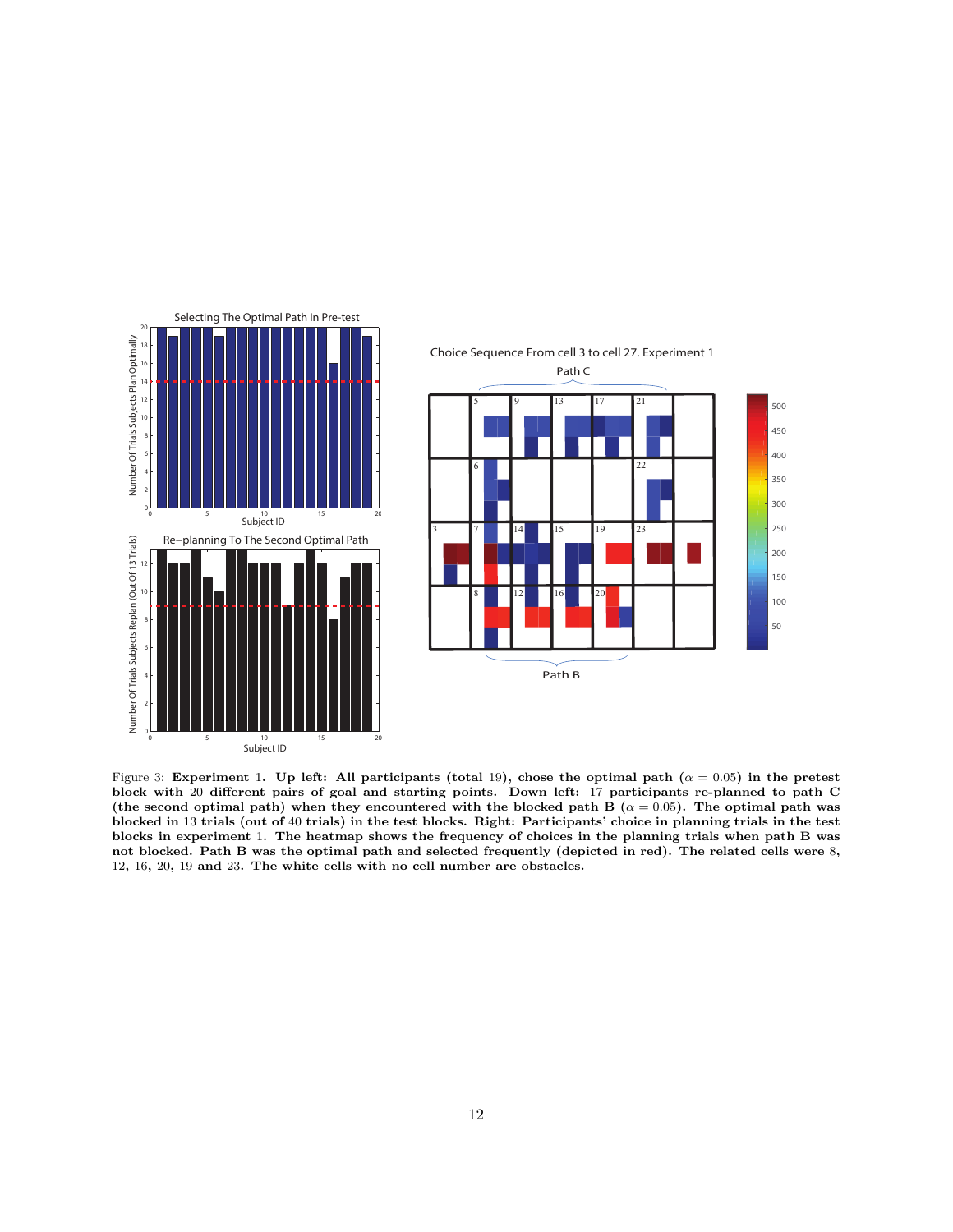21, 22, 23, 27; Path B through 7, 8, 12, 16, 20, 19, 23, 27; path C1C2 through 7, 6, 5, 9, 13, 17, 21, 22, 23, 27 and path C1A2 through 7, 6, 5, 9, 13, 14, 15, 19, 23, 27. Path B which includes cell 16 with expected loss of −2.6 is the optimal path. Choosing any path that contains cell 11 with expected loss of −60.2 has the worst effect on participants' monetary reward (path A1A2 and A1C2). The losses at cell 9, cell 17 and cell 19 were adjusted to create two sub-optimal paths: path C1C2 and C1A2. Based on the expected losses of these five critical cells, these paths could be prioritized as follows: path B, path C1C2, path C1A2, path A1A2 and path A1C2.

In this design the corresponding decision tree had two decision nodes and five chance nodes, the bottom panel of Fig. [4.](#page-13-0) Similar to experiment 1, in the test phase, the starting point and the goal position were fixed at 3 and 27 respectively. On 33% of the trials in the test phase, when the optimal path is randomly blocked, path C1A2 was the optimal path among the remaining paths. Fig. [4,](#page-13-0) b shows the corresponding decision tree.

### 2.3.3. Results

To analyze participants' learning curve, we fitted a mixed-effect regression to average reward that each participant earned during the first 7 blocks (the learning and the pretest blocks). We found that the average reward learning curve as a function of block was significant  $(t(215) = 9.441, p < 0.0001)$ . Note that the number of available paths increased but similar to experiment 1, first, we checked whether the selected path was an optimal path or not. This is a simple straight forward test to check the optimal behavior in our experiment. As we did in experiment 1, we computed the minimum number of trials in which the participant needed to choose the optimal path to reject the null hypothesis. Since the number of trials in the pretest block and the test blocks has not changed, these thresholds were similar to experiment 1 which was 14 in the pretest block and 10 in the test blocks. Using this analysis, 30 out of 36 subjects found the optimal path in the pretest block ( $\alpha = 0.05$ ). When it came to find the detour option, 27 participants found the second optimal path correctly; 7 chose the third optimal path and two did not re-plan at all, as shown in Fig. [5,](#page-14-0) panel on the left. In our analysis, the optimal strategy was to first check the original optimal path (path B) and if it was blocked then switch to the second optimal path (path C1A2). Fig. [5,](#page-14-0) right panel, captured this result from participants' choice. The heatmap shows the number of times participants visited each cell during trials when optimal path is not blocked in the test blocks (27 planning trials). Since we have 36 participants, the maximum number of times that a cell could be occupied is  $27 \times 36 = 972$  (represented in dark red). In few trials, non-optimal paths (path A1, path C1 and path C2) are selected (shaded in dark blue).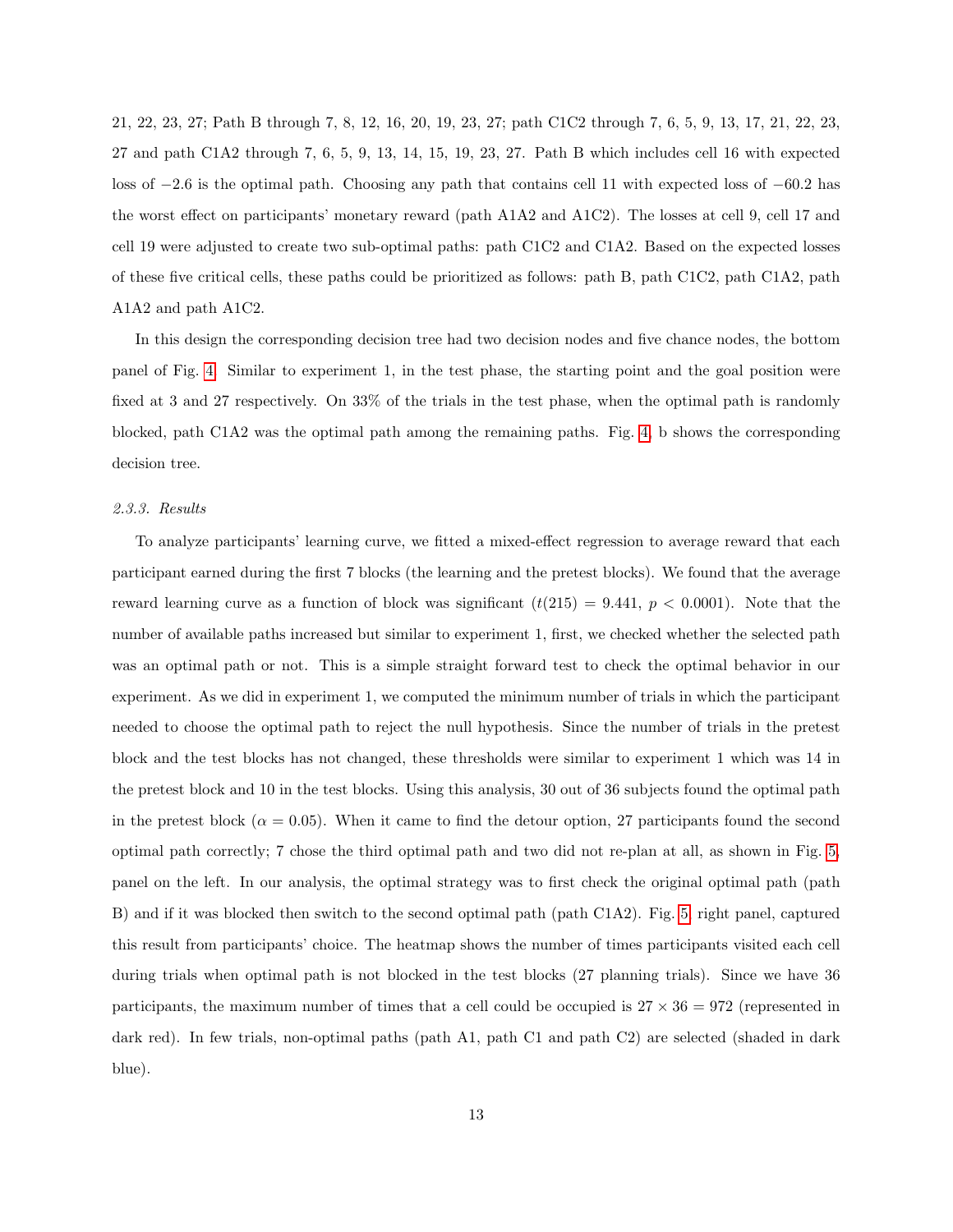<span id="page-13-0"></span>

Figure 4: Experiment 2. Up: A 4 by 7 grid world experiment. The starting position is the yellow circle (cell 7) and the goal is located at the red circle (cell 27). Green footsteps indicate the optimal path from the starting point to the goal in the environment (which is path B). There are 5 possible paths between the starting point and goal position. Path A1A2 through 7, 11, 15, 19, 23, 27; Path A1C2 through 7, 11, 15, 14, 13, 17, 21, 22, 23, 27; Path B through 7, 8, 12, 16, 20, 19, 23, 27; path C1C2 through 7, 6, 5, 9, 13, 17, 21, 22, 23, 27 and path C1A2 through 7, 6, 5, 9, 13, 14, 15, 19, 23, 27. Down: Corresponding decision tree for planning (left) and re-planning (right) with the exact 5 possible paths between the start and goal positions. In the re-planning trials (on the right), path B is blocked in 30% of the trials (dashed line). Expected losses are calculated based on the current starting point (cell 7).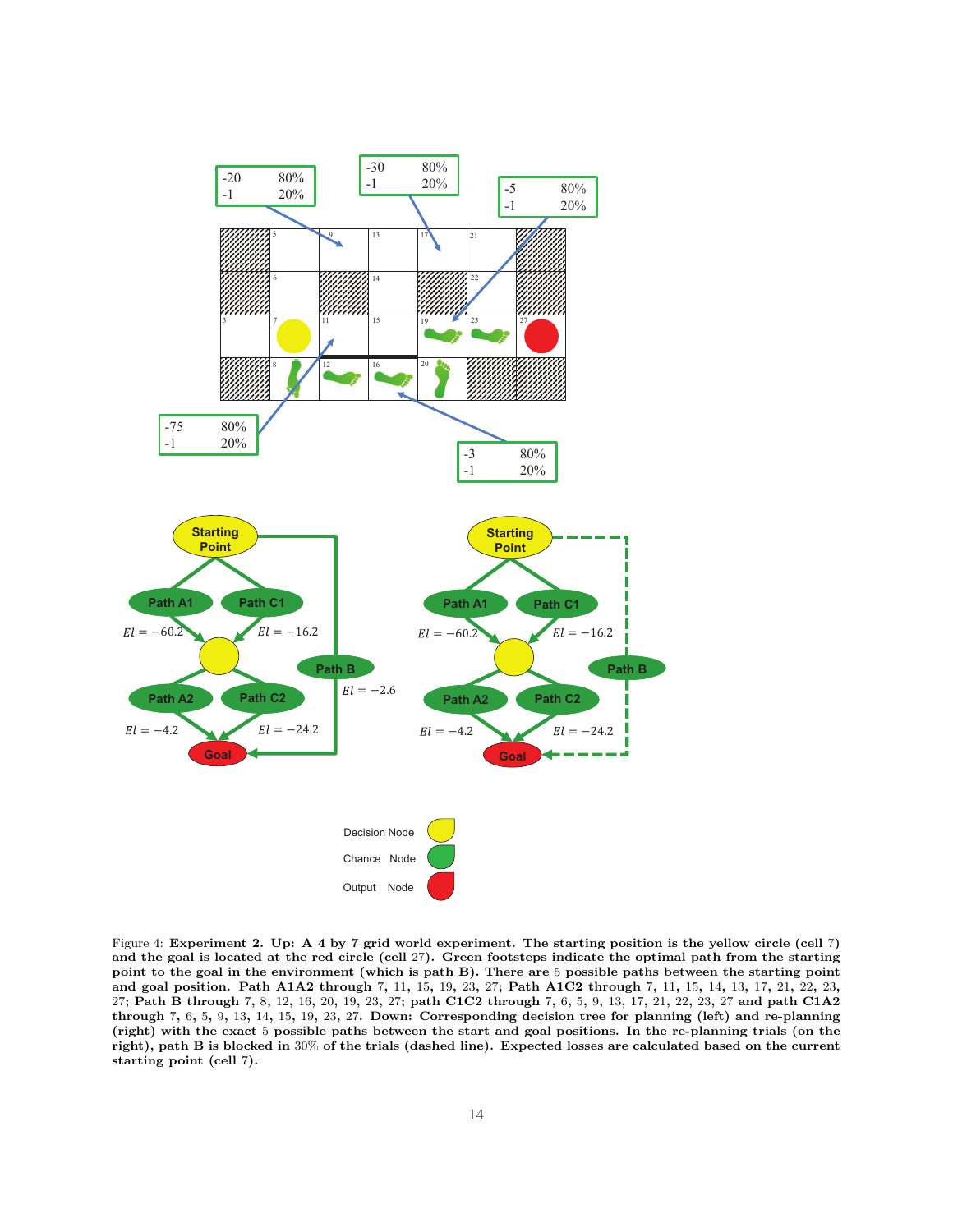<span id="page-14-0"></span>

Choice sequence from cell 3 to cell 27. Exeriment 2

Figure 5: Experiment 2. Left: Blue bars show participants who correctly re-planned to the second optimal path which was path C1A2 (except the one below the red threshold) and green bars are the group of participants who re-planned to C1C2, the third optimal path,  $(\alpha = 0.05)$ . The optimal path was blocked in 13 trials (out of 40 trials) in the test blocks. The goal and starting points were fixed but the detour path contained stochastic punishments. Right: (Heatmap) Participants' choice in planning trials in the test blocks in experiment 2. The heatmap shows the number of times participants selected the optimal path in the planning trials when path B was not blocked. Path B went through the following cells: 7, 8, 12, 16, 20, 19, 23, 27. The blue cells shows path C1C2 and C1A2. A cell with darker red color is visited more often.

#### 2.4. Experiment 3

In the instructions of experiment 1 and 2, participants were told that only one new obstacle would be added to the environment and it would block one path. Also in the test phase of the first and second experiments, the starting point was at 3 and the goal point was at 27 in all trials. But having a fixed pair in the test phase might indirectly lead participants to perform optimally in the re-planning trials. For instance, learning to go to cell 27 from cell 3 was easier than learning to go to cell 13 from cell 5 in pair (5, 13). In the latter pair, participants not only needed to know the stochastic payoffs but also paths' length to choose the optimal path. One should know that path 5, 9, 13 had only 2 steps with expected loss of −17.2 and path B had 10 steps with two smaller losses (the total expected loss was −13.8). However in pair (3, 27), comparing the reward structures was enough to select the optimal path because path A was the shortest with minimum expected value and paths C1A2, C1C2, A1C2, A1A2 had smaller expected value and were longer than path B. In short, learning to choose the optimal path in some pairs was harder; consequently re-planning in these pairs when the environment changed (e.g. blockage in the optimal path) was more challenging.

Thus in experiment 3, we changed the test phase (8th and 9th block) to investigate this new question: how people modify their decisions when the change in the environment is less informative. Specifically,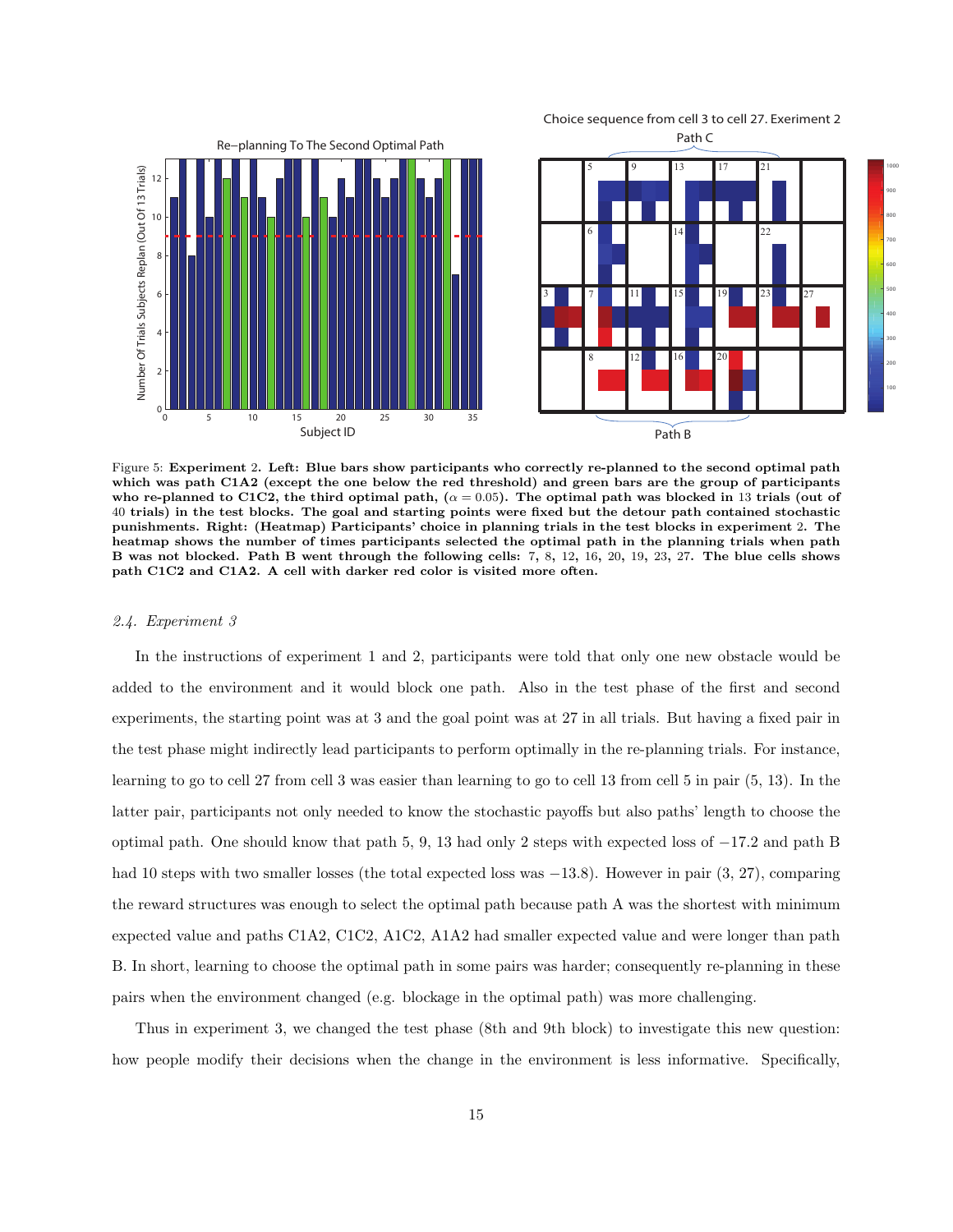instead of having a fixed pair of starting point and goal position in the 8th and 9th blocks, we randomized these pairs (similar to what participants got used to do in the first 7 blocks).

#### 2.4.1. Participants

Among thirty two healthy subjects who participated in experiment 3, there were 19 males. Experiment 3 has three blocks of test and thus the upper limit of payment is increased to \$20 but still depends on their performance in the task. All participants signed the informed consent forms. Indiana University Institutional Review Boards has approved the study.

### 2.4.2. Task

In sum, we kept the same design as previous experiments but participants saw random pairs in the test phase. In order to keep the rate of changes in the environment (in the test phase) to 33% (as it was in experiment 1 and 2), we increased the number of re-planning blocks to three blocks (8th, 9th and 10th) and therefore in 20 out of 60 trials the optimal path was blocked.

# 2.4.3. Results

Recall that in this experiment, in the test phase, the goal and starting point were not fixed, and thus for each pair we determined the optimal and non-optimal paths separately. We found that out of 32 participants, there were five who were able to find the optimal path in the pretest and the test trials, but not able to do so in the re-planning trials. Also there are two other participants that were able to plan optimally in the pretest and re-plan in the test phase but failed to choose the optimal paths in the test phase where there is no blockage. And the rest behaved optimally in both pretest and test blocks for planning and re-planning trials, see Fig. [6,](#page-16-0) left panel.

We had 20 different pairs in the pretest block (pair  $(7, 13)$ ) was different from pair  $(13, 7)$ ). Only two participants did not plan optimally in this block. For some pairs, e.g. pair (13, 21), finding the optimal path was more challenging. In this particular pair, the non-optimal path was 13, 17, 21 with stochastic punishment at cell 17 with expected loss of −24.2 and the optimal path was the longer path of 13, 14, 15, 19, 23, 22, 21 with expected loss of −4.2 at cell 19. Participants needed to compare the longer path and greater expected value with the shorter path and smaller expected value. At pair (5, 13), the optimal path, path B, was even longer and less appealing. On average participants showed mediocre performance (below chance) in this pair. At pair (14, 22), though, they had no problem finding the optimal path probably due to the fact that path 14, 13, 17, 21, 22 and path 14, 15, 19, 23, 22 were symmetric with equal length and participants just needed to compare each path's expected reward.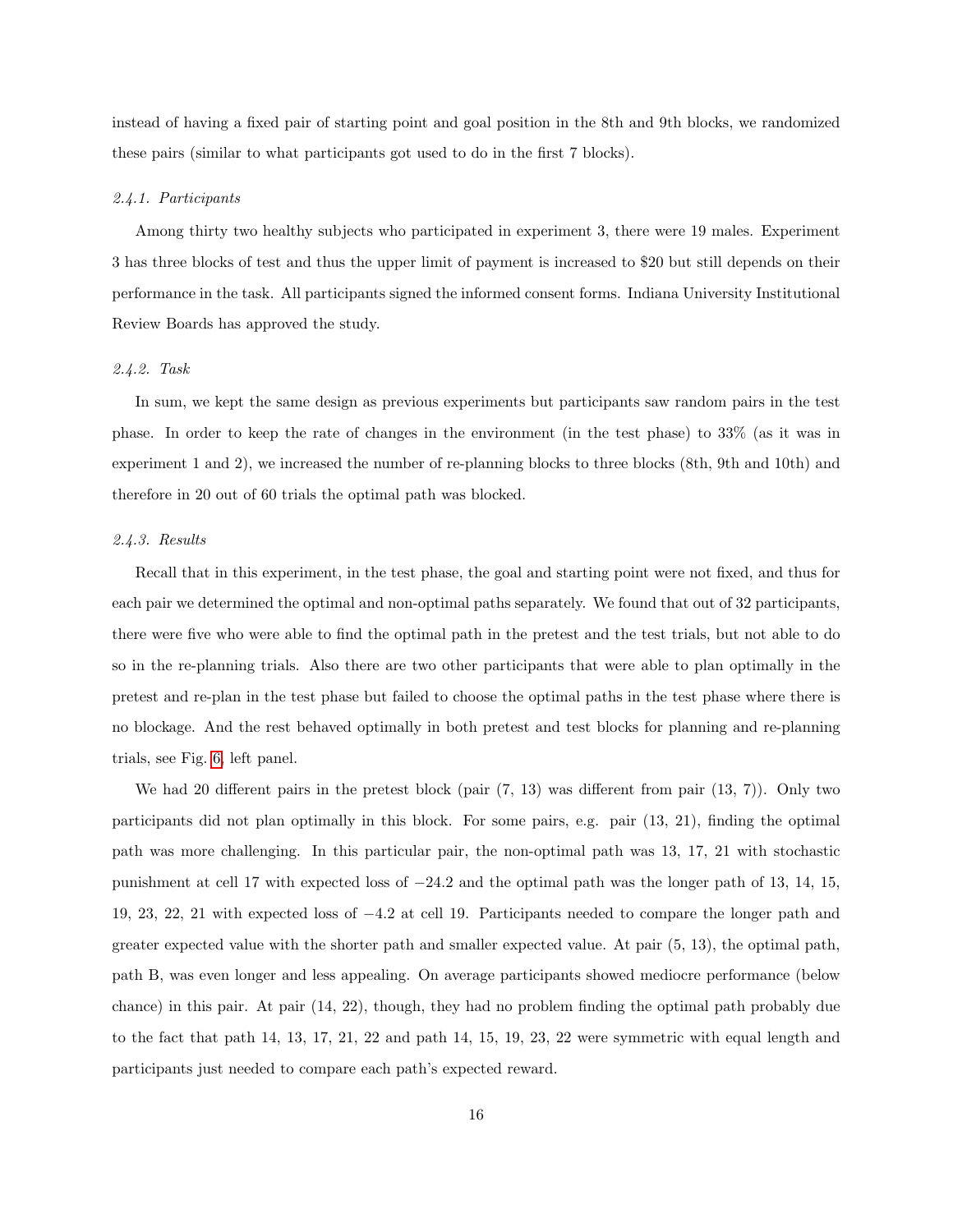<span id="page-16-0"></span>

Figure 6: Experiment 3. Left: Blue bars above the red line indicate participants who could re-plan optimally. The optimal path was blocked in 20 trials (out of 60 trials) in the test blocks. Right: Heatmap of participants' choice in the planning trials in the test blocks in experiment 3 when the starting position was at 5 and the goal was at 13. Pair (5, 13) was one of the challenging pairs in our design, which ruled out suggested models. The heatmap shows that majority of participants chose to take path B instead of going directly to cell 13 using path C1. There was a (possible) decision node when they reach cell 19. A few chose to take path C2 and were faced with the loss at cell 17. Bottom: The number of times participants visited each cell in the grid when path B was blocked for pair (3, 27). Cell 12, 16 and 20 are part of path B and that is why they never get selected in re-planning trials. The second optimal path went through 7, 6, 5, 9, 13, 14, 15, 19, 23 and 27 and was selected more frequently. Pair (3, 27) was repeated 6 times. Note that white cells with no number are obstacles.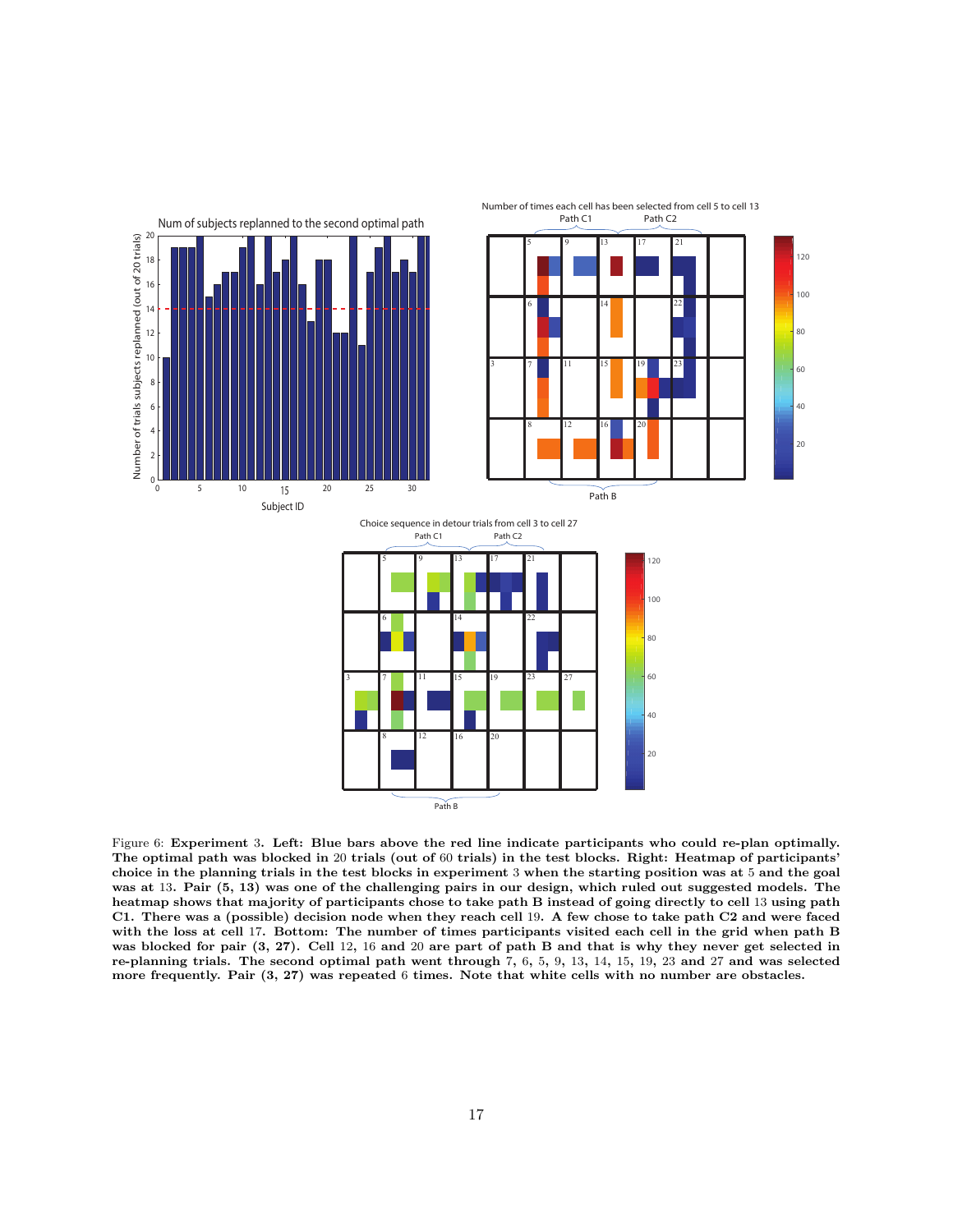Fig. [6,](#page-16-0) right panel, shows how often participants chose the optimal path in the test phase when it was not blocked (inspecting the planning behavior) averaged across all participants from cell 5 to cell 13. The heat map shows that participants chose to go down, heading to the optimal path, in spite of the fact that the shorter path requires only two steps. The panel at the bottom demonstrates re-planning behavior from cell 3 to cell 27 in the test phase with fewer data points. Note that in the test phase of experiment 3, each pair was presented 6 times and in only 2 of them the optimal path was blocked. Thus the maximum number of times to choose the optimal path for all participants in experiment 3 for each pair is  $32 \times 6 \times \frac{2}{3} = 128$ .

The bottom panel of Fig. [6](#page-16-0) shows participants' choice in the re-planning trials for pair (3, 27) summarized as follows: a) Participants chose path C1A2 more than path C1C2 when path B was blocked. b) Cell 8 should have been visited  $2 \times 32 = 64$  times (light green) if all participants behaved optimally. c) Similarly, the total number of times that cell 7 should have been visited is 128 (going from 3 to 7 and then going from 8 to 7). In our data, it is 124 due to the fact that there were trials that participants selected path C1 without checking path B and thus visited this cell once. d) Cell 6 and cell 14 have been visited more than 64 times (75 and 87 times respectively). We found that some participants failed to remember the correct transition matrix when they experienced a blockage in the optimal path and hit the surrounding obstacles two or three times before selecting the correct direction.

With the salient loss of −75 (with probability of 0.8) occurring at cell 11, we compared the rate that participants received this loss before and after the pretest block. The rate of experiencing −75 before the pretest block was 12.5 while this rate went down to 1.25 during the pretest and test blocks in experiment  $3 (t(31) = 9.241, p < 0.0001)$ . We should emphasize that in most of the trials before the pretest block, the path containing the −75 punishment was one of the accessible paths from the starting point to the goal position and more importantly in 60% of these trials (73 out of 120 trials) this path was the shortest path or one of the two equally shortest paths. The fact that the rate of selecting this path was reduced significantly from the learning blocks to the test phase showed that participants learned to avoid the great losses as they entered to the pretest and test blocks. We did the same analysis on the cells that deliver losses greater than −5. The rate of hitting cell 17 with −30 loss in the learning blocks was significantly different from the test blocks  $(t(31) = 6.253, p < 0.0001)$ , but for cell 9 with loss of  $-20$ , there was no significant changes. Note that all of these losses are probabilistic. From the mixed-effect regression analysis on the average reward learning curve (in the learning blocks), we found that the block number as a predictor was significant  $(t(191) = 6.478$ .  $p < 0.0001$ ).

In the test blocks, participants were faced with random blockage of the optimal path, which might weaken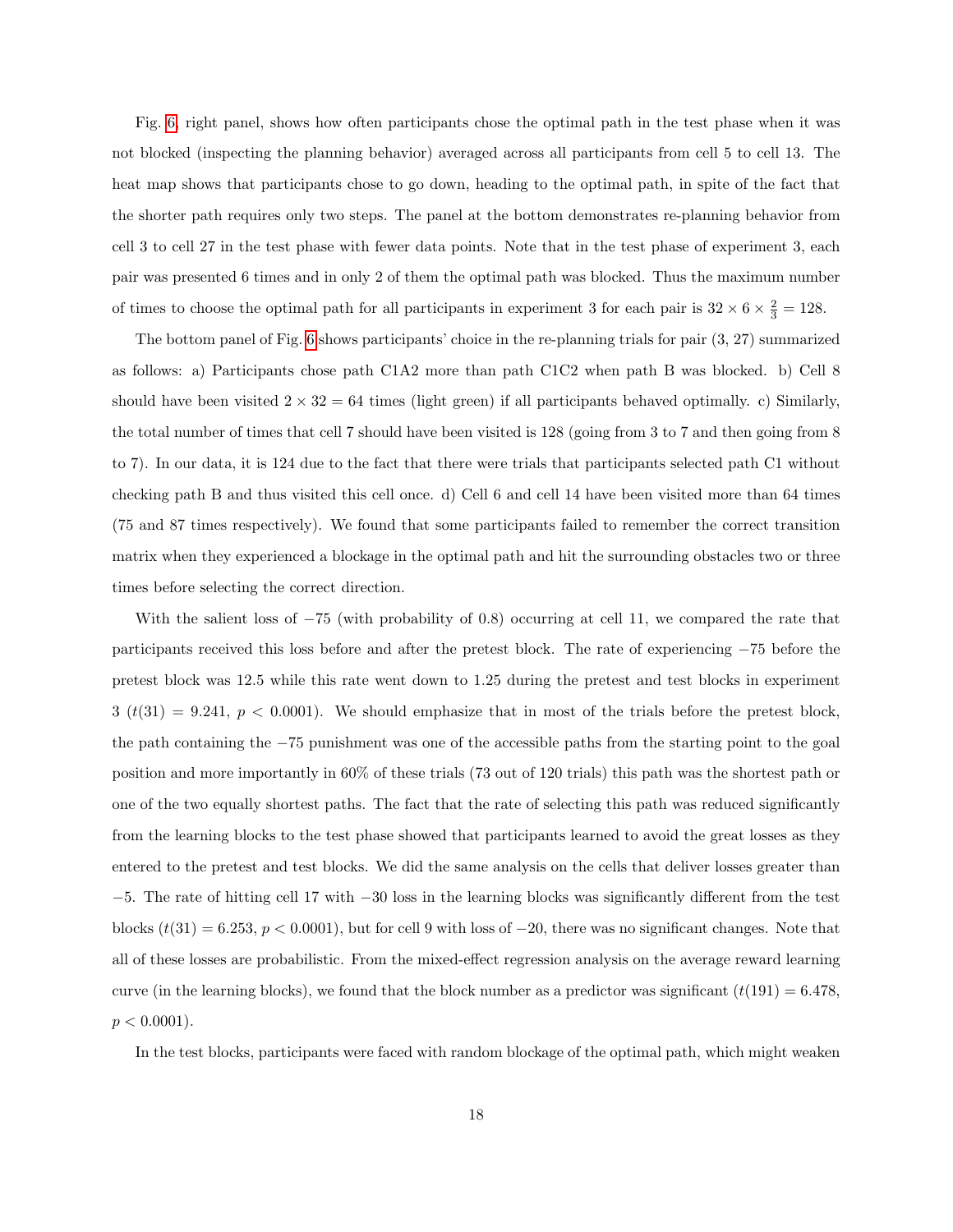their performance in recalling the obstacles <sup>[5](#page-18-0)</sup>. We used the mixed-effect regression to fit the number of times a participant hit an obstacle as a function of block number in the pretest and test blocks (considering participants as the random effect) and we did not find any significant difference between the rate of hitting obstacles in the pretest block vs. the test blocks  $(t(2527) = 1.426, p = 0.154)^{6}$  $(t(2527) = 1.426, p = 0.154)^{6}$  $(t(2527) = 1.426, p = 0.154)^{6}$ .

### 3. Theoretical Analysis

Reinforcement learning (RL) algorithms have been previously used to explain human behavior during learning of dynamic decision making tasks [Simon & Daw](#page-42-3) [\(2011\)](#page-42-3), [Huys et al.](#page-40-2) [\(2012\)](#page-40-2), [Huys et al.](#page-40-8) [\(2015\)](#page-40-8), [Sutton & Barto](#page-42-1) [\(1998\)](#page-42-1) and can be formulated within a Markov decision process (MDP) framework. In a MDP, the communication between an agent and the stochastic environment (at time step,  $k$ ) is through three sets defined by state  $\{s^k\}$ , action  $\{a^k\}$  and (probabilistic) reward  $r_k$ . After taking action  $a_k$  the environment transfers to a new state  $s_{k+1}$  with probability  $\mathbf{T}_{ij}^{u}(k) = \text{Pr}(s_{k+1} = s^{j}|s_{k} = s^{i}, a_{k} = a^{u})$  and the agent receives a probabilistic reward  $r_k = r$  with probability  $\mathbf{R}_{ij}^u(r, k) = \text{Pr}(r_k = r | s_k = s^i, s_{k+1} = s^j, a_k = a^u)$ , [Khodadadi](#page-41-3) [et al.](#page-41-3) [\(2014\)](#page-41-3). The transition function and the reward function have the Markov property meaning that the transition probability and the reward probability are independent of the history of states and actions  ${s_1, a_1, \dots, s_k, a_k}$  and merely depend on the state and the action at time step k. In other words:

$$
Pr(s_{k+1} = s^j | s_k, a_k, \cdots, s_1, a_1) = Pr(s_{k+1} = s^j | s_k, a_k)
$$
\n(1)

$$
Pr(r_k = r | s_{k+1}, s_k, a_k, \cdots, s_1, a_1) = Pr(r_k = r | s_{k+1}, s_k, a_k)
$$
\n(2)

The main goal is to find the optimal policy,  $\pi^*$ , which determines the probability of selecting action a in state s while maximizing a desired function of accumulated rewards called return. A widely used form of the return function is the expected sum of future reward discounted by  $\gamma$ , [Sutton & Barto](#page-42-1) [\(1998\)](#page-42-1):

<span id="page-18-2"></span>
$$
E\left[\sum_{k=0}^{\infty} \gamma^k r_k\right]
$$
\n(3)

where discounting factor,  $\gamma$ , weighs the future reward relative to the immediate reward. Using the return

<span id="page-18-0"></span><sup>&</sup>lt;sup>5</sup>Besides the burden of recalling grid world's configuration, starting from the 7th block, participants actually earned monetary rewards based on their choices and this might impair their performance and memory recollection.

<span id="page-18-1"></span> $6N$ ote that the obstacles were deterministic (in contrast with probabilistic punishments).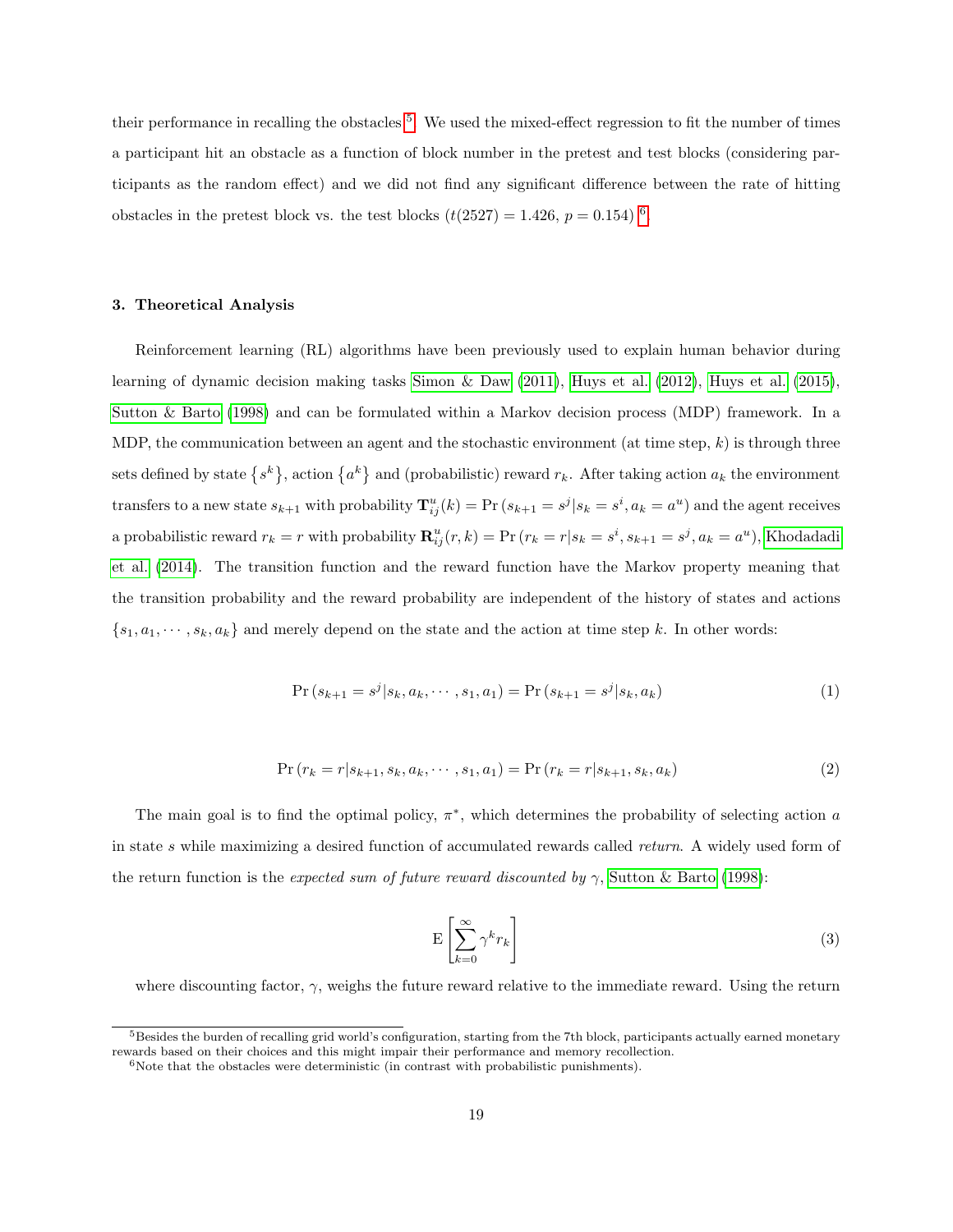function in equation [3,](#page-18-2) state-action function,  $Q(s, a)$ , can be defined as the expected discounted sum of rewards received in state i and action j at time step k given the policy,  $\pi$ :

$$
Q_{\pi}\left(s^{i}, a^{j}, k\right) = \mathcal{E}\left[\sum_{u=k}^{\infty} \gamma^{u-k} r_{u} | s_{k} = s^{i}, a_{k} = a^{j}, \pi\right]
$$
\n<sup>(4)</sup>

<span id="page-19-0"></span>
$$
Q_{\pi}(s_k, a_k) = \mathcal{E}\left[r_k + \gamma Q_{\pi}(s_{k+1}, a_{k+1})\right]
$$
\n(5)

This equation is known as the Bellman equation. The expectation on the right hand side of this equation depends on the functions  $T$  and  $R$ . Notice that the Bellman equation provides one equation for each state and so can be considered as a set of recursive equations or more formally a system of equations. If the transition and reward functions are known, the Bellman equation can be solved by dynamic programming method, [Bertsekas & Tsitsiklis](#page-38-3) [\(1996\)](#page-38-3). However, in most cases, including our experiments, the agent does not know the model of the system.

The model-based method tries to estimate  $T$  and  $R$  functions and solve the Bellman equation with *value* iteration, [Sutton & Barto](#page-42-1) [\(1998\)](#page-42-1), [Daw et al.](#page-38-4) [\(2005\)](#page-38-4). In this approach, the model-based agent learns the model of the system and uses this model to find the optimal policy. However, the model-free approach such as temporal difference learning algorithm, uses an estimate of the difference between the two sides of Bellman equation [5](#page-19-0) which is called the temporal difference (TD) error. Therefore, without knowing the T and  **functions, TD is able to learn the optimal policy which can maximize the return function. It is also** computationally simple and efficient. However, its ascendancy is limited to a stationary environment. Since it locally updates the state-action function (equation [5\)](#page-19-0), if there is a change in the environment (e.g. replanning in our experiments or reward devaluation) it takes a long time to propagate that (new) information to update all the state-action estimations. In addition, in the training blocks of our experiments, the TD algorithm can not learn the correct state-action function or learn the optimal path because the goal and starting point are not fixed. At best it can learn different sets of state-action function for each pair and for each pair retrieve that relevant information (which is reduced to a look up table). Because of these reasons, the model-free RL (model 1) is not a good candidate to analyze our results, but to complete our model comparison benchmark, we documented the quantitative fit.

The simplest form of the temporal difference (TD) error is defined in equation [6](#page-20-0) and is used to update the state-action function which is called the Q-learning model (equation [7\)](#page-20-1):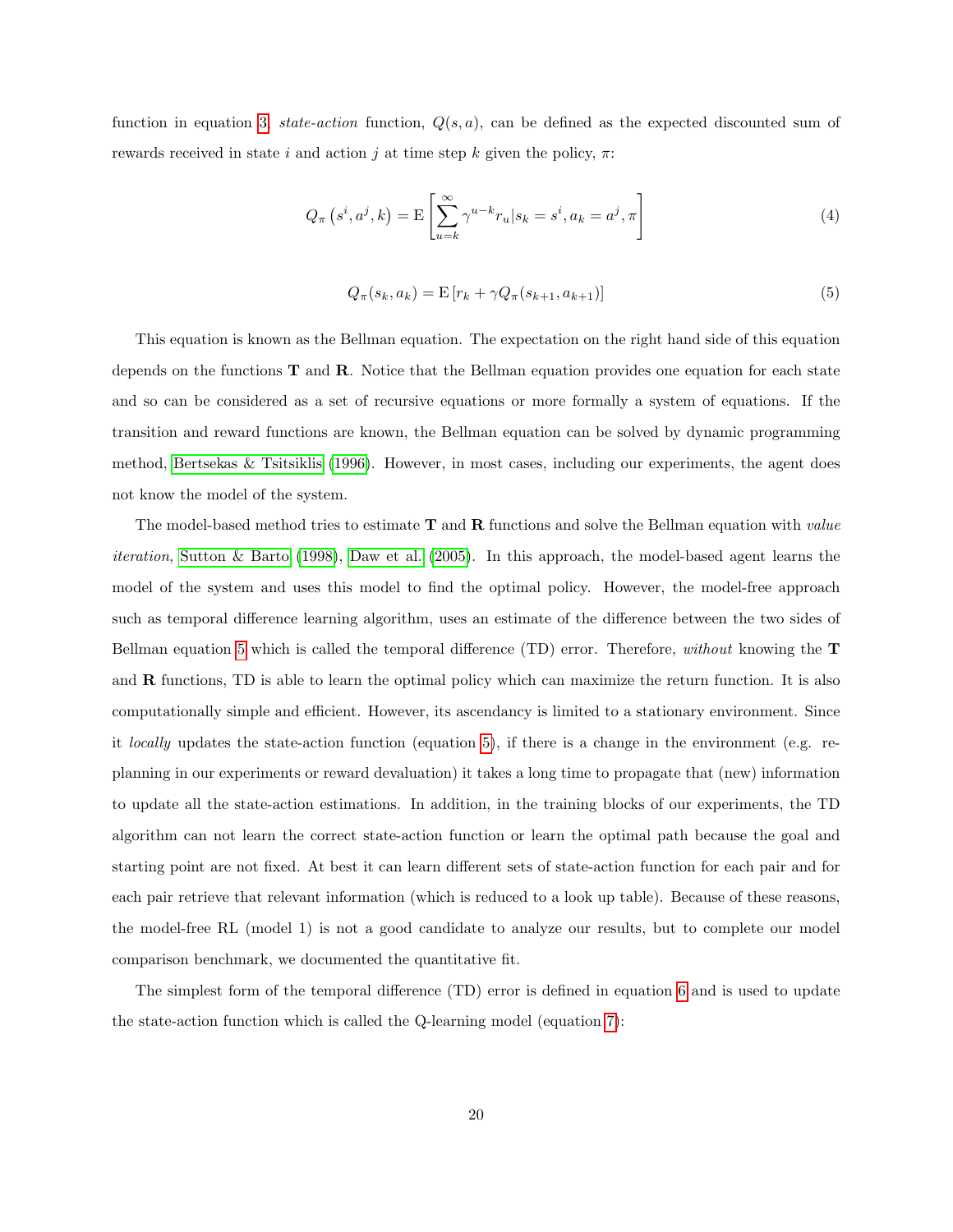<span id="page-20-0"></span>
$$
\delta_k = r_k + \gamma \cdot max_a \hat{Q}_{\pi,k}(s^u, a) - \hat{Q}_{\pi,k}(s^i, a^j) \tag{6}
$$

<span id="page-20-1"></span>
$$
\hat{Q}_{\pi,k+1}(s^i, a^i) = \hat{Q}_{\pi,k}(s^i, a^i) + \alpha_c \cdot \delta_k \tag{7}
$$

Note that  $\alpha_c$  is the learning rate. Because the goal and starting points could be in any side of the grid, the associated  $Q(s, a)$  is initially set to  $Q_0$  for all cells in the grid, [Simon & Daw](#page-42-3) [\(2011\)](#page-42-3). We could have specified different  $Q_0$  for each cell and for each action according to their position in the grid and the starting position (and especially if they were next to the grid's borders), but this would add more free parameters to the model with negligible benefit. Using the Q-values, an action selection module, e.g. Softmax decision rule, can be used to choose the appropriate action with a probability of:

<span id="page-20-2"></span>
$$
p_k(a) = exp(\beta \cdot Q_k(s, a)) / \sum exp((\beta \cdot Q_k(s, a)))
$$
\n(8)

where  $\beta$  is the temperature. If  $\beta \to 0$ , the algorithm selects a random action (in our case, we have 4 actions: up, down, right and left, thus each action is selected with probability of 0.25) and if  $\beta \to \infty$ , the action with the maximum Q-value is selected (as in  $\epsilon$  -greedy policy).

We also used a **baseline model**, with no learning. A baseline model (model 1) randomly chooses an action at each state and does not consider the previous experiences. Unlike the two models that we explained above, modeling participants' behavior in our task is not trivial. A candidate model should be able to plan ahead and estimate the reward function simultaneously and appropriately. With these goals in mind, the baseline model has no planning at all and fails to learn the payoffs in the grid world and the model-free RL has problems in learning the correct reward function and planning because of the dynamically changing environment. Again, the model-free RL plans for one step-reward and with changing environment this strategy is not useful. In the following, we explain how different strategies of estimating the reward function and various manipulations of the planning module can change models' predictions in the learning and test phases.

# 3.1. Model Based Reinforcement Learning

As discussed earlier, the model-based RL solves the Bellman equation by learning the model or representation of the environment (cognitive map in [Tolman](#page-42-2) [\(1948\)](#page-42-2)). Unlike TD learning algorithm, the model-based RL's estimates and updates are *global* and because of this distinction, when the environment changes or the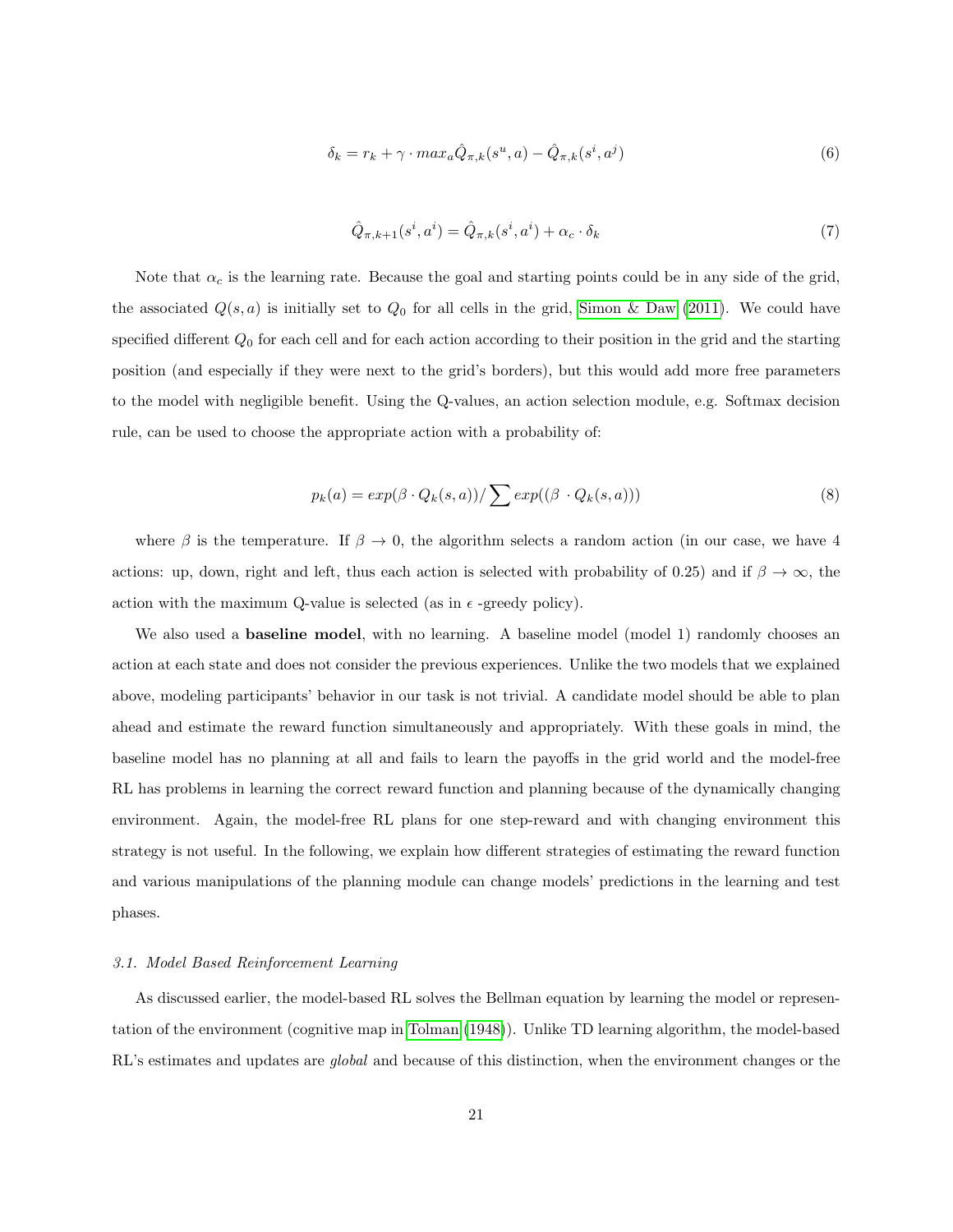<span id="page-21-0"></span>

Figure 7: Model-based RL's prediction in (red) for experiment 2. Green lines indicate the beginning of the pre-test block (7th block) and the test blocks (8th and 9th). Data related to subject 14.

reward is devalued, the model-based RL can respond to these changes quickly. We compute the state-action function with q-value iteration [\(Sutton & Barto](#page-42-1) [\(1998\)](#page-42-1), [Bertsekas & Tsitsiklis](#page-38-3) [\(1996\)](#page-38-3)) as follows:

$$
\hat{Q}_{k+1}(s^i, a^u) \leftarrow \sum_{s^j} T(s^i, a, s^j) [R(s^i, a, s^j) + \gamma max_a(\hat{Q}_k(s^j, a))]
$$
\n(9)

Generally estimating **T** and **R** function depends on the environment with which the agent is dealing. Since the obstacles in our grid world are deterministic, with only one experience, participants can learn the transition function. We can also assume that each time an action is selected in a specific state, the transition function is updated by a learning rate respectively. In order to learn the probabilistic reward function, one possible method is to take the average of what participant has earned for each state-action pair so far (will be discussed later in equation [10](#page-22-1) and [11\)](#page-22-2). Using these two pieces of information, we can compute the state-action value function  $(Q(s, a))$  at each state with q-value iteration [\(Sutton & Barto](#page-42-1) [\(1998\)](#page-42-1), [Bertsekas](#page-38-3) [& Tsitsiklis](#page-38-3) [\(1996\)](#page-38-3)). Once we have state-action function, we choose the appropriate action using Softmax decision rule as in equation [8.](#page-20-2)

The average reward predicted by model-based RL for experiment 2 is shown in Fig. [7.](#page-21-0) The model-based RL predicted similar behavior as our subject (no. 14). To show the qualitative fit, we chose a very basic version of the model-based RL that updates its estimation at each step using q-value iteration method. We assumed that the model knows the correct transition matrix and does not need to learn the T function.

Taking the average of previous samples requires a perfect memory (specifically at cells with stochastic rewards) and it is not practical for human participants. Instead, we use a linear filter to approximate the reward function dynamically using equation [10:](#page-22-1)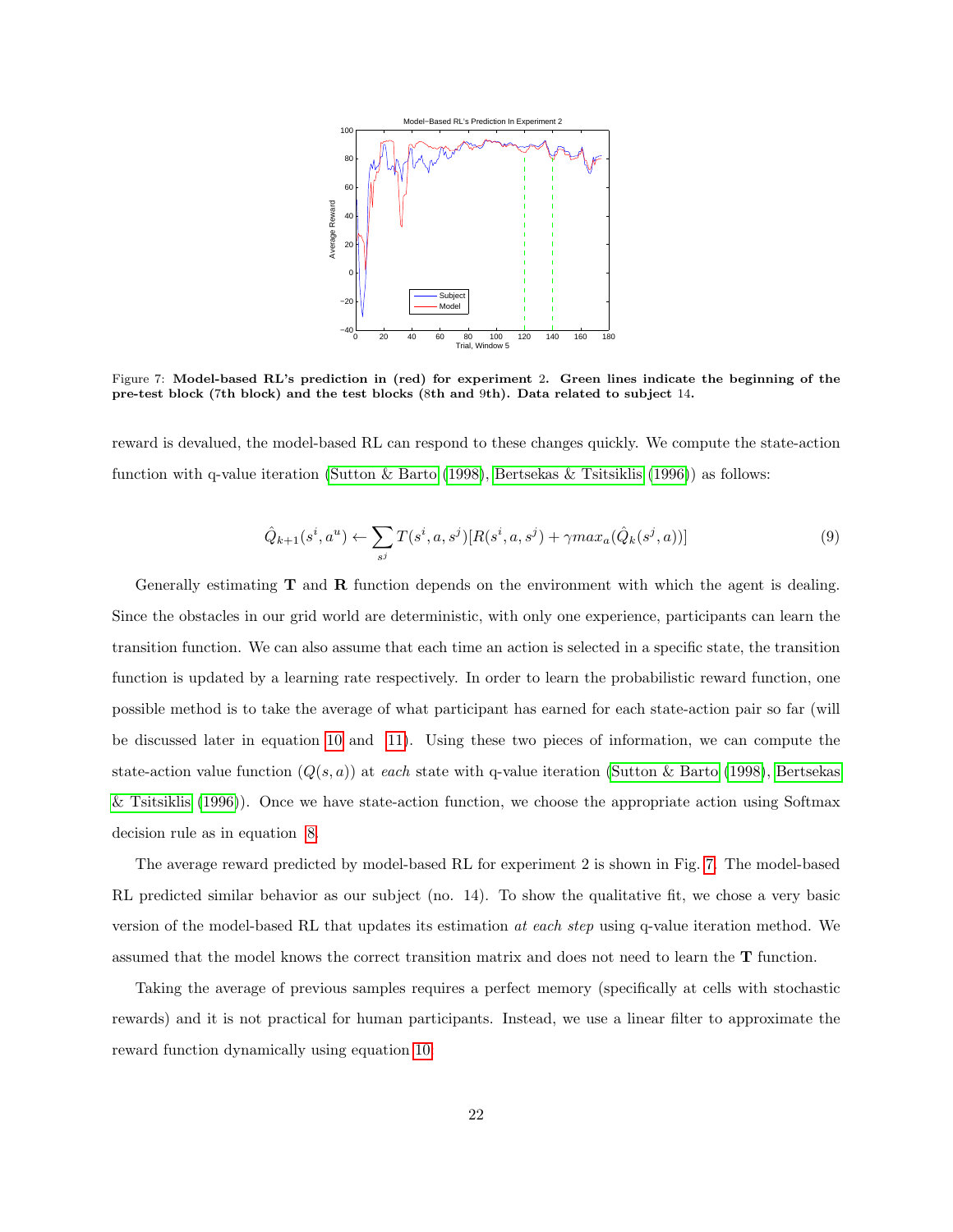<span id="page-22-1"></span>
$$
R(k+1) = \alpha_1 \cdot R(k) + (1 - \alpha_1) \cdot r \tag{10}
$$

where r is the reward that is delivered upon transition and  $R(k)$  is the averaged reward up to time step, k.  $\alpha_1$  determines the relative importance of the averaged (observed) reward versus the current reward. We also include a forgetting factor,  $\alpha_2$ , which plays a decaying role in reward estimation (equation [11\)](#page-22-2) when the greater loss is not experienced (e.g. in 20% of the time, these cells have a regular loss of  $-1$ ):

<span id="page-22-2"></span>
$$
R(k+1) = \alpha_2 \cdot R(k) \tag{11}
$$

Assuming that people are only sensitive to great losses, learning and estimating the reward function only occur when a great loss is experienced. Whenever a participant experiences a great loss (anything but −1) at a cell, the model updates its estimation using equation [10.](#page-22-1) We tested models with different assumptions regarding  $\alpha_1$ ,  $\alpha_2$  by categorizing the losses into three levels of saliency (low, medium and high): Cell 16 and cell 19 with possible losses of −3, −5 (low saliency, LS), cell 9 and cell 17 with probable losses of −20, −30 (medium saliency, MS) and cell 11 with loss of −75 in 80% of the time (high saliency, HS). Similar pattern can be formed for experiment 1 with −45 at cell 21 with medium salient loss, very salient loss of −75 at cell 15 and a small loss of −3 at cell 16. Based on Bayesian Information Criterion (BIC), we found that the model with  $\alpha_{1_{HS}}, \alpha_{1_{MS}}, \alpha_{1_{LS}}$  and no decay rate was the best to use.

In addition to linear filter, there are other methods to estimate reward function as well (e.g. simple strategies or rules). In the next section, we introduce 3 different heuristics that we use to learn the reward structure. Note that we are still using the model-based RL framework but each strategy estimates the R function differently with small or no computational cost (model 4, 5 and 6).

#### <span id="page-22-0"></span>3.2. Heuristic-Based Models

We use 3 different heuristic-based models to fit to our data (training dataset). These heuristics are: avoiding the great loss, remembering the last reward and finding the shortest path. These heuristics along with previously described models are summarized in Table [2.](#page-23-0)

### Avoiding the salient loss:

As we discussed above, participants were sensitive to the punishment at cell 11 with expected value of −60.2. This cell had the greatest and the most *salient* loss. A candidate model which **avoids the salient loss**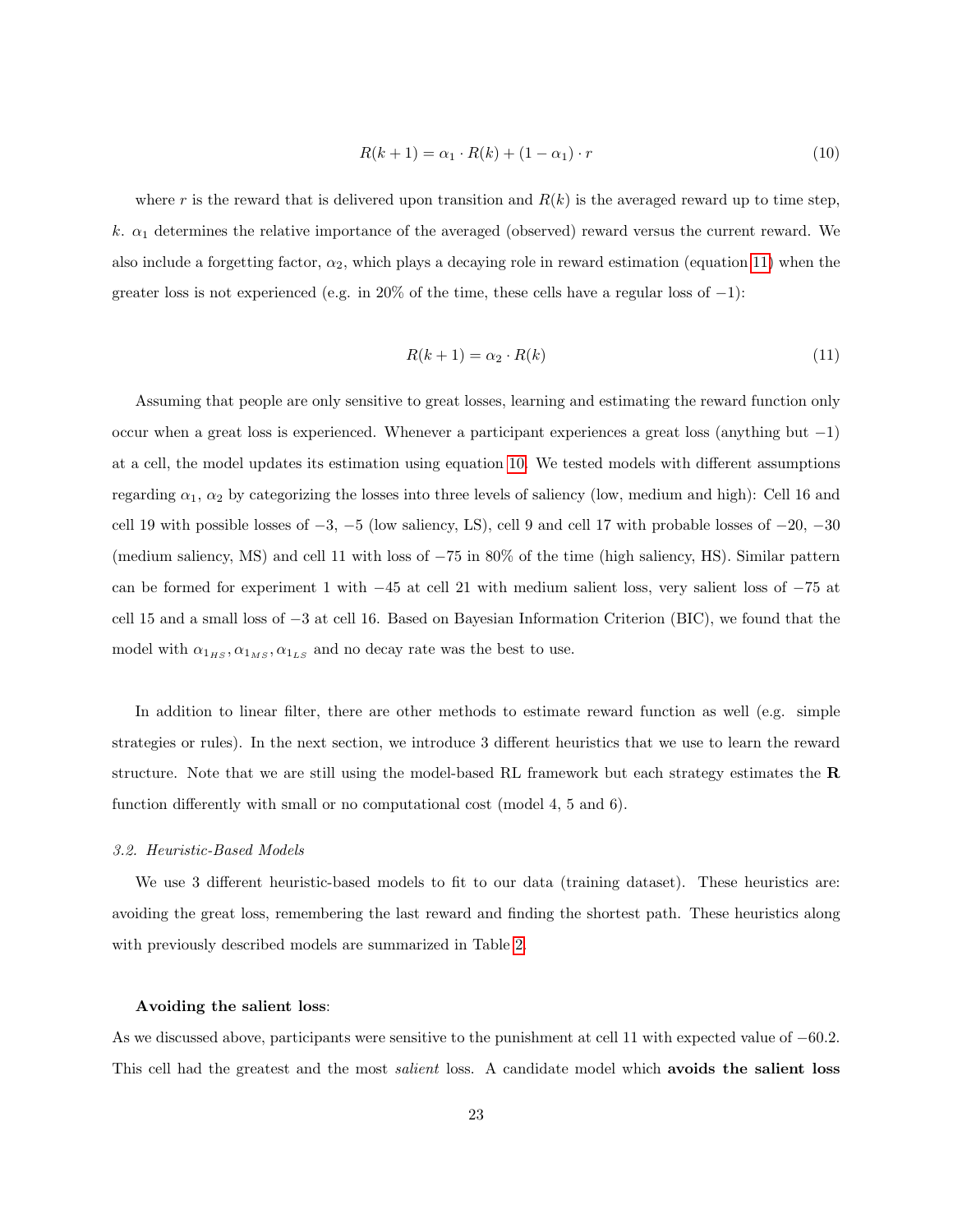<span id="page-23-0"></span>

| Model | Description                   | <b>Parameters</b>                                                                                     | No. of free    |
|-------|-------------------------------|-------------------------------------------------------------------------------------------------------|----------------|
|       |                               |                                                                                                       | parameters     |
|       | Baseline (random model)       |                                                                                                       | 0              |
| 2     | Q-learning                    | $\beta, \gamma, q_{u_0}, q_{r_0}, q_{d_0}, q_{l_0}$                                                   | 6              |
| 3     | Model-based RL                | $\beta, \gamma, \alpha_{1_Hs}, \alpha_{1_Ms}, \alpha_{1s}$                                            | 5              |
| 4     | Avoids Salient Loss -MBRL     | $\beta, \gamma$                                                                                       | $\overline{2}$ |
| 5     | Remembers The Last R -MBRL    | $\beta, \gamma$                                                                                       | $\overline{2}$ |
| 6     | Finds The Shortest Path -MBRL | $\beta, \gamma$                                                                                       | $\mathfrak{D}$ |
|       | Cubed Model-Based RL          | $\beta, \gamma, \alpha_{1_{HS}}, \alpha_{1_{MS}}, \alpha_{1_{LS}}, \omega$                            | 6              |
| 8     | Successor Representation      | $\beta, \gamma, \alpha_l, \alpha_{1_{HS}}, \alpha_{1_{MS}}, \alpha_{1_{LS}}$                          | 6              |
| 9     | Avoids Salient Loss -SR       | $\beta, \gamma, \lambda$                                                                              | 3              |
| 10    | Remembers The Last R -SR      | $\beta, \gamma, \lambda$                                                                              | 3              |
| 11    | Finds The Shortest Path -SR   | $\beta, \gamma, \lambda$                                                                              | 3              |
| 12    | Hybrid SR-MB                  | $\beta$ , $\gamma$ , $\alpha_l$ , $\omega_{hb}$ , $\alpha_{1_{HS}}, \alpha_{1_{MS}}, \alpha_{1_{LS}}$ |                |

Table 2: Summary of models and their free parameters

 $MB = Model-based$ ,  $SR = Successor Representation$ .

can explain the behavior of our participants who chose not to enter to cell 11 (model 4). This model does not estimate the reward function but only avoids cell 11 in experiment 2 and 3 (and cell 15 in experiment 1) with −75 loss. Note that this behavior does not indicate that these participants chose the optimal path necessarily. For instance, in pair (5, 13), we had two groups of participants: The ones who failed to find the optimal path by choosing path C1 (and facing the loss of −20 at cell 9) and not path B (with the minimum loss) and participants who learned about other punishments which are not as salient as cell 11 and at the end chose path B (which is optimal).

#### Remembering the Last Reward:

The fifth model (in Table [2\)](#page-23-0) is categorized as a model-based RL, but only remembers the last reward and does not estimate the R function. This model saves the last value of the reward at each cell. Thus with one bad experience (e.g. receiving −75 at cell 11), it is less probable for the model to enter that cell. The last value of any experience is saved for the rest of the computations and action selection. This model does not need the full memory of reward samples because it does not need to estimate or learn the stochastic reward structure. This simplicity can cause sub-optimal behavior in re-planning trials during the test phase. Consider the following scenario: In the 8th block at pair (7, 13), the optimal path (path B) is blocked, the model chooses path C1, assuming that the last experience of path A1 was with the great loss at cell 11. Then at cell 9, it would receive −1 instead of −20. This would be saved in the model's memory. For the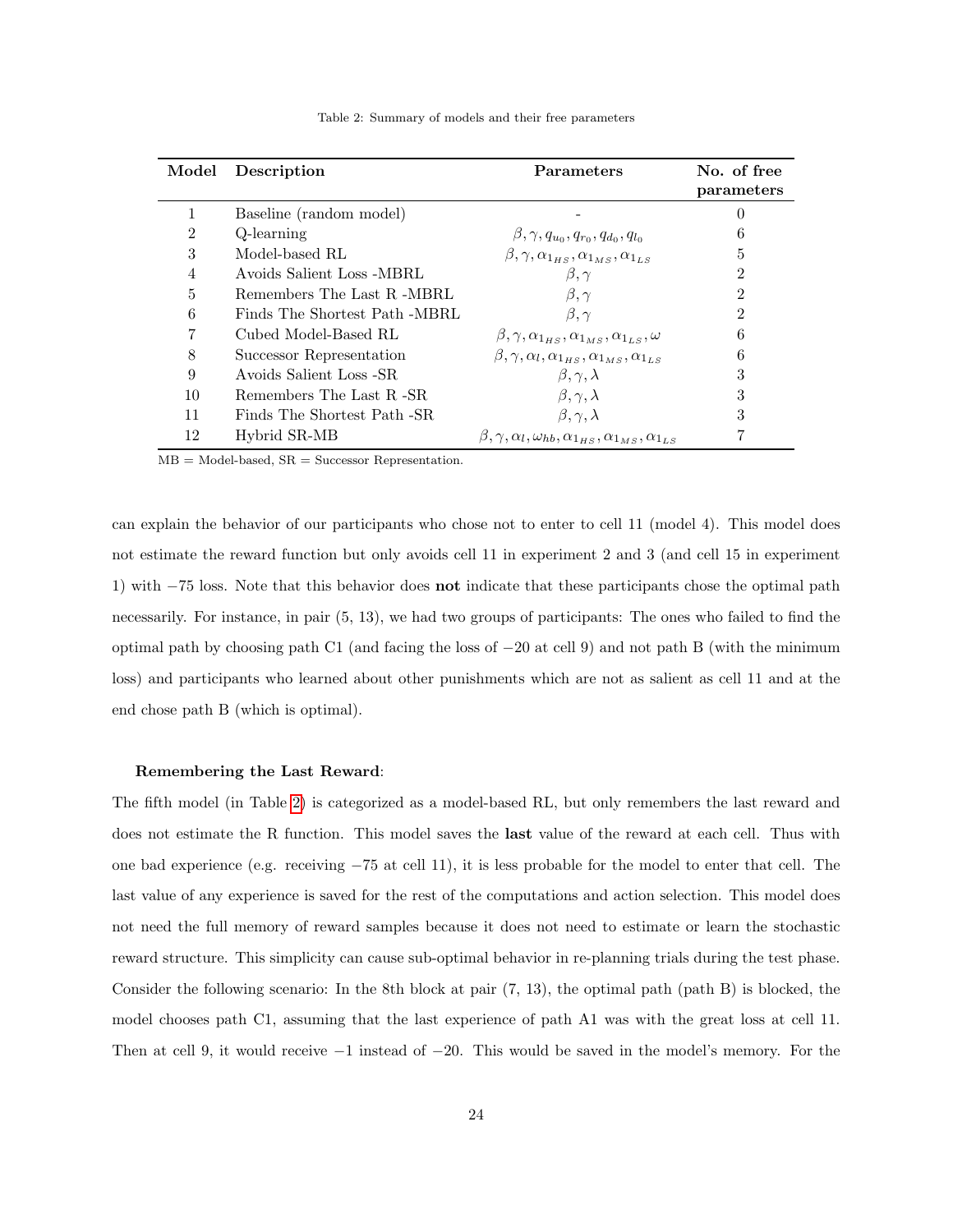next pair, e.g. pair (5, 13), which includes cell 9, the model selects path C1 over path B simply because its last experience at cell 9 is with a regular punishment. Moreover, it only takes two steps to catch the goal with the expected value of 99. Path B, however, requires participants to take 10 steps and its expected value is 88.4. This strategy would be very useful when the environment is deterministic.

#### Finding The Shortest Path:

There are few participants that chose the shortest path (A1A2) in the trials with a blocked optimal path, but were able to find the optimal path in regular trials. This suggests that these participants did not care about maximizing their reward when they encountered an obstacle in the optimal path (against the goal of the experiment), and it is only important for them to catch the goal using the remaining available moves. This approach (model 6), with no re-planning, finds the shortest path instead of choosing a path with minimum loss. Also note that, choosing the shortest path, is not necessarily distinguishable from other strategies since there are so many pairs in these experiments that have two paths of equal length. For instance, in experiment 1, in the pretest block, 12 out of 20 pairs have this characteristic: a path with a regular punishment and one with a great loss but both have equal length. Therefore, model 6 can choose any of these paths with equal probability.

In Experiment 1, there were two people who chose the shortest path in those trials. In experiment 2, there were 6 participants who failed to choose the second optimal path and were not sensitive to loss −30 and one person who chose the shortest path ignoring all the losses. Finally in the third experiment, there were 7 participants with similar pattern in their behavior. What surprised us in these results was that these participants learned to find the optimal path when they were asked in the pretest block but with experiencing the blockage in the optimal path, they ignored or forgot their findings on reward structure and switched their strategy from choosing the optimal path to the shortest path.

#### 3.3. Cubed Model-based RL: Planning On A Smaller Grid

Earlier, we explained how the shortest path and the optimal path are different in our design. Based on this distinction, we define the length of each path as the number of steps in the shortest optimal path. Thus the length of the path between cell 5 and cell 13 is 10 because the optimal path contains path B but it only takes two steps to reach cell 13 from cell 9 (disregarding the stochastic punishments). Now assume that at the beginning of the learning phase a participant is at cell 5 and she wants to reach cell 13. At the first glance, path C1 is the shortest and path B is the longest. But if she only takes one step, she would probably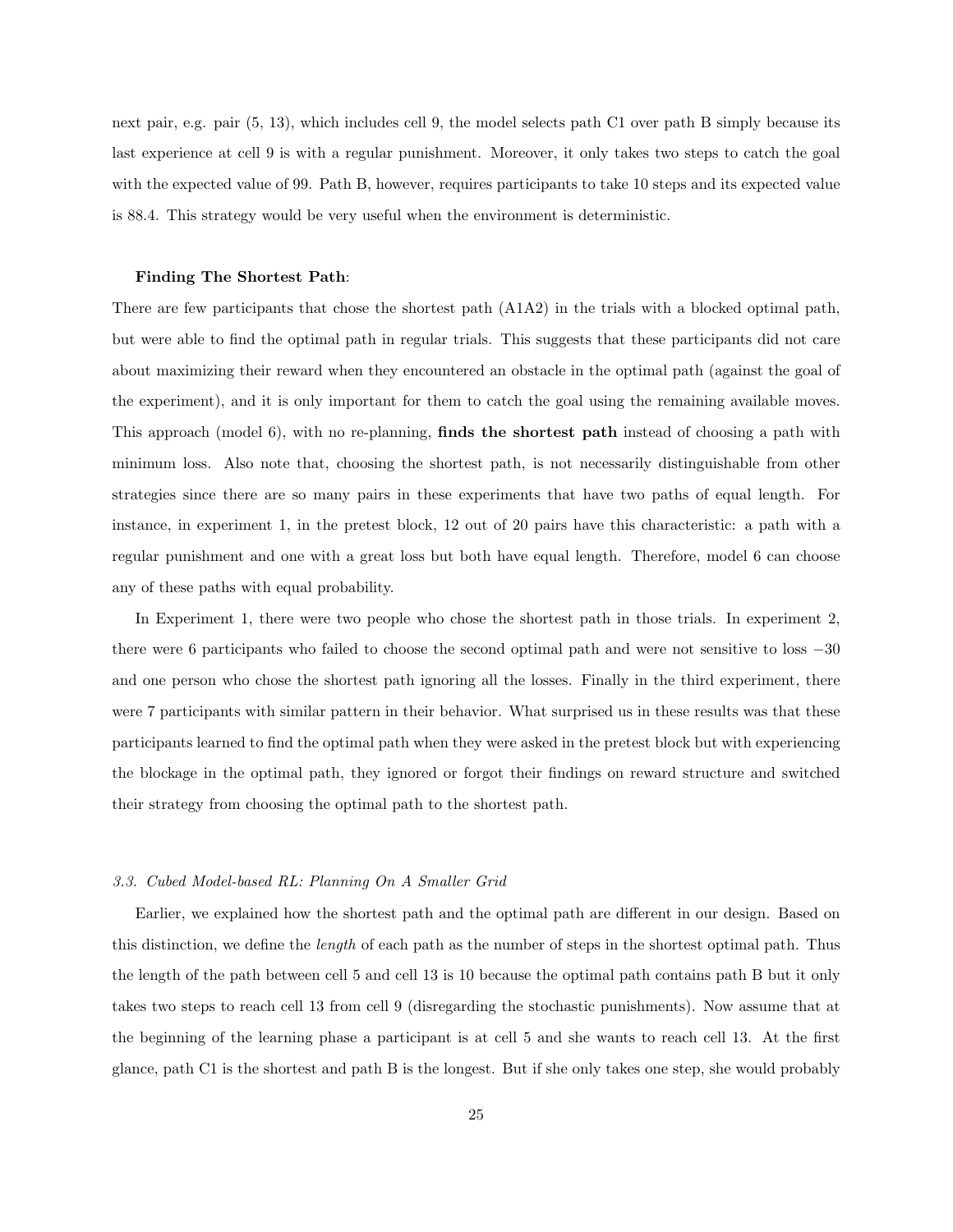(80% of the time) faced with the great loss at cell 9. Next time she would divert her decision to either path A1 or path B. Assuming she chose path A1, after three steps, she would experience the maximum loss at cell 11 with probability of 0.8. These two results would lead her to take path B in the next trial. In this scenario one could use q-value iteration for three steps ahead (instead of the whole path as in model 3) and prune the rest of the paths and lower the computational cost (model 7). This model, which we called "cubed model-based RL", is fundamentally different from the previous heuristic-based models because the planning module has been changed. In fact, Model 7 plans for a small window ahead of the current position (using the shortest length for each pair).

The minimum number of steps to prune the decision tree can be an extra free parameter in cubed modelbased RL. While pruning at three steps is good for pair (5, 13), it is not a good stopping point for pair (3, 17). In order to compare path C1 and B correctly, one should plan for at least four steps ahead from cell 3 to be able to see the losses at cell 12 and cell 9. So for different pairs, the model needs to use different pruning depths. The diversity of pairs in each experiment (e.g. experiment 3 has 65 pairs) forces this model to pick the maximum number of available steps for planning (which is 7 in our grid world) and thus with one extra parameter, cubed model-based RL can not be distinguished from model 3 for many participants at many pairs as we report in the model fit result.

So far we have discussed about the first 7 models in Table [2.](#page-23-0) These models are different in their planning and learning approaches. In traditional model-free RL, the Q-values are computed using TD errors. But since the goal is not fixed and the starting points are randomized, this approach can not learn the correct Q-values at each states. Moreover, TD mechanism is unable to plan ahead when the environment is not deterministic. The baseline model lacks learning and planning regardless of the environment. We proposed 3 different heuristics (avoiding salient losses, finding the shortest path and remembering the last punishment) based on our data. Although these strategies are simpler to simulate and require less computations (because they do not estimate the **R** function), they can only explain a small portion of our data and mainly have wrong predictions. The (full) model-based RL, model 3, learns the model of the environment and estimates the reward structure. Having the model of the environment, which is independent of the goal or the starting position, helps the agent to predict the consequence of each action before taking them.

### 3.4. Successor Representation

In addition to the main RL families that have been explained so far, there is another algorithm called successor representation (SR) that was first introduced by [Dayan](#page-38-5) [\(1993\)](#page-38-5) which has the flexibility of the model-based RL and the simplicity of the TD learning. In this algorithm, the Q-values are decomposed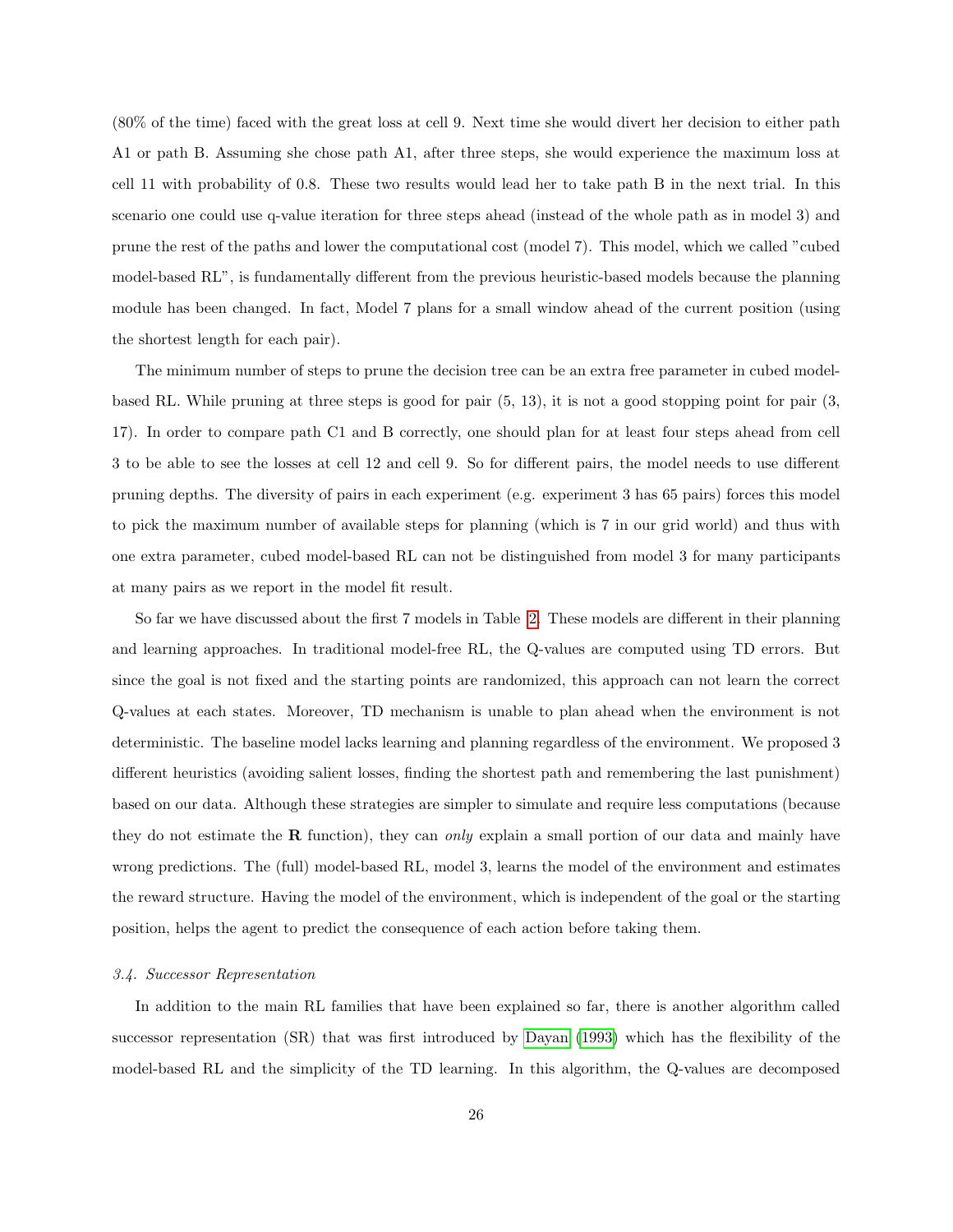into a reward matrix and a successor map which predicts the (discounted) future occupancy of all states, M (which is called SR matrix). Given any initial state,  $s^i$ , the SR matrix counts the number of times that a subsequent state (in a trajectory) is visited later:

$$
M(s^i, s^u, a^j) = \mathbb{E}\left[\sum_{\nu=0}^{\infty} \gamma^{\nu} \mathbb{I}\left[s_{k+\nu} = s^u\right] \Big| s_k = s^i, a_k = a^j\right]
$$
(12)

where  $\mathbb{I}[\cdot] = 1$  when its argument is true and zero otherwise, [Kulkarni et al.](#page-41-4) [\(2016\)](#page-41-4). While it is possible to compute the SR matrix from the transition matrix [Gershman et al.](#page-40-9) [\(2012\)](#page-40-9), it is more common (and less expensive) to estimate SR matrix via Bellman equation as we did in Q-learning and the updating rule is as follows  $(\alpha_l$  is a learning rate):

$$
M(s^i, s^u, a^j) \leftarrow M(s^i, s^u, a^j) + \alpha_l \left[ \mathbb{I}[s_{k+1} = s^u] + \gamma M(s_{k+1}, s^u, a_{k+1}) - M(s^i, s^u, a^j) \right] \tag{13}
$$

In order to calculate the Q-values given a policy  $\pi$ , we need to compute the inner product of the reward and SR matrix using equation [14,](#page-26-0) [Kulkarni et al.](#page-41-4) [\(2016\)](#page-41-4):

<span id="page-26-0"></span>
$$
Q_{\pi}(s, a) = \sum_{s^{u}} M(s^{i}, s^{u}, a^{j}) R(s^{u})
$$
\n(14)

As we discussed before, there are multiple methods to estimate reward function (three different heuristics and one linear filter, equation [10\)](#page-22-1). Consistent with our model-based RL fit, we use the linear filter and heuristics to learn the reward function (avoiding the great loss, remembering the last R and finding the shortest path related to models 9, 10 and 11 respectively).

### 3.5. Hybrid SR-MB

It is important to emphasize that the SR matrix,  $M$ , is different from the transition matrix. Thus, if there are abrupt changes in the environment, i.e. transition revaluation, the SR model fails to adapt to these changes without learning the new trajectories. In our experiments, in the test blocks, the random blockage in the optimal path is one example of transition revaluation. In order to choose the correct action, the SR algorithm needs to relearn the (new) trajectories. One possible solution to this problem is to combine the SR model with the model-based RL model (hybrid SR-MB), [Momennejad et al.](#page-41-0) [\(2016\)](#page-41-0), [Russek et al.](#page-41-5) [\(2017\)](#page-41-5). For instance, the probability of each action can be a weighted average of the model-based RL's predicted probability and the SR's predicted probability. By assigning a greater weight to the model-based RL's prediction, the hybrid SR-MB can be more flexible toward the sudden changes of the transition matrix.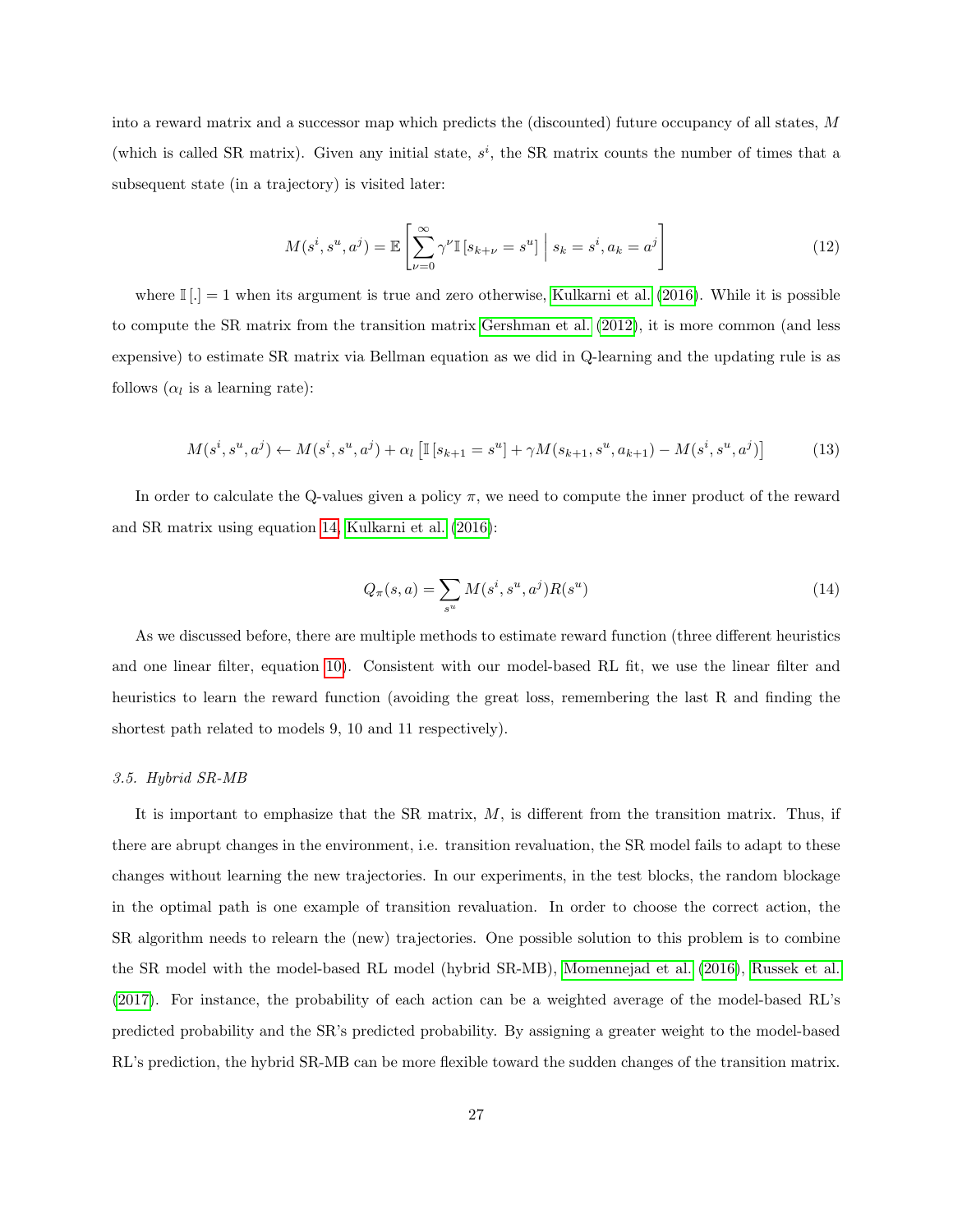#### 4. Model Fit Results

Although we have 12 different models, some of them share common characteristics in planning or reward estimation. For instance, model 5 is different from model 4 in estimating the reward function (model 5 only remembers the last reward while model 4 avoids the greatest loss), but they both use model-based decision making in planning. Because of these differences and similarities, we divide these models into 6 unique categories: a) the random choice model with no planning and no learning (model 1). b) the model-free RL which does not learn the structure of the environment but does plan based on one-step rewards and the next step's expected future reward (model 2). c) the model-based RL and/with heuristics (including models 3, 4, 5 and 6). These models are similar in their planning but differ on how they estimate the reward structure. d) the cubed model-based RL (model 7) with a constrained view of the environment. e) the SR model and/with heuristics (including models 8, 9, 10 and 11). These models learn a similar multi-step representation of the environment, but their estimations of the reward function are different. Note that the SR models are not as good as model-based RL in learning the environment but better than the model-free RL. f) the hybrid SR-MB (model 12) which blends the SR algorithm with the model-based RL to improve its performance in transition devaluation.

In some of these categories, i.e. category c, there are four different models and in some, i.e. category f, there is only one model. Our strategy to compare these models is to first nominate one candidate in each category (within group comparison) and then measure how good they are in contrast to other categories. Note that we first compare the performances of these models in the learning blocks and then evaluate their predictions in the test blocks.

#### <span id="page-27-0"></span>4.1. Model Fit Results In The Learning (Training) Blocks

There are multiple ways to evaluate models. The first that we chose to report is based on BIC comparison [Schwarz](#page-42-4) [\(1978\)](#page-42-4). To this end we fitted these models to the data from learning blocks (block 1 to 6 with  $n = 120$  trials) using one-step-ahead prediction method, equation [15.](#page-27-1) In this method, the model predicts (each) participant's choice on the next trial using the sequence of choices and payoffs that she has taken and experienced respectively. Specifically, the candidate model calculates the probability of selecting a particular action, that the participant selected, at each cell using the history of choices and rewards/punishments  $({s_1, a_1, r_1 \cdots, s_k, a_k, r_k}).$ 

<span id="page-27-1"></span>
$$
LL_i = \sum_{1}^{n-1} ln(Prob(a_{k+1} | \{s_1, a_1, r_1 \cdots, s_k, a_k, r_k\}))
$$
\n(15)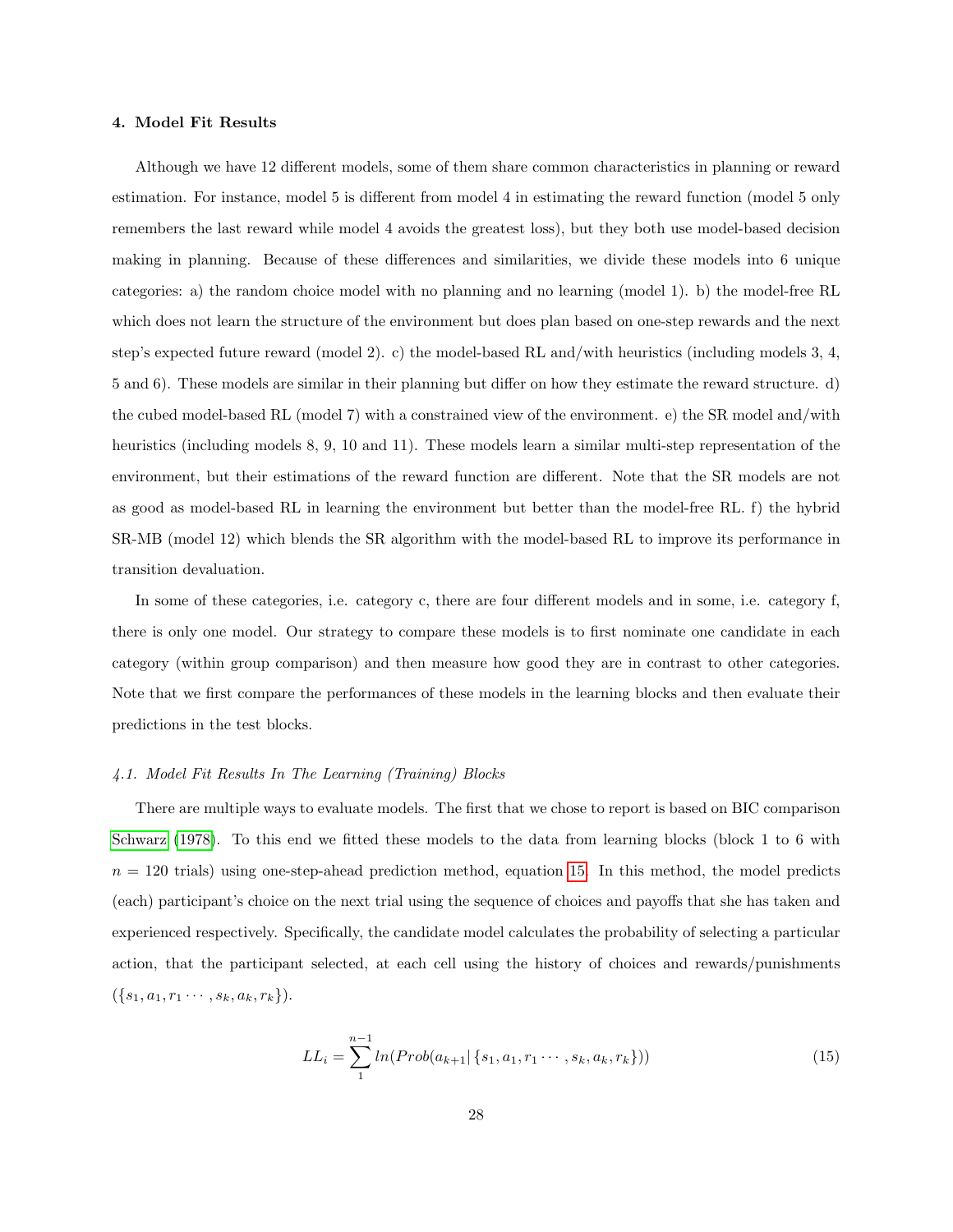In order to find the best fitted parameters, the maximum likelihood estimation is applied (simplex search algorithm) and BIC is computed as in equation [16:](#page-28-0)

<span id="page-28-0"></span>
$$
BIC = -2 \cdot ln(L_{i}) + k \cdot ln(N) \tag{16}
$$

where N is the number of observation and  $LL_i$  is the likelihood of the  $i^{th}$  participant.

First, we compared the models in the model-based RL category (model-based RL and heuristics, category c). Model 5 which remembers the last reward wins in experiment 1, but model 3, model-based RL with a linear estimation of reward, has the lowest BIC in experiment 2 and 3. Simplicity of the environment in experiment 1 plays a critical role in this result. In experiment 1 there were only three paths (rather than 5) and the detour path (path C) had no stochastic punishment. The loss at path B, the optimal path, was very small and even if the participant was unlucky, the worse case loss was −3. In path A, however, the difference between the regular punishment and the worse case loss was considerable. In 80% of the times, the environment delivered a loss of −75 and thus with one such experience the model with the strategy of remembering the last punishment was no longer likely to choose this path. Therefore, model 5 was able to find the optimal path with only two free parameters (temperature and discount) without learning the reward structure. In the other two experiments because there was 20% chance that participants receive a regular punishment of −1 at cell 9 and cell 17, the strategy of recording only the last punishment might mislead the model to choose the wrong path.

Similarly, the (within category) model comparison for SR models, the full SR model had the better BIC in experiments 2 and 3 while the heuristic-based SR model which ignores the rewards (and chooses the shortest path) won in experiment  $1^7$  $1^7$ .

Next, we compared the remaining models (the winner in each category) using BIC for each experiment, Table [3.](#page-28-2)

<span id="page-28-2"></span>

| <b>BIC</b>       |      | Baseline Q-learning | MBRL                     | $MB$ -Rem $R$            | SR.                      | SR-ShPath CMBRL          |      | Hybrid SR-MB |
|------------------|------|---------------------|--------------------------|--------------------------|--------------------------|--------------------------|------|--------------|
| $Exp_1$          | 2571 | 2266                | $\overline{\phantom{a}}$ | 1891                     | $\overline{\phantom{a}}$ | 1518                     | 1917 | 1520         |
| Exp <sub>2</sub> | 2638 | 2479                | 1853                     | $\overline{\phantom{a}}$ | 1896                     | $\overline{\phantom{a}}$ | 1997 | 1848         |
| $Exp_3$          | 2626 | 2451                | 1832                     | -                        | 1809                     | $\sim$                   | 2255 | $1738\,$     |

Table 3: Model fit result- BIC comparison

 $MBRL = Model-based RL$ ;  $RemR = Remembers$  the Last R;  $ShPath = Find$  the Shortest Path;  $SR = Successor$ Representation; CMBRL = Cubed Model-based RL.

<span id="page-28-1"></span>7 Important to mention that in experiments 2 and 3, we had similar AIC results but not in experiment 1. In fact the full SR model had a better AIC.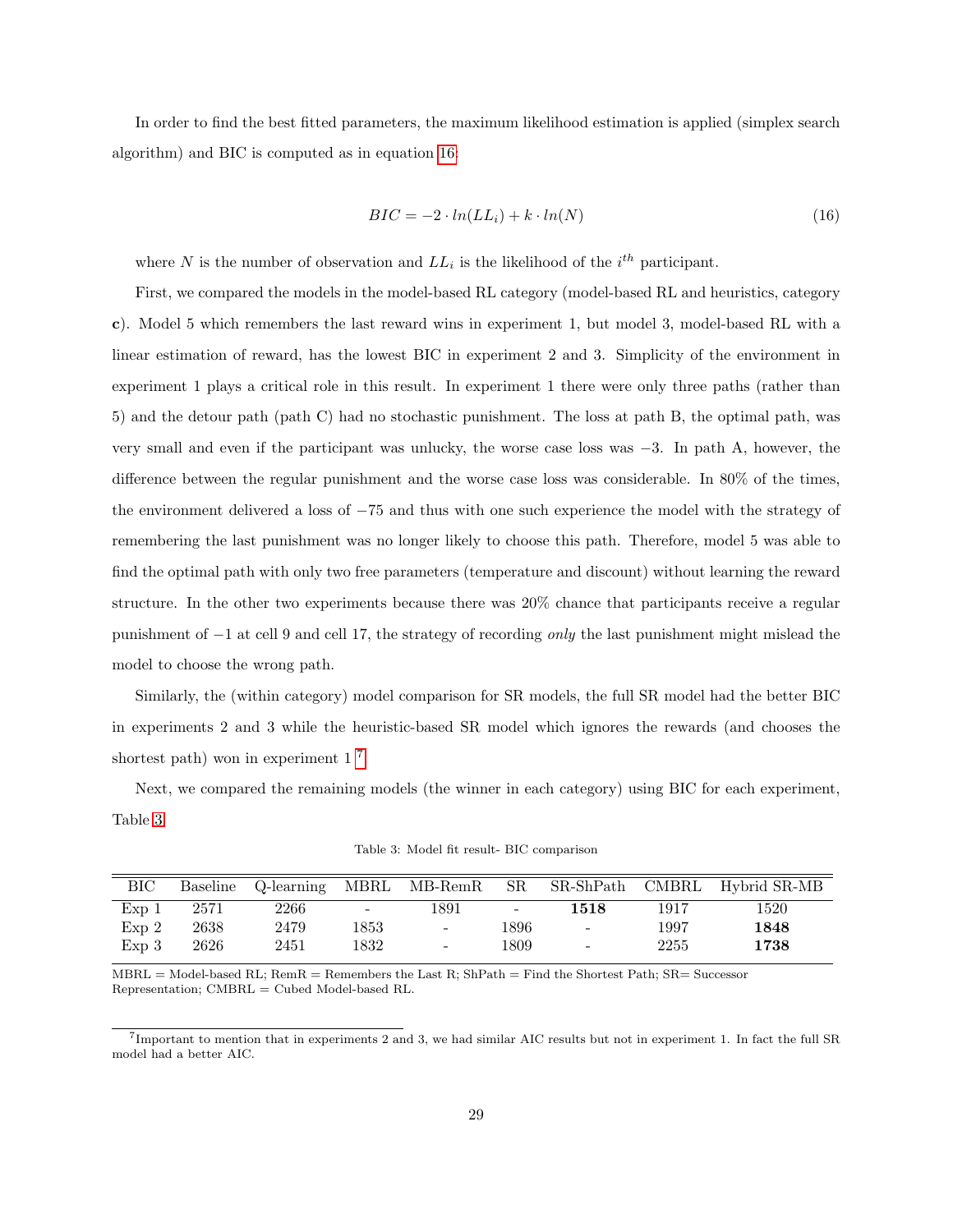In experiment 1, the SR model which finds the shortest path (with 3 free parameters) had the lowest BIC. Note that the hybrid SR-MB model had also a very low BIC (1520) although it had 7 free parameters. In experiments 2 and 3, the best model was the hybrid SR-MB. Baseline model, Q-learning and Cubed model-based RL had the worst fit as we expected. The full model-based RL was among the top three models in all experiments. In experiments 1 and 3, it was the third best model but in experiments 2, it held the second place. Note that all of these results were computed by the data in the learning blocks.

One way to compare these models is to treat BIC/AIC as the log model evidence for each participant and investigate if there is a significant difference between the BIC (AIC) for a pair of models, [Khodadadi](#page-41-6) [et al.](#page-41-6) [\(2017\)](#page-41-6). However, this needs many pairwise comparisons. Moreover, the results based on AIC and BIC are not consistent to some extent <sup>[8](#page-29-0)</sup>: based on AIC, there is much stronger evidence that the hybrid SR-MB model is the best model in experiment 1. A more sophisticated approach for comparing this number of models is to compare their Exceedance Probability (EP) which have been proposed by Stephan et al., [Stephan et al.](#page-42-5) [\(2009\)](#page-42-5). In this algorithm, each model was treated as a random variable and the probability of generating (participants') data by a model was defined by a multinomial distribution described by a Dirichlet distribution. Stephan et al. used a variational Bayes method to estimate the Dirichlet distribution's parameters based on marginal likelihood of each model, [Stephan et al.](#page-42-5) [\(2009\)](#page-42-5)<sup>[9](#page-29-1)</sup>. Given the parameters of the Dirichlet distribution, it is possible to compute the probability that a model is more likely than any other model  $10$ . The best model has the highest EP (probability closer to 1). Table [4](#page-30-0) shows the EP of six models that we discussed above.

In experiment 1, the hybrid SR-MB model and the SR-ShPath model were competing with each other and as we expected, the EPs calculated by AIC and BIC were not consistent. In experiment 2, the full model-based RL was more or less similar to the hybrid SR-MB model while in experiment 3, the superior fit was provided by the hybrid SR-MB model. These results confirmed our previous findings that the heuristicbased models were not able to explain the data in a more complicated environment. The hybrid SR-MB model was the best model in all three experiments if we only considered the AIC results (and AIC-based EP). For the next section, we chose the best three models in each experiment and compared their predictions in the test blocks.

<span id="page-29-0"></span><sup>8</sup>Probably because the comparisons are affected more by possible outlier values in BIC or AIC.

<span id="page-29-2"></span><span id="page-29-1"></span><sup>9</sup>We used the MATLAB code developed by Samuel J. Gershman [Gershman](#page-39-2) [\(2016\)](#page-39-2).

<sup>&</sup>lt;sup>10</sup>To compute these probabilities, it is necessary to have an estimate of the marginal likelihood of each model m for the data set D, i.e.  $p(D|m)$ .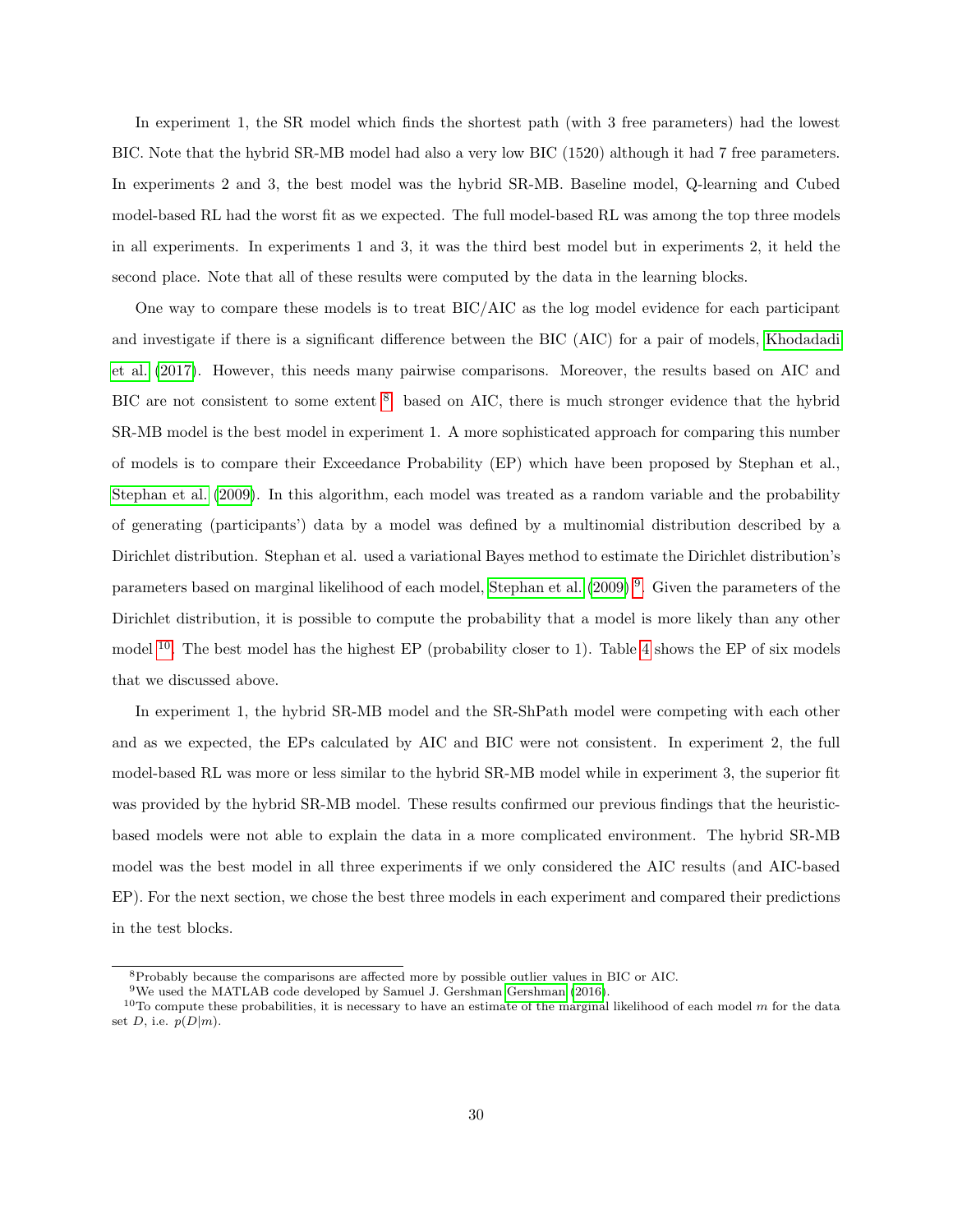Table 4: Exceedance probability of different models in 3 experiments using BIC and AIC.

<span id="page-30-0"></span>

| EP                  | Baseline | Q-learning | MBRL                         | $MB$ -RemR               | SR.                      | SR-ShPath                | CMBRL  | Hybrid SR-MB |
|---------------------|----------|------------|------------------------------|--------------------------|--------------------------|--------------------------|--------|--------------|
| $EP- BIC - Exp 1$   |          |            | $\overline{\phantom{0}}$     |                          | $\overline{\phantom{0}}$ | 0.999                    |        | 0.0001       |
| $EP- AIC - Exp 1$   | 0        |            | $\qquad \qquad \blacksquare$ |                          | -                        | 0.247                    |        | 0.753        |
| $EP- BIC - Exp 2$   | 0        |            | 0.5281                       | $\overline{\phantom{a}}$ | 0.0003                   | $\overline{\phantom{a}}$ | 0.0003 | 0.4711       |
| $EP- AIC - Exp 2$   | 0        |            | 0.4314                       |                          |                          | $\overline{\phantom{a}}$ | 0.0002 | 0.5683       |
| $EP- BIC - Exp 3$   | 0        |            | 0.1412                       |                          |                          | $\overline{\phantom{a}}$ |        | 0.8588       |
| $EP- AIC$ - $Exp 3$ | 0        |            | 0.1074                       |                          |                          | $\overline{\phantom{a}}$ |        | 0.8926       |

 $MBRL = Model-based RL$ ;  $RemR = Remembers$  the Last R;  $ShPath = Find$  the Shortest Path;  $SR = Successor$ Representation; CMBRL = Cubed Model-based RL.

### 4.2. Model Prediction In The Test Blocks

So far, we used the learning phase data to train our models and then used their quantitative fit to evaluate them. As we presented above, the hybrid SR-MB model was dominantly the best model (among our proposed heuristics and models) in explaining the data in all three experiments using AIC. These results were not so clear when we compare the BIC and the EP of these models. The SR-ShPath and the MBRL had a better fit in experiment 1 and 2 respectively. Therefore, we took our model comparison to another level and investigated their predictions in the test phase. Using the knowledge of the training phase, we examined whether these models can find the optimal path in an environment where they have not experienced yet. We evaluated these predictions using two approaches: a) calculate the log-likelihood of each model during the test phase and compare these results (similar to what we have done in the training phase); b) using the best fitted parameters, compare models' prediction at critical cells in the test phase.

Table 5: Exceedance probability of different models in the test blocks.

<span id="page-30-1"></span>

| EP.              |                          | MBRL MB-RemR | SR.    |        | SR-ShPath Hybrid SR-MB |
|------------------|--------------------------|--------------|--------|--------|------------------------|
| $EP- Exp 1$      | <b>Contract Contract</b> |              |        | 0.6775 | 0.3225                 |
| EP-Exp 2 $0.568$ |                          | $\sim$       | 0.2018 | $\sim$ | 0.23                   |
| $EP- Exp 3$      |                          |              |        |        |                        |

EP calculated in the test phase. As in the training blocks, the model with simple heuristic win in experiment 1 but in experiment 2 and 3 the model-based RL which estimates the reward structure and uses that in planning provides a better fit to data.

Table [5](#page-30-1) summarizes the EP of the three most successful models discussed in model fitting section. The heuristic-based SR model (which finds the shortest path) had the greatest EP in experiment 1. In experiments 2 and 3, the model-based RL was the best model in explaining the test trials' data. To our surprise, the hybrid SR-MB model failed in all of these experiments. One possibility that can explain the failure of hybrid SR-MB model is that in our model fitting, we only used the learning blocks to train these models. When the environment was not changing, even a pure SR model (with or without heuristics) provided a better fit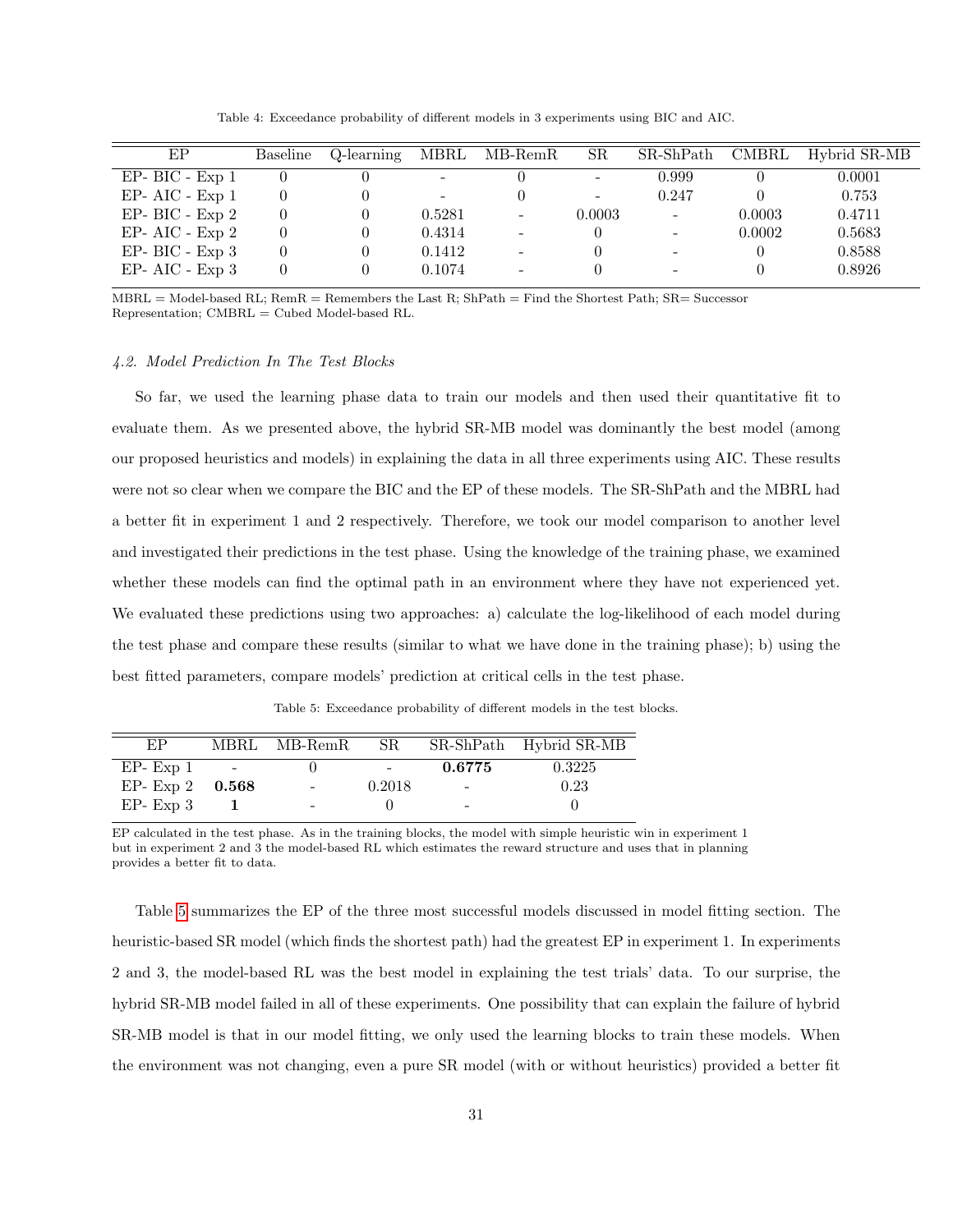than a model-based RL. But the SR model needs to experience new trajectories when the transition matrix changes. When we linearly combined the SR algorithm with the model-based RL, greater weights were assigned to the SR model's prediction  $^{11}$  $^{11}$  $^{11}$ . Therefore, the model-based RL had small or zero contribution in predicting the re-planning trials' data in the test phase.

One solution to this problem is to use a mixture model which switches from the SR model in the planning trials to the model-based RL mechanism in the re-planning trials. We did not fit this model but one possibility to implement this idea is to activate a switch to detect surprising changes of the environment. Then it can signal the hybrid SR-MB model to let the model-based RL take over the decision making process. Assuming that the model switches from training to test can post hoc fit all the data the best, because it uses the best fitting model for training and then switches to the best predicting model for test. However, future research is needed to identify the switching mechanism and design experiments to a priori test this mechanism.

We also compared models' predictions at cell 8 after participants experienced a random blockage in the optimal path in experiment 1. In these trials, the optimal behavior is to go up to cell 7 and then reroute for the second optimal path (path C) to reach the goal. Note that in experiment 1, 13 out of 40 trials in the test blocks were re-planning trials. Also, that the starting position and the goal were fixed at 3 and 27. As we expected, the SR model which finds the shortest path (or basically any SR model) was not sensitive to the changes of the transition structure in the environment. The probability of selecting the right action at cell 8 was still greater than other actions (.63), although path B was not available anymore. The predicted probability of selecting the up action, by SR model, was 0.08. However, in the model-based RL, the probability of selecting the right action is the lowest, 0.03. Similar patterns were found in experiment 2 and 3.

### 5. Discussion

Planning in a stochastic environment is challenging. It becomes even more challenging when the environment is unknown to us. No matter how complicated these problems are, we mainly use our previous experiences to deal with them. Sometimes the environment changes and forces us to change or modify our plan. As a result, we update our plan every now and then to make sure our plan becomes a success. In this article, we tried to study real life planning problems in a simplified situation using our grid world experiment. Using this framework, we developed three experiments to investigate planning and re-planning in humans

<span id="page-31-0"></span><sup>&</sup>lt;sup>11</sup>The average weights for the SR model in our experiments were close to 1 and almost 0 for the model-based RL.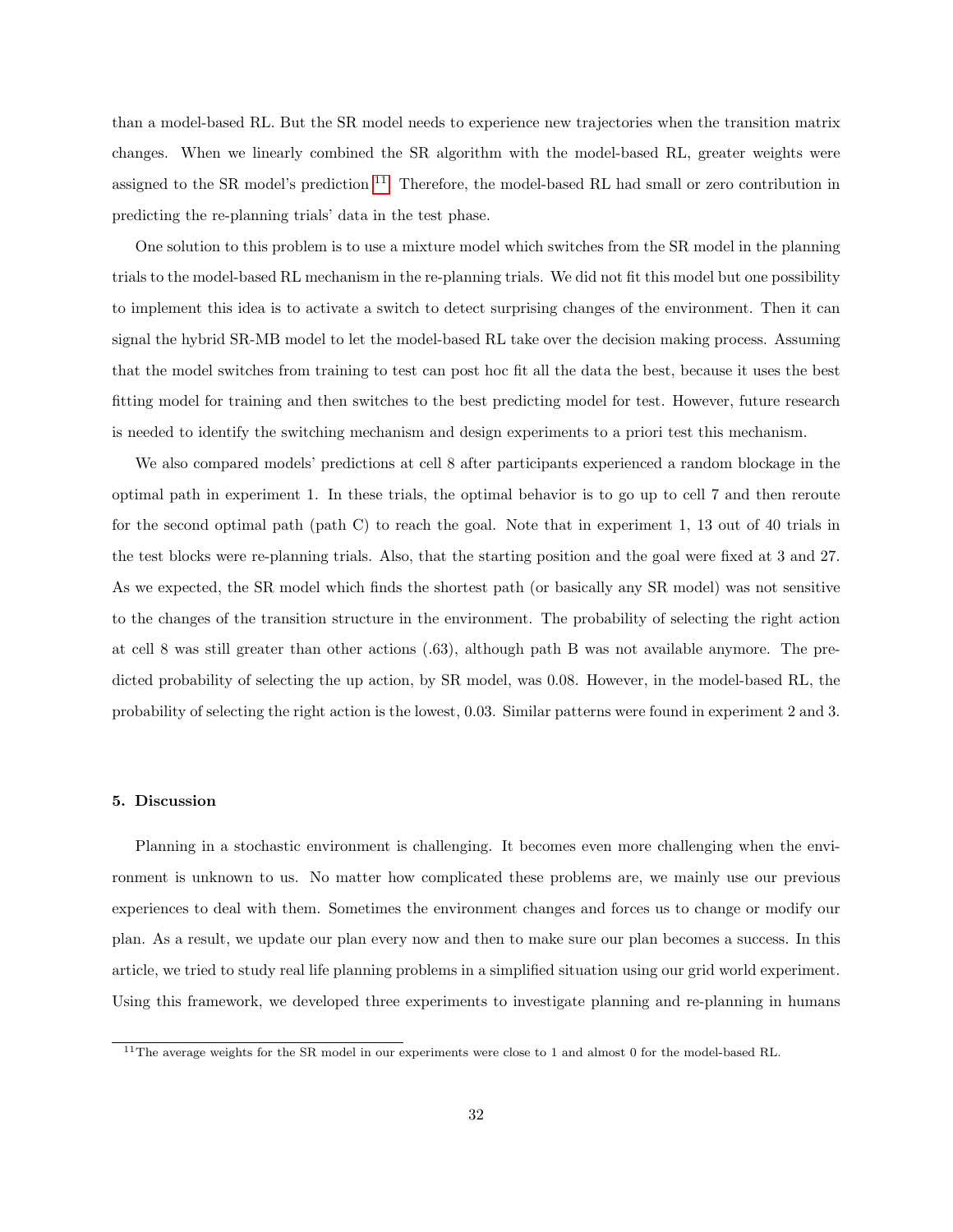while learning an unknown environment. After 6 blocks of training in a 4 by 7 grid, participants' planning skill was tested. At the beginning of the 7th block (the pretest block), we warned them that their score will be converted to monetary reward (the exchange rate was 0.01). The majority of our participants (19 out of 19 in experiment 1, 30 out of 36 in experiment 2 and 30 out of 32 in experiment 3) were able to find the optimal path. This is in contrast to previous studies that showed people are more likely to be sub-optimal in the description-based decision trees involving a probabilistic reward, [Hey & Knoll](#page-40-4) [\(2011\)](#page-40-4), [Hotaling & Busemeyer](#page-40-3) [\(2012\)](#page-40-3). It has been proposed by [Erev et al.](#page-39-3) [\(2017\)](#page-39-3) that people show planning biases in description-based decision trees problems, but not in experience based learning. In what follows, we discuss our findings and contributions, separately.

# 5.1. Optimal planning in a grid world

Simon and Daw [Simon & Daw](#page-42-3) [\(2011\)](#page-42-3) investigated the neural bases of planning in a dynamic maze comparing two well established RL models (TD learning and model-based theory). Participants navigated through a virtual maze (with 16 rooms) to earn the maximum possible reward. They found that the BOLD signal related to the value and the choice in the striatum is correlated with the prediction of model-based theory [Simon & Daw](#page-42-3)  $(2011)$ . In their design, participants did not need to estimate the expected values of the rewards because rewards were deterministic and the maze, although was constantly (and randomly) changing, was known to participants. Therefore, planning was equivalent to finding the new shortest path to reach the goal at each state by relearning the (new) environment while knowing the general structure of the maze. However, in our design, with the stochastic reward structure and deterministic obstacles, the shortest path was not optimal and participants did not need to relearn the configuration.

The basic configuration of our grid world was similar to the detour problem in [Tolman et al.](#page-43-4) [\(1946\)](#page-43-4), but we modified the grid world into a stochastic environment where finding the shortest path was not optimal anymore. It is important to note that our grid world had two distinctive features that encourage goaldirected behavior: first, the (hidden) punishments were probabilistic, and second, the starting and goal positions were randomly located in different cells. In order to find the optimal path, participants needed to learn and compare the expected values of different paths. Employing probabilistic rewards enabled us to represent this problem in a decision tree framework to study (optimal) planning similar to experience-based decision-making tasks, Fig. [2.](#page-8-0)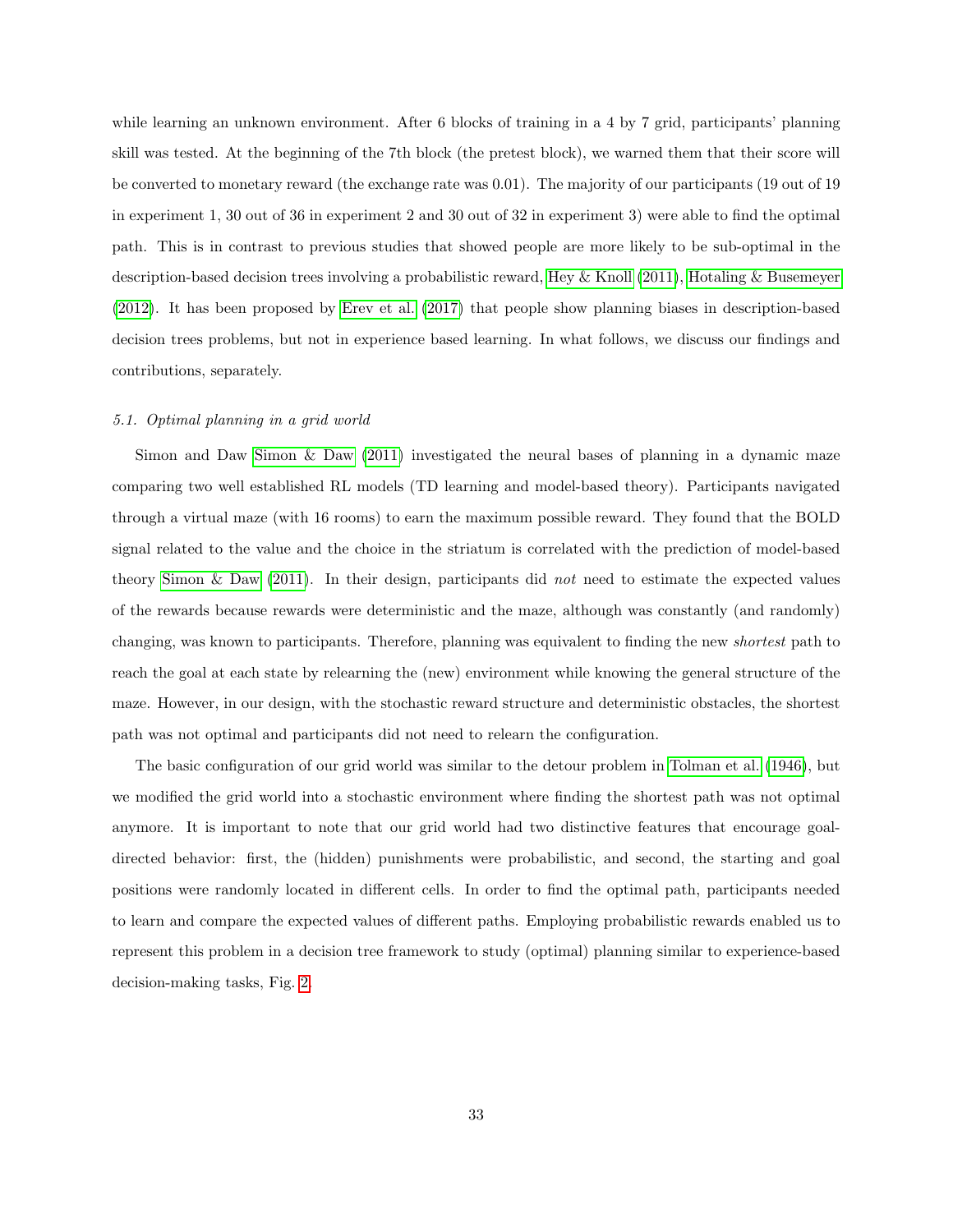### 5.2. Re-planning in humans

Through simple error-driven learning rules (e.g. TD learning), the model-free RL selects the action that leads to a greater reward (outcome) more frequently. The model-free RL stores the (action-) state values without learning the model of the system and therefore it is computationally simple. However, when the environment changes similarly to what we have in our grid world, a blockage in the optimal path, these stateaction values are useless and need to be learned again! Note that the changes in the environment are not necessarily limited to a transition function, but also could be related to reward (e.g. reward devaluation), [Dolan & Dayan](#page-39-4) [\(2013\)](#page-39-4). This inability to be adapted to varying circumstances makes the model-free RL error-prone when the structure of the task is changing, [Daw et al.](#page-38-4) [\(2005\)](#page-38-4).

On the other hand, the model-based RL can update the state-action values globally due to its knowledge (or representation) of the system. For instance, in our grid world experiment, when the optimal path is blocked, the model-based RL only changes the transition function for that path. Consequently, this update changes the state-action values (Q-values) using a dynamic programming algorithm. This flexibility enables the model-based RL to pursue the goal without the need to experience and learn the environment again (goal-directed approach). A large amount of research has focused on how these two approaches cooperate or compete with each other in different areas (from clinical studies to neuroscience) using different tasks, [Dolan & Dayan](#page-39-4) [\(2013\)](#page-39-4), [Decker et al.](#page-39-5) [\(2016\)](#page-39-5), [Akam et al.](#page-38-6) [\(2015\)](#page-38-6), [Boureau et al.](#page-38-7) [\(2015\)](#page-38-7), [Gillan et al.](#page-40-11) [\(2015\)](#page-40-11), [Keramati et al.](#page-41-2) [\(2011\)](#page-41-2), [Lee et al.](#page-41-7) [\(2014\)](#page-41-7), [Schad et al.](#page-42-6) [\(2014\)](#page-42-6), [Kool et al.,](#page-41-8) [Skatova et al.](#page-42-7) [\(2013\)](#page-42-7), [Sebold et al.](#page-42-8) [\(2014\)](#page-42-8), [Momennejad et al.](#page-41-0) [\(2016\)](#page-41-0), [Russek et al.](#page-41-5) [\(2017\)](#page-41-5), [Keramati et al.](#page-41-1) [\(2016\)](#page-41-1).

When a change occurs in our environment (e.g. grid world), we can not rely on our habits anymore. We need to update our knowledge and modify our original plans to accomplish our goal (re-planning). To the best of our knowledge, re-planning in humans has been rarely studied, [Momennejad et al.](#page-41-0) [\(2016\)](#page-41-0), [Gershman et al.](#page-40-9) [\(2012\)](#page-40-9) with only two-step decisions. We were able to analyze re-planning behavior by randomly blocking the optimal path in our test blocks. In experiment 1 and 2, the starting and goal positions were fixed during the test phase, but, in experiment 3, we randomized these pairs. Because of the stochastic nature of the payoffs, our results are not comparable directly with the rats used by [Tolman](#page-42-2) [\(1948\)](#page-42-2), but we showed that humans are capable of modifying their plans when there is a change in the environmental circumstances.

#### 5.3. Computational modeling

We used 12 different models to fit the choice data. The baseline model selects a random action at each cell regardless of what participants have experienced. This model was the simplest model in our benchmark. The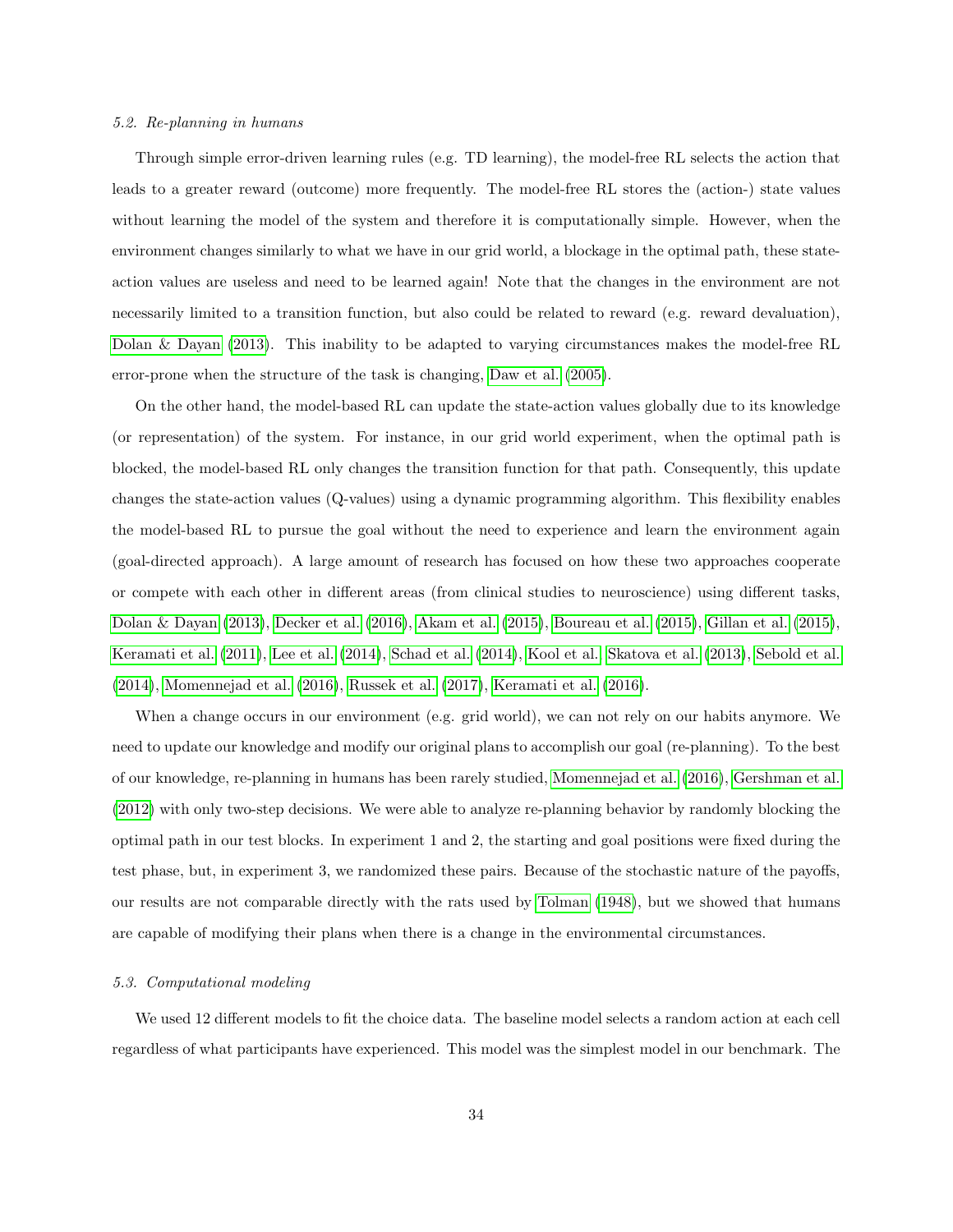traditional Q-learning algorithm was not able to explain the data because the starting and goal positions in the environment in our experiments were not fixed. In addition, when a change happens in the environment, the whole set of the action-state values needs to be updated (again by extensive amount of learning and exposure to the new environment).

The (full) model-based RL tries to learn the model of the environment by estimating the transition and reward functions. This knowledge (of the environment) is later used to generate Q-value for each action. The model-based RL had the best predictions in the test blocks. In model 7, we restrict the model-based RL in its spatial search. Instead of a complete tree search that is commonly used in value iteration, we confine the model's planning depth to its kth nearest neighbors  $(k \text{ is a free parameter})$ . While this modification can decrease the computational costs, for many pairs the best fitted k leads to a full tree search.

In addition to model-based and model-free RL, there is another alternative, SR, which is more flexible than model-free RL and computationally simpler than model-based RL, [Dayan](#page-38-5) [\(1993\)](#page-38-5). SR calculates the state values using both reward and a successor map which stores the expected and discounted future states' occupancies. In case of reward devaluation, SR's behavior is similar to model-based RL but when there is an alteration in the transition structure, it fails to adapt to the change (similar to model-free RL), [Gershman](#page-40-9) [et al.](#page-40-9) [\(2012\)](#page-40-9), [Kulkarni et al.](#page-41-4) [\(2016\)](#page-41-4), [Momennejad et al.](#page-41-0) [\(2016\)](#page-41-0).

Although the hybrid SR-MB model provided a better account for participants' choices in the learning blocks, it failed to predict the re-planning behavior in the test blocks. Since the candidate models were not trained by the test blocks' data, they needed to *generalize* their knowledge (from the learning blocks) to perform optimally in the re-planning trials when the optimal path was randomly blocked. One solution to this problem is to use a mixture model which switches from the SR model in the planning trials to the model-based RL mechanism in the re-planning trials. It can post hoc fit all the data the best, because it uses the best fitting model for the training blocks and then switches to the best predicting model for the test blocks.

Another possible candidate to explain the data can be a multi-step planning model proposed by Sutton et al., [Sutton et al.](#page-42-9) [\(1999\)](#page-42-9) which introduces the concept of temporal abstraction of actions that are interrelated. So instead of selecting an action for each state, a sequence of actions can be chunked and used. This sequence is called an option and this framework is called hierarchical reinforcement learning (HRL), [Sutton](#page-42-9) [et al.](#page-42-9) [\(1999\)](#page-42-9), [Botvinick et al.](#page-38-1) [\(2009\)](#page-38-1). Multi-step planning models (MSP) can be implemented in different ways. For instance, a MSP model can update the predetermined plan if any surprising or unexpected event happens (any changes in the transition function or unexpected punishment). So the model modifies the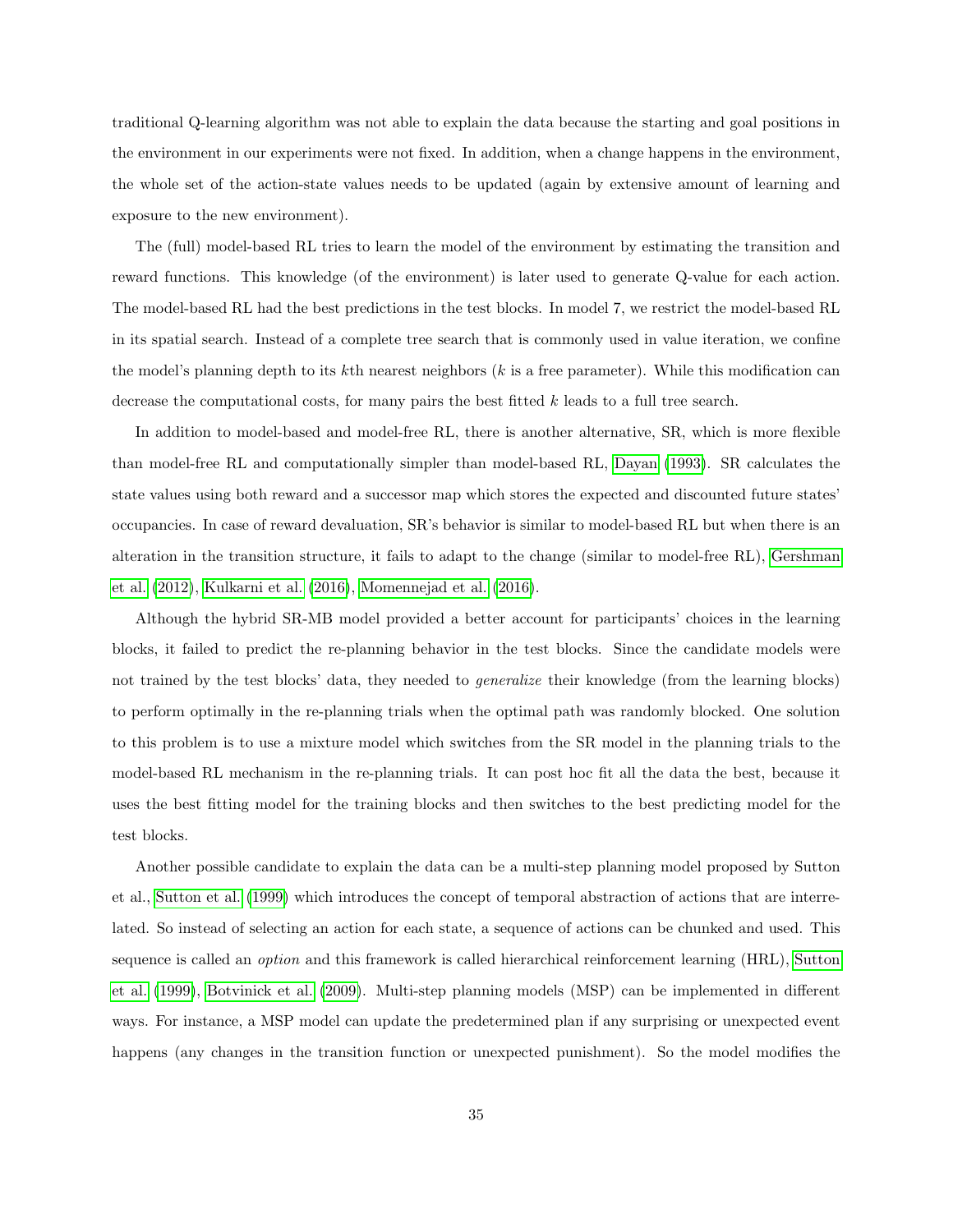original plan more often at the beginning of learning and less when it builds the representation of the task (with fewer surprises). Also, the model can plan for a couple of steps until it gets to predefined subgoals (like a hub in the grid world) and then updates its estimates before proceeding to the final goal (or next subgoal), [Huys et al.](#page-40-8) [\(2015\)](#page-40-8). The current design did not allow us to specify a unique subgoal for different pairs but it can be a direction for the future research.

#### 5.4. Applying heuristic-based models

Our heuristic-based models are inspired by some of our participants' data. Avoiding the greatest loss is useful in curtailing the decision tree search, but it is not optimal. It only guarantees not taking the worst action in the cells surrounding the greatest loss, though, it does not provide any policy in other cells. In other words, it is reduced to the baseline model at cells that are not adjacent to cell 11 and cell 15 and fails to explain our data. In [Huys et al.](#page-40-2) [\(2012\)](#page-40-2), they examined whether a big loss at early stages of a decision tree could interfere with finding the optimal path later or not. They found that participants are reluctant to take the paths with the greater loss although it might be counterproductive and they could earn a bigger reward later (on that path). In our experiment, we did not ask this question directly, but we found that there is a great avoidance toward the great loss of  $-75$  <sup>[12](#page-35-0)</sup>. Also in the re-planning trials, there were only a few participants (three out of eighty seven in all 3 experiments) who chose the path with the greatest punishment. We should clarify that in our experiments, participants received 100 points at the goal position regardless of their chosen path. Hence, avoiding large losses in our experiments could not be compared with pruning behavior in [Huys et al.](#page-40-2) [\(2012\)](#page-40-2).

One way to differentiate between the cells with regular punishments and the cells with great losses is to use different discount parameters to weight future and immediate rewards differently as it was suggested in [Huys et al.](#page-40-2) [\(2012\)](#page-40-2). Instead, in model 3, we used different rates (e.g.  $\alpha_{1_{HS}}$  for the great loss of −75) to estimate the reward at these cells. One of the models in this category assigns one special rate,  $\alpha_{s1}$  (and possibly one special forgetting factor,  $\alpha_{s2}$ ) for estimating the reward at cell 11 for a loss of  $-75$  while treating the other cells, with regular or non-regular losses, equally. The model which captures participants' tendency to avoid large losses with only two rates is inferior to our proposed model with three distinctive rates for estimating reward function.

<span id="page-35-0"></span> $12$ The hot stove effect [Denrell & March](#page-39-6) [\(2001\)](#page-39-6) suggests that avoiding bad outcomes can form information asymmetry between available options. We randomized the starting points and the goals to make sure that participants have unbiased exposure to the environment.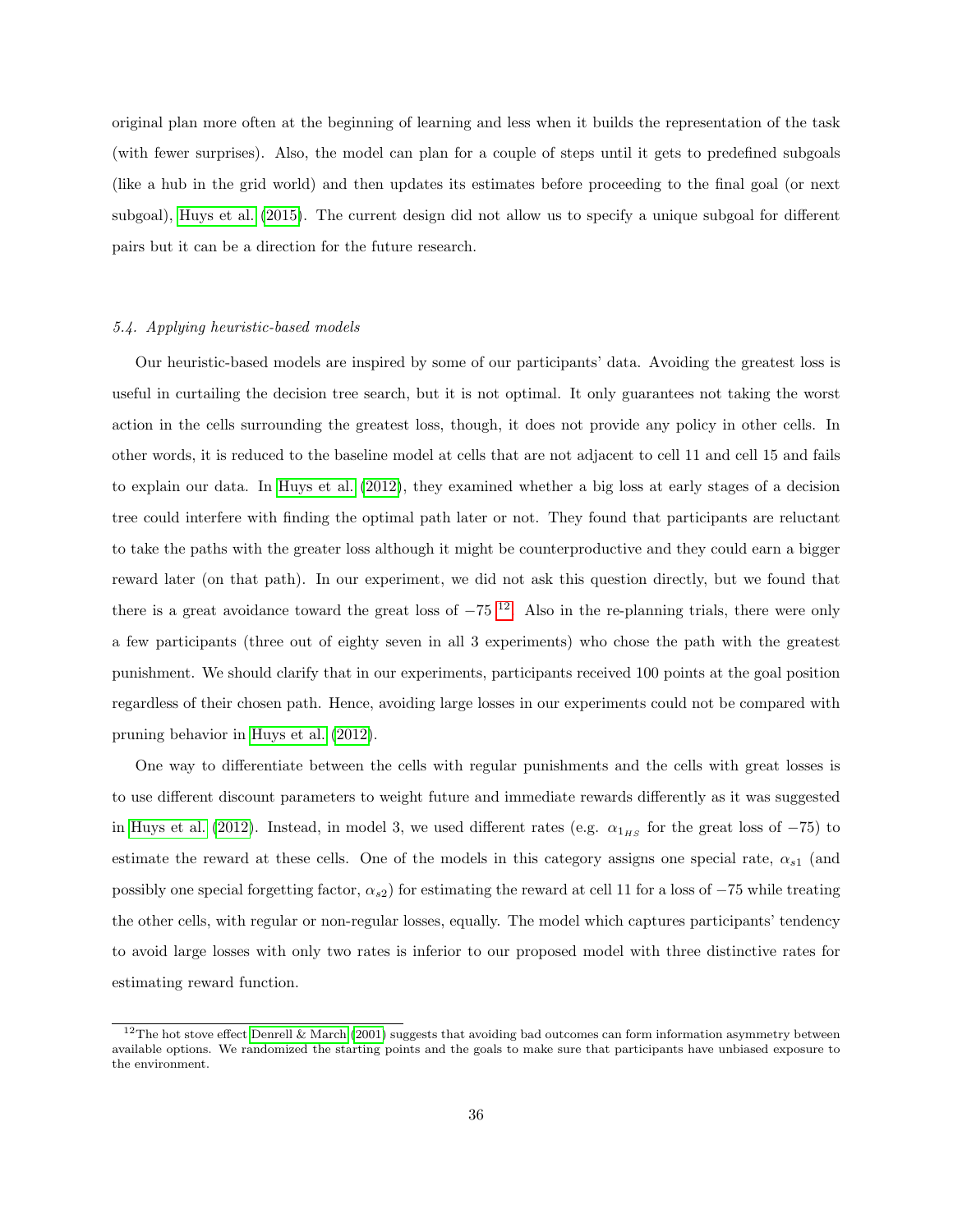There are few participants who chose the shortest path. Because the rewards are probabilistic, this approach can be the worst strategy to apply. If path A1A2 is involved in catching the goal in a pair, it will be the shortest path but costs the greatest loss. This is not consistent with the observed pattern in the majority of our participants' data.

Our final simple heuristic-based model (which was more successful than the others) remembers the last punishment at each cell. Before experiencing the non-regular losses at critical cells (11, 9, 17, 16 and 19 in experiment 2 and 3; 15, 16 and 21 in experiment 1), the model can not prioritize available paths optimally. But with one (loss) experience, it starts to select actions that lead to greater expected rewards. Remembering the last experience simplifies the reward estimation procedure, but it also promotes wrong predictions after experiencing a regular punishment at critical cells. Thus, this model fails except for the simple case of experiment 1.

# 5.5. Related research

Unpacking different aspects of planning problems has been an interest to many researchers in different fields. While economic theory provides a normative approach for these problems, results from psychological experiments showed that people used simple heuristics, which were not necessarily optimal to maximize their payoffs in a multi-stage decision tree problem, [Hey & Knoll](#page-40-4) [\(2007\)](#page-40-12), Hey & Knoll [\(2011\)](#page-40-4), [Hotaling &](#page-40-3) [Busemeyer](#page-40-3) [\(2012\)](#page-40-3). In these experiments, the probability of transition at each choice node was also known to the subjects. They found that, except for a few people who planned ahead (e.g. rational planners), the majority of participants were no-planners or planners with mixed heuristics, [Hey & Knoll](#page-40-4) [\(2011\)](#page-40-4) and [Hey](#page-40-7) [\(2005\)](#page-40-7). The latter group tried to simplify the problem by using less information or mixing different strategies (i.e. a combination of local optimization at one level and random guessing at a different level) whereas the rational planners used computations similar to backward induction [DeGroot](#page-39-7) [\(2005\)](#page-39-7). Yet, some of the strategies mentioned above had certain predictions that were not consistent with the experimental data. For instance, one strong prediction in backward induction is dynamic consistency [13](#page-36-0), which has been questioned before, [Busemeyer et al.](#page-38-8) [\(2000\)](#page-38-8), [Johnson & Busemeyer](#page-40-5) [\(2001\)](#page-40-5). [Hotaling & Busemeyer](#page-40-3) [\(2012\)](#page-40-3) tried to address these concerns by proposing a new model, the Decision Field Theory-Dynamic model (DFT-D), which was able to distinguish the aforementioned patterns of participants' data and also provided a

<span id="page-36-0"></span><sup>&</sup>lt;sup>13</sup>Dynamic consistency assumes that decision makers follow the original plan that they made for their future choices. In [Johnson & Busemeyer](#page-40-5) [\(2001\)](#page-40-5), they found that people usually change their choices as they move forward in a decision tree (rather than following the original plan) and this inconsistency increases when they deal with longer decision trees.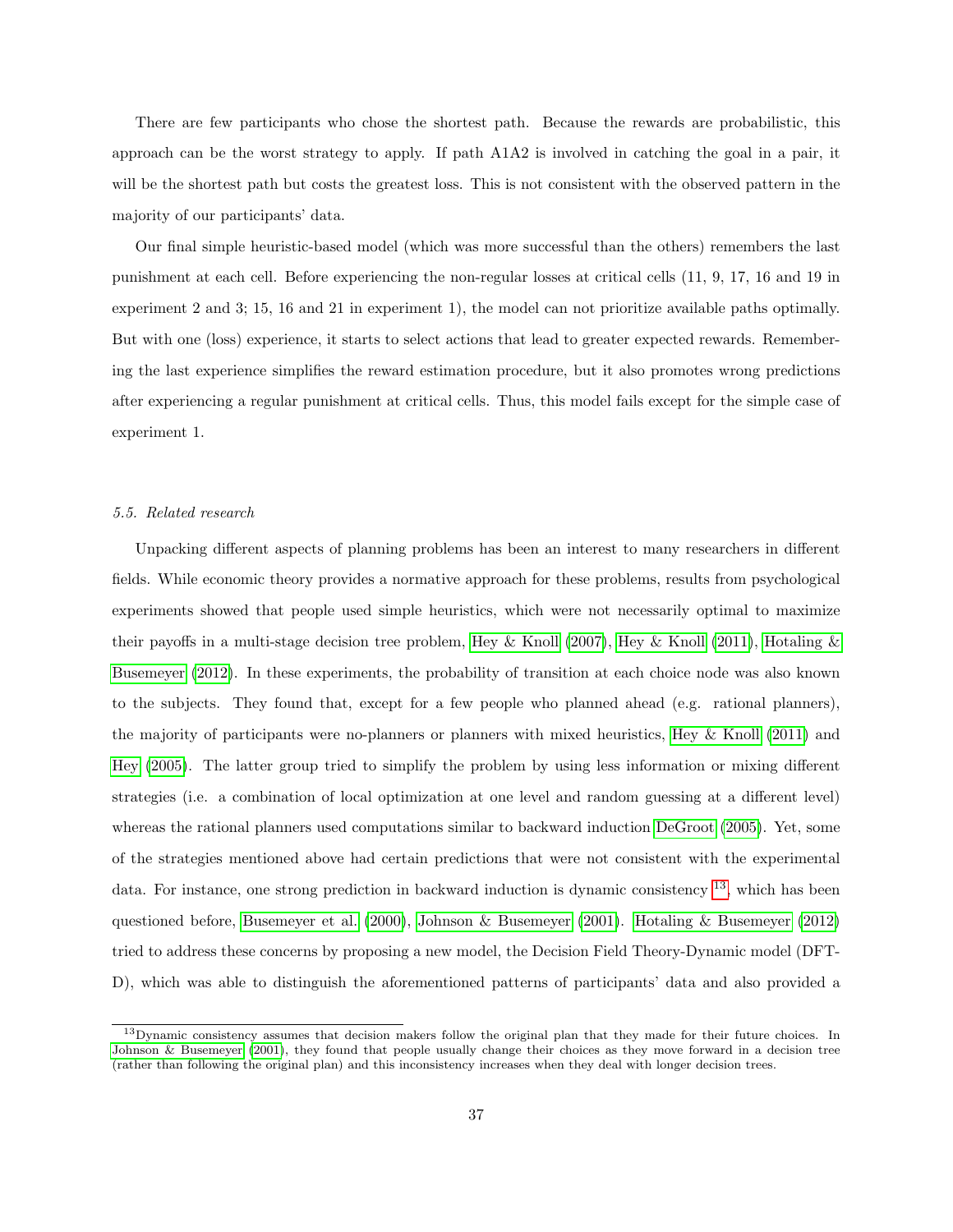dynamic account of the decision making process at decision nodes. DFT (among with other sequential sampling models) assumes that the subject accumulates noisy information favoring each choice alternative until the evidence favoring one of the alternatives meets a decision threshold, [Hotaling & Busemeyer](#page-40-3) [\(2012\)](#page-40-3), [Khodadadi et al.](#page-41-3) [\(2014\)](#page-41-3). The DFT-D model is a cognitive-dynamical model that extends DFT for multistage decisions (in planning).

Using decision trees for studying sequential choices has several drawbacks. First, when the number of decision nodes increases (in bigger decision trees), participants find it too difficult to consider all the potential future consequences (of each decision) and thus might start choosing at random or adopt simple heuristics [Hey](#page-40-7) [\(2005\)](#page-40-7), [Huys et al.](#page-40-2) [\(2012\)](#page-40-2). Thus, it remains unclear if humans' sub-optimal performance in these tasks is a reflection of their planning behavior or their poor understanding of the environment with which they are dealing. Second, the traditional design of decision trees restricts our design to fix the starting position at the top of the tree; Doing otherwise would result in planning problems being reduced to a single one-time decision. For instance, in a 2-step decision tree, the starting point cannot be placed in the second layer. There are few studies that used 3-step decision trees; however, they fixed the starting position at the top of the decision tree and allowed participants to use Notepad to write comments and remarks [Hey & Knoll](#page-40-4) [\(2011\)](#page-40-4).

To address these issues, many researchers started to use spatial framework because it is more natural for participants for planning and multi-step decision making rather than a decision tree for which they have little or no experience in real life. In our experiment, we minimized spatial reasoning by displaying the environment on the screen along with the participants' position, the goal and all the feasible paths between them. More importantly, unlike [Yoshida & Ishii](#page-43-5) [\(2006\)](#page-43-5), [Gallistel & Cramer](#page-39-8) [\(1996\)](#page-39-8), [Doeller et al.](#page-39-9) [\(2008\)](#page-39-9), we did not manipulate viewpoints, locational uncertainty and external cues. Therefore, only decision making and learning theories were directly relevant to our problem.

#### 5.6. Conclusion

There are many theoretical studies in reinforcement learning on how to train an agent in an unknown, complicated environment by focusing on reducing the computational costs and optimizing the search algorithms [Koenig & Likhachev](#page-41-9) [\(2002\)](#page-41-9), [Ersson & Hu](#page-39-10) [\(2001\)](#page-39-10), [Thrun](#page-42-10) [\(1998\)](#page-42-10), [Simmons & Koenig](#page-42-11) [\(1995\)](#page-42-11), [Fakhari](#page-39-11) [et al.](#page-39-11) [\(2013\)](#page-39-11), [Meyer & Filliat](#page-41-10) [\(2003\)](#page-41-10), [Barto & Mahadevan](#page-38-9) [\(2003\)](#page-38-9), [Doya](#page-39-12) [\(2000\)](#page-39-12), [Matari](#page-41-11) [\(1997\)](#page-41-11), [Tani](#page-42-12) [\(1996\)](#page-42-12). Few of them, however, have been tested with behavioral data in sequential-choice tasks, [Walsh & Anderson](#page-43-1) [\(2014\)](#page-43-1). In this study, we were able to simplify one of the real life situations (navigation between two places) in our grid world experiment and evaluated predictions of the reinforcement learning theories with respect to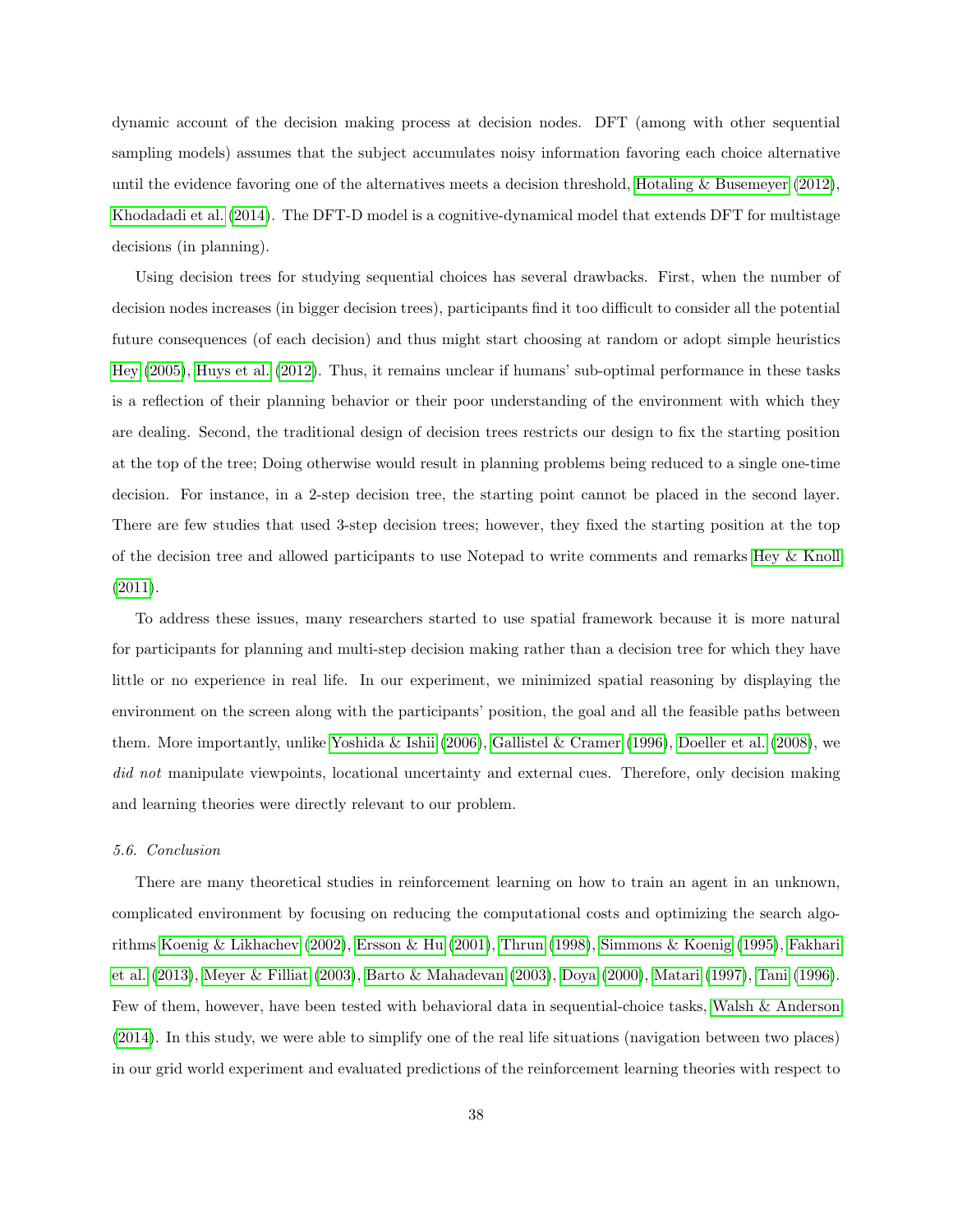choice data. Our design integrated experience-based decision-making into a classical decision tree problem. We showed that people are capable of revising their plans when an unexpected event occurs and that optimal re-planning requires learning the model of the environment (as in [Tolman et al.](#page-43-4) [\(1946\)](#page-43-4)).

# 6. References

# References

- <span id="page-38-6"></span>Akam, T., Costa, R., & Dayan, P. (2015). Simple plans or sophisticated habits? State, transition and learning interactions in the two-step task. PLoS Comput Biol, 11.
- <span id="page-38-9"></span>Barto, A. G., & Mahadevan, S. (2003). Recent Advances in Hierarchical Reinforcement Learning. Discrete Event Dynamic Systems, 13 , 341–379.
- <span id="page-38-3"></span>Bertsekas, D. P., & Tsitsiklis, J. N. (1996). Neuro-Dynamic Programming. 3 (1st ed.). Belmont, Mass: Athena Scientific.
- <span id="page-38-1"></span>Botvinick, M. M., Niv, Y., & Barto, A. C. (2009). Hierarchically organized behavior and its neural foundations: A reinforcement learning perspective. Cognition, 113, 262-280.
- <span id="page-38-7"></span>Boureau, Y.-L., Sokol-Hessner, P., & Daw, N. D. (2015). Deciding how to decide: Self-control and metadecision making. Trends in cognitive sciences, 19, 700-710.
- <span id="page-38-2"></span>Busemeyer, J. R., & Wang, Y.-M. (2000). Model comparisons and model selections based on generalization criterion methodology. Journal of Mathematical Psychology, 44 , 171–189.
- <span id="page-38-8"></span>Busemeyer, J. R., Weg, E., Barkan, R., Li, X., & Ma, Z. (2000). Dynamic and consequential consistency of choices between paths of decision trees. Journal of Experimental Psychology: General, 129, 530–545.
- <span id="page-38-0"></span>Daw, N. D., Gershman, S. J., Seymour, B., Dayan, P., & Dolan, R. J. (2011). Model-based influences on humans' choices and striatal prediction errors. Neuron, 69, 1204–1215.
- <span id="page-38-4"></span>Daw, N. D., Niv, Y., & Dayan, P. (2005). Uncertainty-based competition between prefrontal and dorsolateral striatal systems for behavioral control. Nature neuroscience, 8, 1704–1711.
- <span id="page-38-5"></span>Dayan, P. (1993). Improving generalization for temporal difference learning: The successor representation. Neural Computation, 5, 613-624.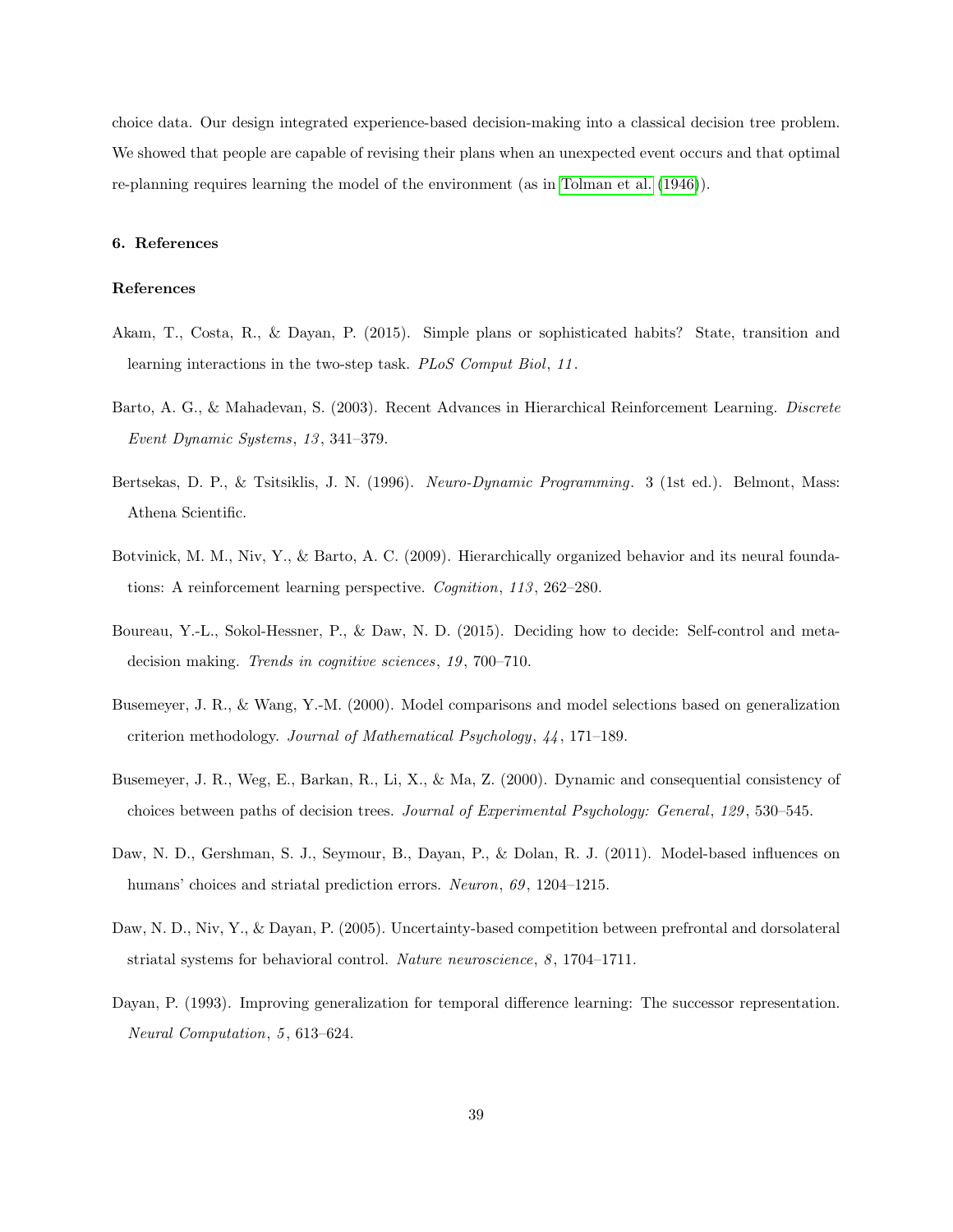- <span id="page-39-5"></span>Decker, J. H., Otto, A. R., Daw, N. D., & Hartley, C. A. (2016). From creatures of habit to goal-directed learners: Tracking the developmental emergence of model-based reinforcement learning. *Psychological* science, 27 , 848–858.
- <span id="page-39-7"></span>DeGroot, M. H. (2005). Optimal Statistical Decisions. John Wiley & Sons.
- <span id="page-39-6"></span>Denrell, J., & March, J. G. (2001). Adaptation as Information Restriction: The Hot Stove Effect. Organization Science, 12, 523-538.
- <span id="page-39-0"></span>Dezfouli, A., & Balleine, B. W. (2012). Habits, action sequences and reinforcement learning. European Journal of Neuroscience, 35 , 1036–1051.
- <span id="page-39-9"></span>Doeller, C. F., King, J. A., & Burgess, N. (2008). Parallel striatal and hippocampal systems for landmarks and boundaries in spatial memory. Proceedings of the National Academy of Sciences, 105, 5915–5920.
- <span id="page-39-4"></span>Dolan, R. J., & Dayan, P. (2013). Goals and habits in the brain. Neuron,  $80$ , 312–325.
- <span id="page-39-12"></span>Doya, K. (2000). Reinforcement Learning in Continuous Time and Space. Neural Computation, 12 , 219–245.
- <span id="page-39-1"></span>Drner, D., & Schaub, H. (1994). Errors in planning and decision-making and the nature of human information processing. Applied psychology, 43 , 433–453.
- <span id="page-39-3"></span>Erev, I., Ert, E., Plonsky, O., Cohen, D., & Cohen, O. (2017). From anomalies to forecasts: Toward a descriptive model of decisions under risk, under ambiguity, and from experience. *Psychological Review*, 124 , 369–409.
- <span id="page-39-10"></span>Ersson, T., & Hu, X. (2001). Path planning and navigation of mobile robots in unknown environments. In Intelligent Robots and Systems, 2001. Proceedings. 2001 IEEE/RSJ International Conference on (pp. 858–864). IEEE volume 2.
- <span id="page-39-11"></span>Fakhari, P., Rajagopal, K., Balakrishnan, S. N., & Busemeyer, J. R. (2013). Quantum inspired reinforcement learning in changing environment. New Mathematics and Natural Computation, 09, 273–294.
- <span id="page-39-8"></span>Gallistel, C. R., & Cramer, A. E. (1996). Computations on metric maps in mammals: getting oriented and choosing a multi-destination route. Journal of experimental biology, 199, 211–217.
- <span id="page-39-2"></span>Gershman, S. J. (2016). Empirical priors for reinforcement learning models. Journal of Mathematical  $Psychology, 71, 1–6.$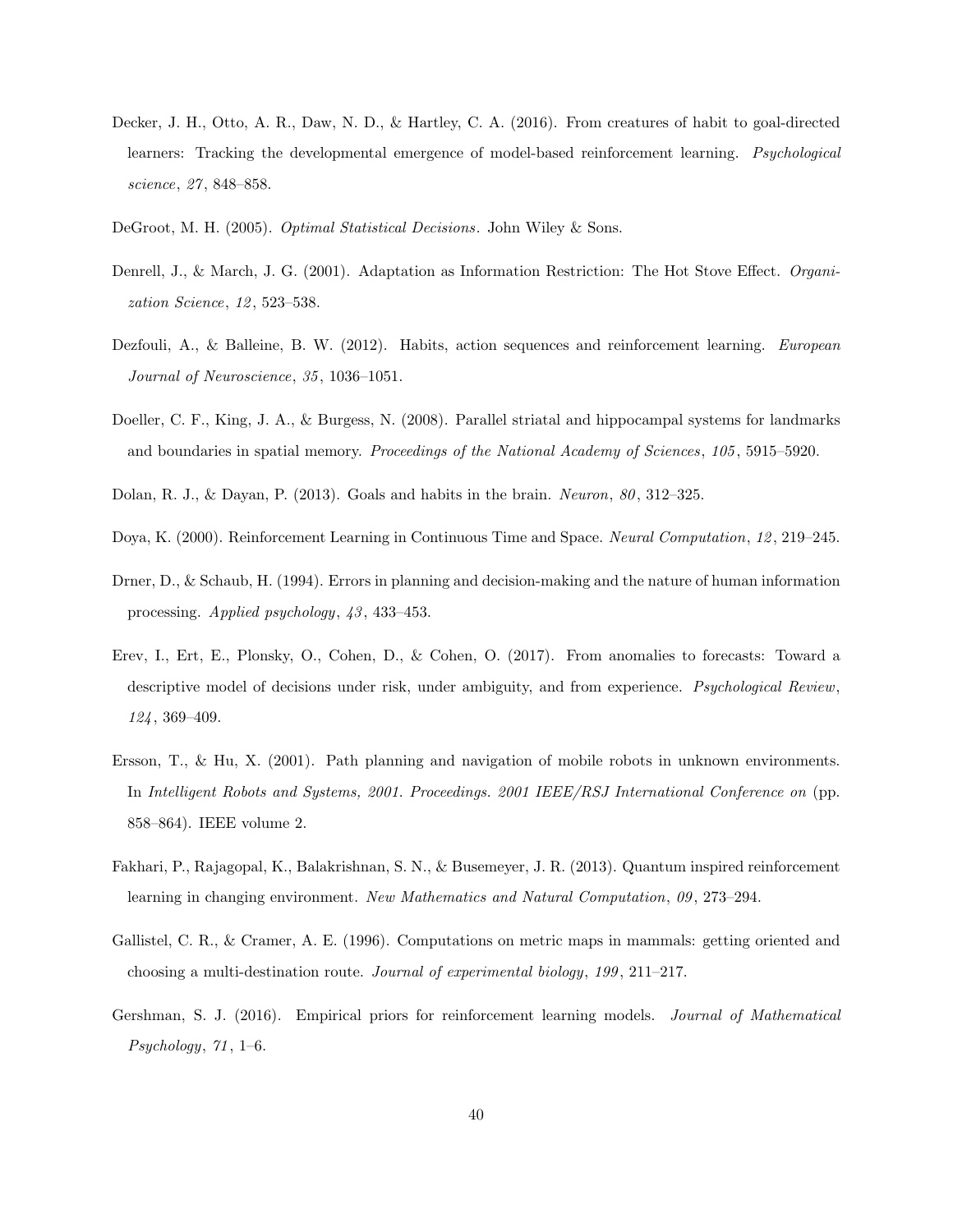- <span id="page-40-9"></span>Gershman, S. J., Moore, C. D., Todd, M. T., Norman, K. A., & Sederberg, P. B. (2012). The successor representation and temporal context. Neural Computation, 24 , 1553–1568.
- <span id="page-40-11"></span>Gillan, C. M., Otto, A. R., Phelps, E. A., & Daw, N. D. (2015). Model-based learning protects against forming habits. Cognitive, Affective, & Behavioral Neuroscience, 15 , 523–536.
- <span id="page-40-1"></span>Gonzalez, C., Fakhari, P., & Busemeyer, J. (2017). Dynamic Decision Making: Learning Processes and New Research Directions. Human Factors, .
- <span id="page-40-10"></span>Hertwig, R., Barron, G., Weber, E. U., & Erev, I. (2004). Decisions from Experience and the Effect of Rare Events in Risky Choice. Psychological Science, 15 , 534–539.
- <span id="page-40-7"></span>Hey, J. D. (2005). Do People (want to) Plan? Scottish Journal of Political Economy, 52 , 122–138.
- <span id="page-40-12"></span>Hey, J. D., & Knoll, J. A. (2007). How far ahead do people plan? Economics Letters, 96 , 8–13.
- <span id="page-40-4"></span>Hey, J. D., & Knoll, J. A. (2011). Strategies in dynamic decision makingAn experimental investigation of the rationality of decision behaviour. Journal of Economic Psychology, 32, 399–409.
- <span id="page-40-3"></span>Hotaling, J. M., & Busemeyer, J. R. (2012). DFT-D: a cognitive-dynamical model of dynamic decision making. Synthese, 189, 67–80.
- <span id="page-40-0"></span>Hotaling, J. M., Fakhari, P., & Busemeyer, J. R. (2015). Dynamic Decision Making A2 - Wright, James D. In International Encyclopedia of the Social & Behavioral Sciences (Second Edition) (pp. 708–713). Oxford: Elsevier.
- <span id="page-40-2"></span>Huys, Q. J., Eshel, N., ONions, E., Sheridan, L., Dayan, P., & Roiser, J. P. (2012). Bonsai trees in your head: how the Pavlovian system sculpts goal-directed choices by pruning decision trees. PLoS Comput.  $Biol, 8.$
- <span id="page-40-8"></span>Huys, Q. J., Lally, N., Faulkner, P., Eshel, N., Seifritz, E., Gershman, S. J., Dayan, P., & Roiser, J. P. (2015). Interplay of approximate planning strategies. Proceedings of the National Academy of Sciences, 112 , 3098–3103.
- <span id="page-40-5"></span>Johnson, J. G., & Busemeyer, J. R. (2001). Multiple-stage decision-making: the effect of planning horizon length on dynamic consistency. Theory and Decision, 51, 217–246.
- <span id="page-40-6"></span>Johnson, J. G., & Busemeyer, J. R. (2005). A dynamic, stochastic, computational model of preference reversal phenomena. Psychological review, 112, 841.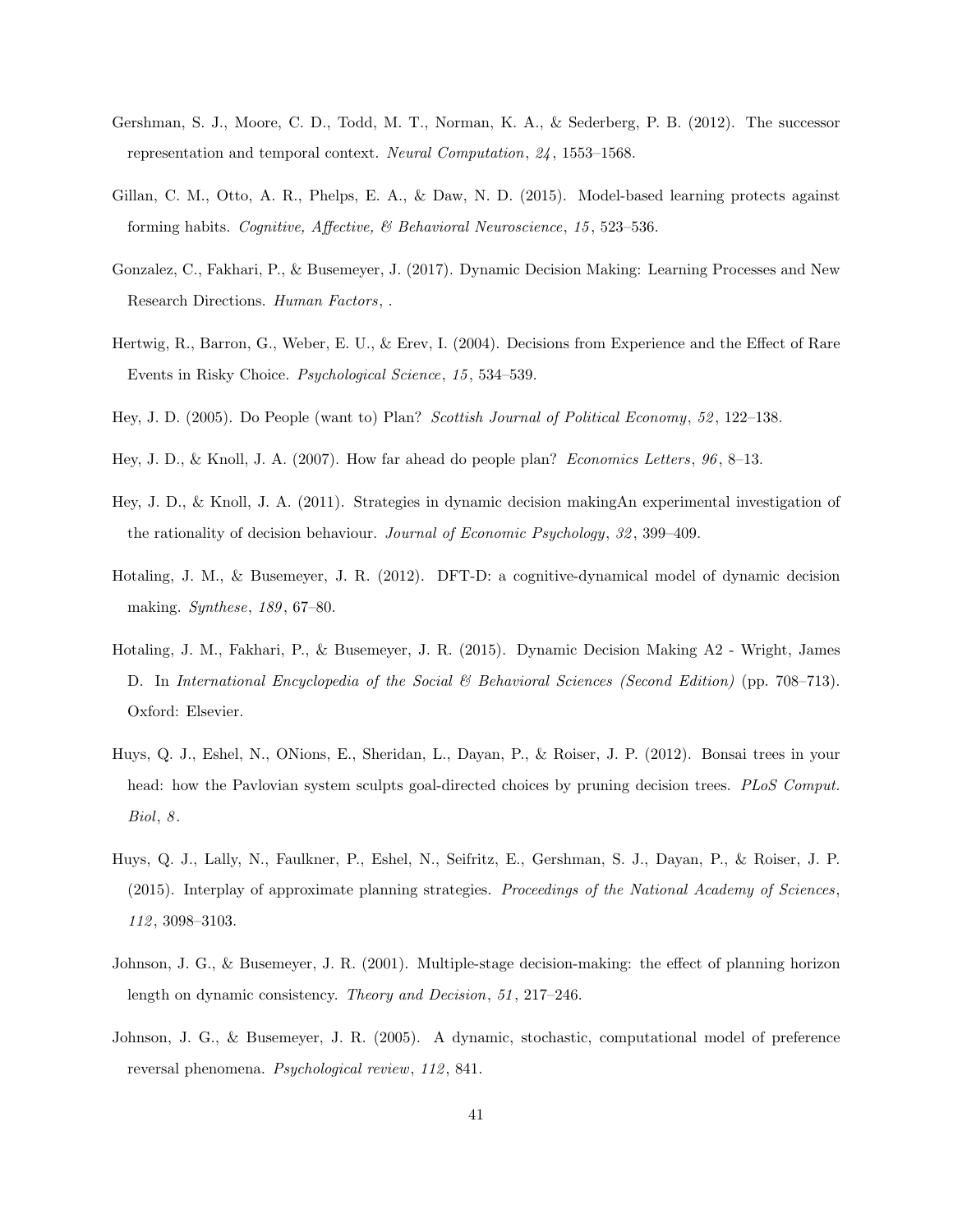- <span id="page-41-2"></span>Keramati, M., Dezfouli, A., & Piray, P. (2011). Speed/accuracy trade-off between the habitual and the goal-directed processes. PLoS Comput Biol, 7 .
- <span id="page-41-1"></span>Keramati, M., Smittenaar, P., Dolan, R. J., & Dayan, P. (2016). Adaptive integration of habits into depth-limited planning defines a habitual-goaldirected spectrum. Proceedings of the National Academy of Sciences, 113, 12868-12873.
- <span id="page-41-3"></span>Khodadadi, A., Fakhari, P., & Busemeyer, J. R. (2014). Learning to maximize reward rate: a model based on semi-Markov decision processes. Frontiers in Neuroscience, 8 .
- <span id="page-41-6"></span>Khodadadi, A., Fakhari, P., & Busemeyer, J. R. (2017). Learning to allocate limited time to decisions with different expected outcomes. Cognitive Psychology, 95, 17-49.
- <span id="page-41-9"></span>Koenig, S., & Likhachev, M. (2002). Improved fast replanning for robot navigation in unknown terrain. In Robotics and Automation, 2002. Proceedings. ICRA'02. IEEE International Conference on (pp. 968–975). IEEE volume 1.
- <span id="page-41-8"></span>Kool, W., Gershman, S. J., & Cushman, F. A. (). Cost-Benefit Arbitration Between Multiple Reinforcement-Learning Systems. Psychological Science, .
- <span id="page-41-4"></span>Kulkarni, T. D., Saeedi, A., Gautam, S., & Gershman, S. J. (2016). Deep successor reinforcement learning.  $arXiv$  preprint  $arXiv:1606.02396$ ,.
- <span id="page-41-7"></span>Lee, S. W., Shimojo, S., & ODoherty, J. P. (2014). Neural computations underlying arbitration between model-based and model-free learning. Neuron, 81 , 687–699.
- <span id="page-41-11"></span>Matari, M. J. (1997). Reinforcement Learning in the Multi-Robot Domain. In R. C. Arkin, & G. A. Bekey (Eds.), Robot Colonies (pp. 73–83). Springer US.
- <span id="page-41-10"></span>Meyer, J.-A., & Filliat, D. (2003). Map-based navigation in mobile robots:: II. A review of map-learning and path-planning strategies. Cognitive Systems Research, 4 , 283–317.
- <span id="page-41-0"></span>Momennejad, I., Russek, E. M., Cheong, J. H., Botvinick, M. M., Daw, N., & Gershman, S. J. (2016). The successor representation in human reinforcement learning.  $bioRxiv,$ .
- <span id="page-41-5"></span>Russek, E. M., Momennejad, I., Botvinick, M. M., Gershman, S. J., & Daw, N. D. (2017). Predictive representations can link model-based reinforcement learning to model-free mechanisms.  $bioRxiv,$ .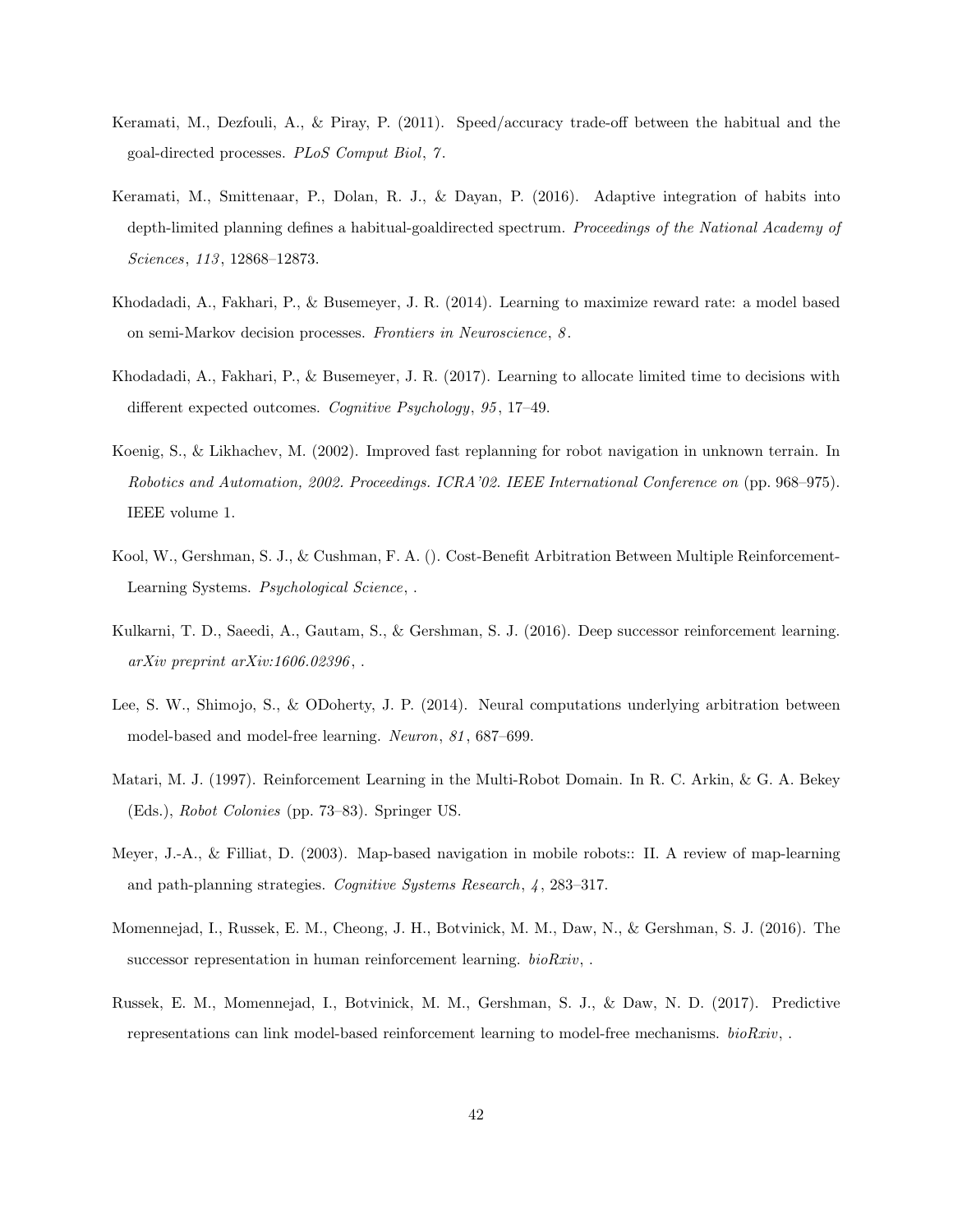- <span id="page-42-6"></span>Schad, D. J., Jnger, E., Sebold, M., Garbusow, M., Bernhardt, N., Javadi, A.-H., Zimmermann, U. S., Smolka, M. N., Heinz, A., Rapp, M. A., & others (2014). Processing speed enhances model-based over model-free reinforcement learning in the presence of high working memory functioning. Frontiers in  $Psychology, 5, 1450.$
- <span id="page-42-4"></span>Schwarz, G. (1978). Estimating the dimension of a model. The annals of statistics, 6 , 461–464.
- <span id="page-42-8"></span>Sebold, M., Deserno, L., Nebe, S., Schad, D. J., Garbusow, M., Hgele, C., Keller, J., Jnger, E., Kathmann, N., Smolka, M., & others (2014). Model-based and model-free decisions in alcohol dependence. Neuropsychobiology, 70 , 122–131.
- <span id="page-42-11"></span>Simmons, R., & Koenig, S. (1995). Probabilistic robot navigation in partially observable environments. In IJCAI (pp. 1080–1087). volume 95.
- <span id="page-42-3"></span>Simon, D. A., & Daw, N. D. (2011). Neural correlates of forward planning in a spatial decision task in humans. The Journal of Neuroscience, 31, 5526-5539.
- <span id="page-42-0"></span>Sims, C. R., Neth, H., Jacobs, R. A., & Gray, W. D. (2013). Melioration as rational choice: Sequential decision making in uncertain environments. *Psychological review*, 120, 139.
- <span id="page-42-7"></span>Skatova, A., Chan, P. A., & Daw, N. D. (2013). Extraversion differentiates between model-based and model-free strategies in a reinforcement learning task, .
- <span id="page-42-5"></span>Stephan, K. E., Penny, W. D., Daunizeau, J., Moran, R. J., & Friston, K. J. (2009). Bayesian model selection for group studies. Neuroimage,  $46, 1004-1017$ .
- <span id="page-42-1"></span>Sutton, R. S., & Barto, A. G. (1998). Reinforcement learning: An introduction volume 1. MIT press Cambridge.
- <span id="page-42-9"></span>Sutton, R. S., Precup, D., & Singh, S. (1999). Between MDPs and semi-MDPs: A framework for temporal abstraction in reinforcement learning. Artificial intelligence, 112 , 181–211.
- <span id="page-42-12"></span>Tani, J. (1996). Model-based learning for mobile robot navigation from the dynamical systems perspective. IEEE Transactions on Systems, Man and Cybernetics, Part B (Cybernetics), 26 , 421–436.
- <span id="page-42-10"></span>Thrun, S. (1998). Learning metric-topological maps for indoor mobile robot navigation. Artificial Intelligence, 99 , 21–71.
- <span id="page-42-2"></span>Tolman, E. C. (1948). Cognitive maps in rats and men. Psychological Review, 55 , 189–208.